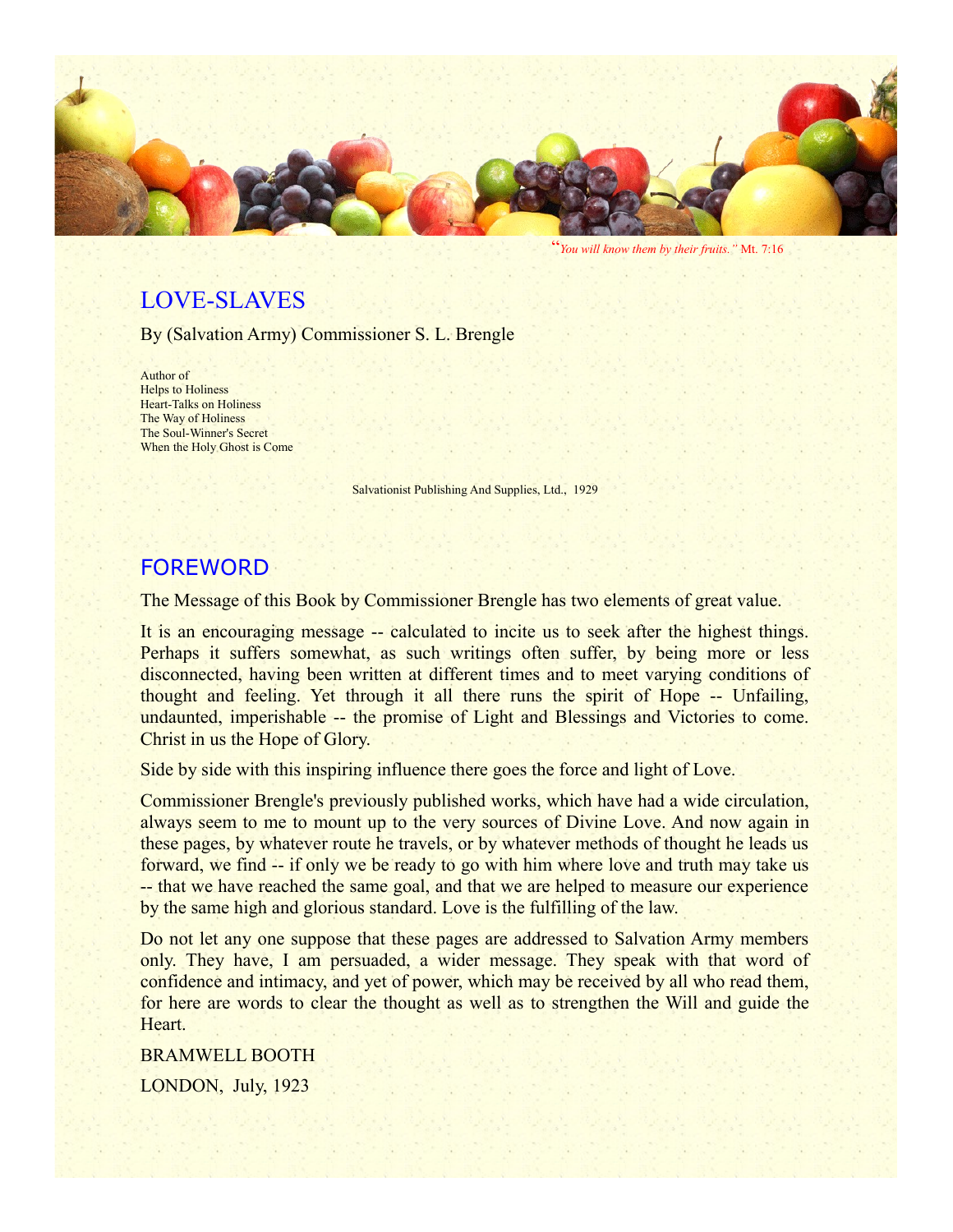

#### 1. LOVE SLAVES

*James, a servant of God and of the Lord Jesus. Jude, the servant of Jesus Christ. Simon Peter, a servant and an apostle of Jesus Christ. Paul and Timotheus, the servants of Jesus Christ. Paul, a servant of God.*

Thus boldly and proudly wrote James and Jude and Peter and Paul in an age when labor and service were a badge of inferiority and shame. That age with its false standards and corrupt glories was doomed and dying, and these early followers of Christ stood on the threshold, and were ushering in a new era in which service was to become a badge of royalty and a distinguishing mark of the sons of God and the citizens of heaven upon earth. The word servant as used by them meant a slave. They counted themselves slaves of God and of Christ.

The word and the relationship seem harsh and forbidding, but not so when we realize its meaning to these Apostles. They were love-slaves. The bondage that enthralled them was the unbreakable bondage of love.

There was a law among the Hebrews that for sore poverty or debt or crime one man might become the servant of another, but he could not be held in servitude beyond a certain period; at the end of six years he must be allowed to go free. (Exodus 21:1-6; Deuteronomy 15:12-17.) But if he loved his master and preferred to remain with him as his slave, then the master in the presence of judges was to place the man against a door or door-post and bore a hole through his ear, and this was to be the mark that he was his master's servant for ever.

It was not the slavery of compulsion and law, but the willing and glad slavery of love. And this was the voluntary attitude of Paul and of Jude, of Peter and James. Jesus had won them by love. They had sat at the feet of the Great Servant of Love, who came not to be served but to serve, to minister to others, to give His life a ransom for all. They had seen Him giving Himself to the poor, the weary, the heavy laden, the vile, the sinful, and the unthankful. They had seen His blessed life outpoured --

Like the rush of a river,

Wasting its waters for ever and ever

Amid burnt sands that reward not the giver.

They had seen Him 'wounded for our transgressions,..... bruised for our iniquities,' chastised for our peace, and stricken that we might be healed, and their hearts had been bowed and broken by His great love; henceforth they were His bond-slaves, no longer free to come and go as they pleased, but only as He willed, for the unyielding chains of love held them, and the burning passion of love constrained them. Such bondage and service became to them the most perfect liberty. Their only joy was to do those things that were pleasing in His sight. Set at liberty to do this, their freedom was complete, for he only is free who is permitted to do always that which pleases him. The love slave has no pleasure like that of serving his master. This is his joy, and his very 'crown of rejoicing.'

The love-slave is altogether at his Master's service. He is all eyes for his master. He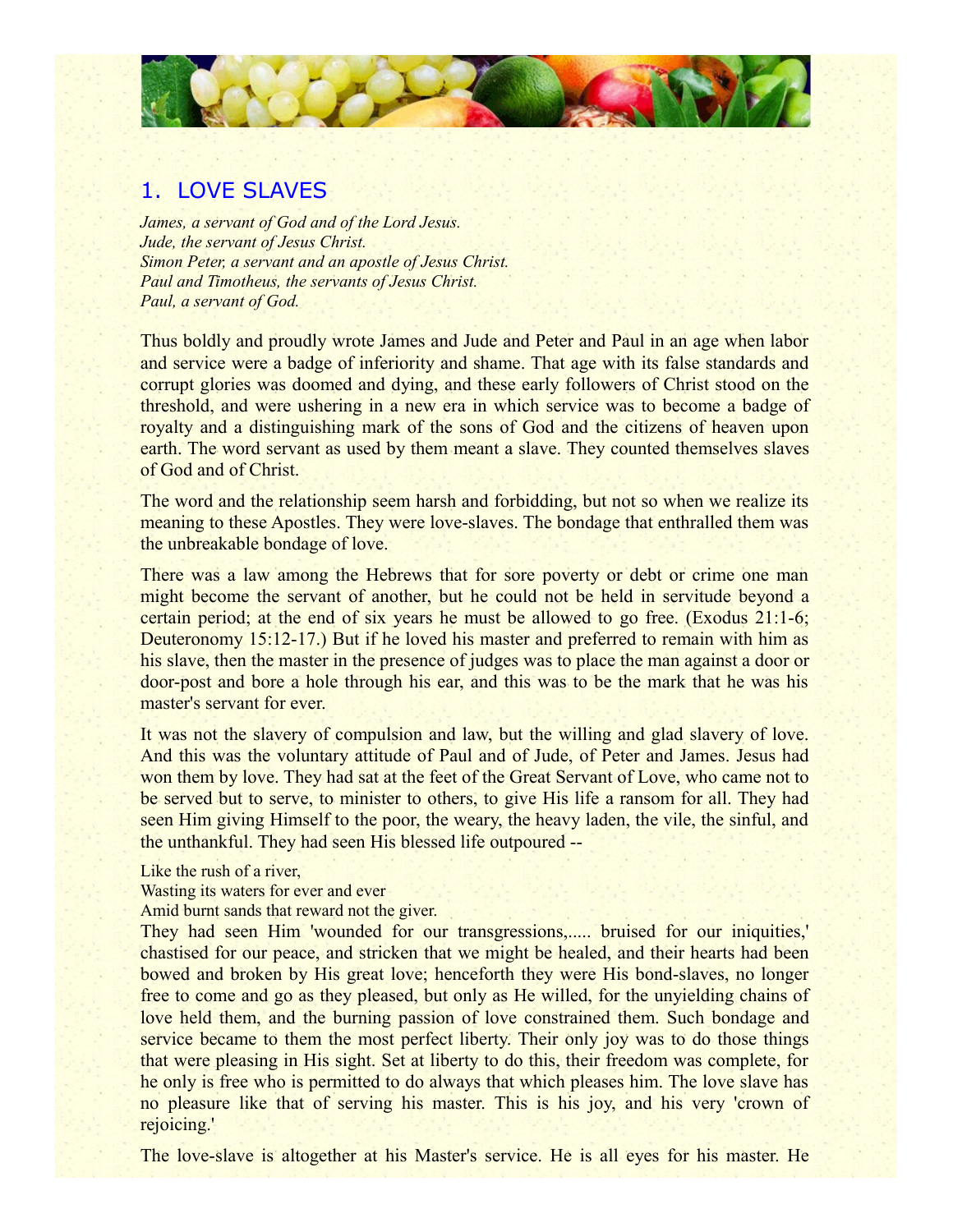watches. He is all ears for his master. He listens. His mind is willing. His hands are ready. His feet are swift. To sit at the master's feet and look into his loved face; to listen to his voice and catch his words; to run on his errands; to do his bidding; to share his hardships and sorrows; to watch at his door; to guard his honor; to praise his name; to defend his person; to seek and promote his interests, and, if needs be, to die for his dear sake, this is the joy of the slave of love, and this he counts his perfect freedom.

A fine black fellow was placed on a slave block in an Egyptian slave market. His master was selling him. Men were bidding for him. A passing Englishman stopped, looked, listened, and began to bid. The slave saw him and knew that the Englishman was a world-traveler. He thought that if the Englishman bought him, he would be taken from Egypt, from friends and loved ones, and that he would never see them any more. So he cursed the Englishman, raving and swearing and tugging at his chain that he might reach and crush him. But the Englishman, unmoved, at last out-bid all others, and the slave was sold to him. He paid the price, received the papers that made the slave his property, and then handed them to the black man.

'Take these papers; you are free,' he said. 'I bought you that I might give you your freedom.'

The slave looked at his deliverer and his ravings ceased. Tears flooded his eyes, as, falling at the Englishman's feet and embracing his knees, he cried, 'O sir, let me be your slave for ever. Take me to the ends of the earth. Let me serve you till I die!

Love had won his heart, and now love constrained him, and he felt there could be no joy like serving such a master.

We see many illustrations of this bondage of love in our daily life. Surely it is the glory and joy of the true wife. She would rather suffer hardship and poverty in a Kansas dugout, with the husband she loves, than live in a palace surrounded by every luxury with any other.

And on her lover's arm she leant, And round her waist she felt it fold, And far across the hills they went In that new world which is the old; And o'er the hills and far away Beyond their utmost purple rim, Beyond the night, across the day, Through all the world she followed him.

This bondage of love is, at one and the same time, the slavery and the freedom of the true mother. Offer such a mother gold and honors and pleasure, and she will spurn them all for the sacred joy of serving and sacrificing for her child.

This also is the true freedom and service of the Christian.

'My yoke is easy, and My burden is light,' said Jesus. And this is His easy yoke and light burden. His yoke is the yoke of love, and it is easy. Love makes it easy. His burden is the burden of love, and it is light. Love makes it light.

To the sinner the yoke looks intolerable, the burden looks unbearable. But to those who have entered into the secret of the Master, His yoke is the badge of freedom, and His burden gives wings to the soul.

This is Holiness. It is wholeness of consecration and devotion. It is singleness of eye. It is perfect love which casts out fear. The love slave does not fear the master, for he joys in the master's will. 'Not My will, but Thine be done'; 'Though He slay me, yet will I trust Him,' says the slave of love. There can be no fear where there is such love.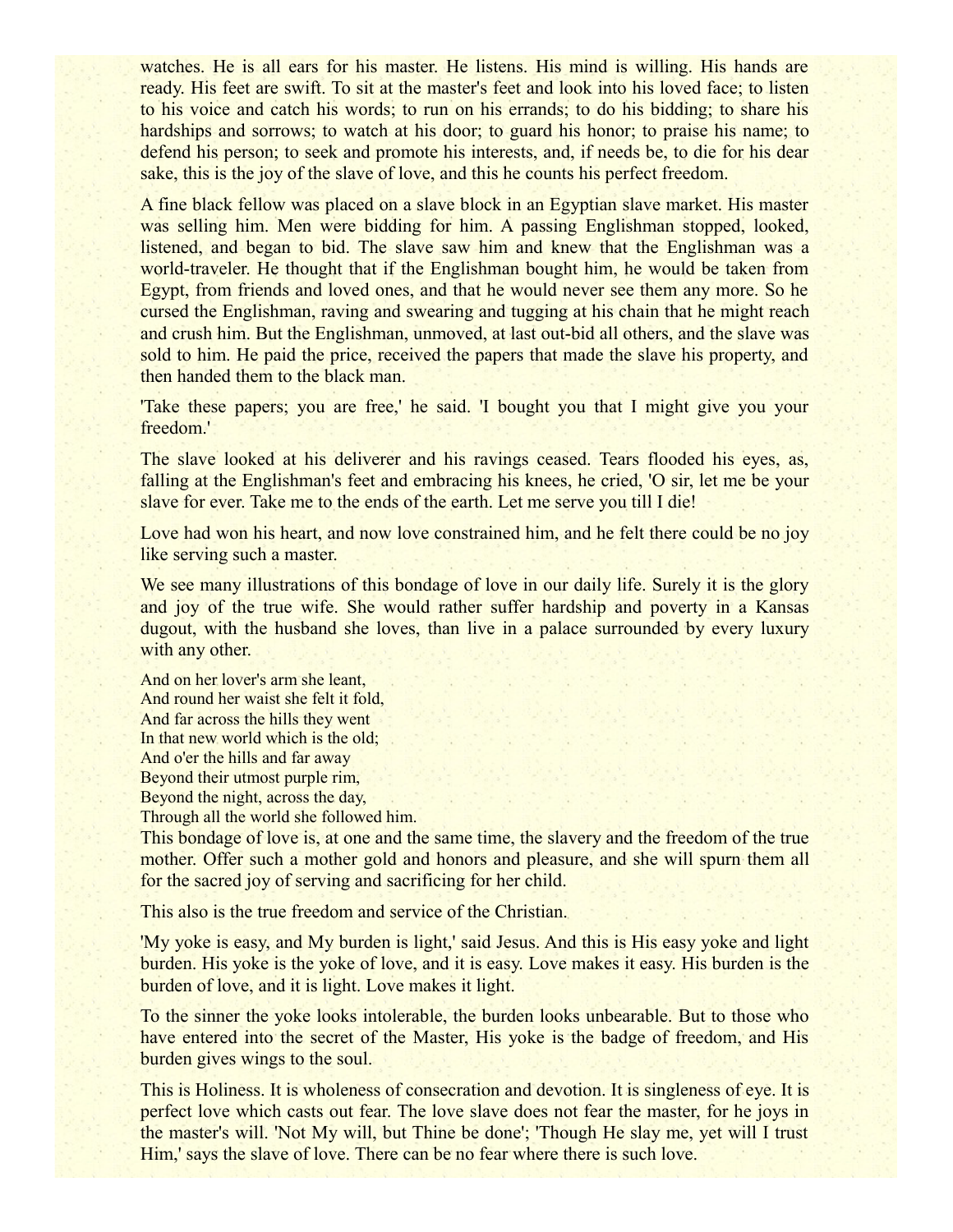This is heart purity accomplished by the expulsive power of a new and overmastering affection and purpose. Sin and selfishness are consumed in the hot fires of this great love. Hallelujah!

This is religion made easy. This is God's Kingdom come, and His will done, on earth as it is in Heaven. For what more can the angels do than to serve God with this unselfishness and passionate love?

The Love-slave is gentle and forbearing and kind to all the children of the household and to all the other slaves -- for the sake of his master. Are they not dear and valuable to the master? Then they are dear and valuable to him for the master's sake. And he is ready to lay down his life to serve them even as to serve the master. Such was the spirit of Paul when he wrote, Yea, and if I be offered upon the sacrifice and service of your faith, I joy, and rejoice with you all.' (Philippians 2:17.) And so likewise was the spirit of beautiful Queen Esther when, in uttermost consecration for the salvation of her people, she sent word to Mordecai, ' So will I go in unto the king, which is not according to law; and if I perish, I perish.' (Esther 4:16.)

This slave of love counts not his life dear unto himself. (Acts 20:24.) It belongs to his master. The interests of the master are his interests. He has no other. He wants no other. He will have no other. He cannot be bribed by gold or honors. He would rather suffer and starve for his master than feast at another's table. Like Ruth, he says, 'Intreat me not to leave thee, or to return from following after thee; for whither thou goest, I will go; and where thou lodgest, I will lodge; thy people shall be my people, and thy God my God; where thou diest, I will die, and there will I be buried; the Lord do so to me, and more also, if aught but death part thee and me.' (Ruth 1:16, 17.)

Do you ask, 'How shall I enter into this sweet and gentle and yet all powerful bondage of love? I answer, by your own choice and by God's revelation of Himself to your soul. If your love to Him now is a very poor and powerless thing, it is because you do not know Him, you do not draw near enough to see the beauty of Him.

My God, how beautiful Thou art! is the language of a soul which is learning to know Him.

Then comes the realization --

Thou hast stooped to ask of me,

The love of my poor heart.

To the men of this world He is not beautiful, for they have not sought to see Him. Let Him show Himself to you that you may fall in love with Him. St. Paul had seen his glory and been blinded by it. The other Apostles had lived with Him, and walked at His side. They loved Him because they knew Him so well.

For this reason they could make the great decision. Like Moses they 'chose rather to suffer affliction with the people of God, than to enjoy the pleasures of sin for a, season; esteeming the reproach of Christ greater riches than the treasures in Egypt.' So you must choose. The choice must be complete and it must be final. Then as a love slave you must wait upon the Master. If He is silent to you, watch. When He speaks to you, listen. What He says to you, do. His will is recorded in His Word. Search the Scriptures. Meditate therein day and night. Hide His Word in your heart. Be not forgetful. Take time to seek His face. Think of a slave being too busy to wait on his master, to find out his wishes! Take time, find time, make time to seek the Lord, and He will be found of you. He will reveal Himself to your longing, loving soul, and you shall know the sweet compulsions of the slavery that is love.

Higher than the highest heavens,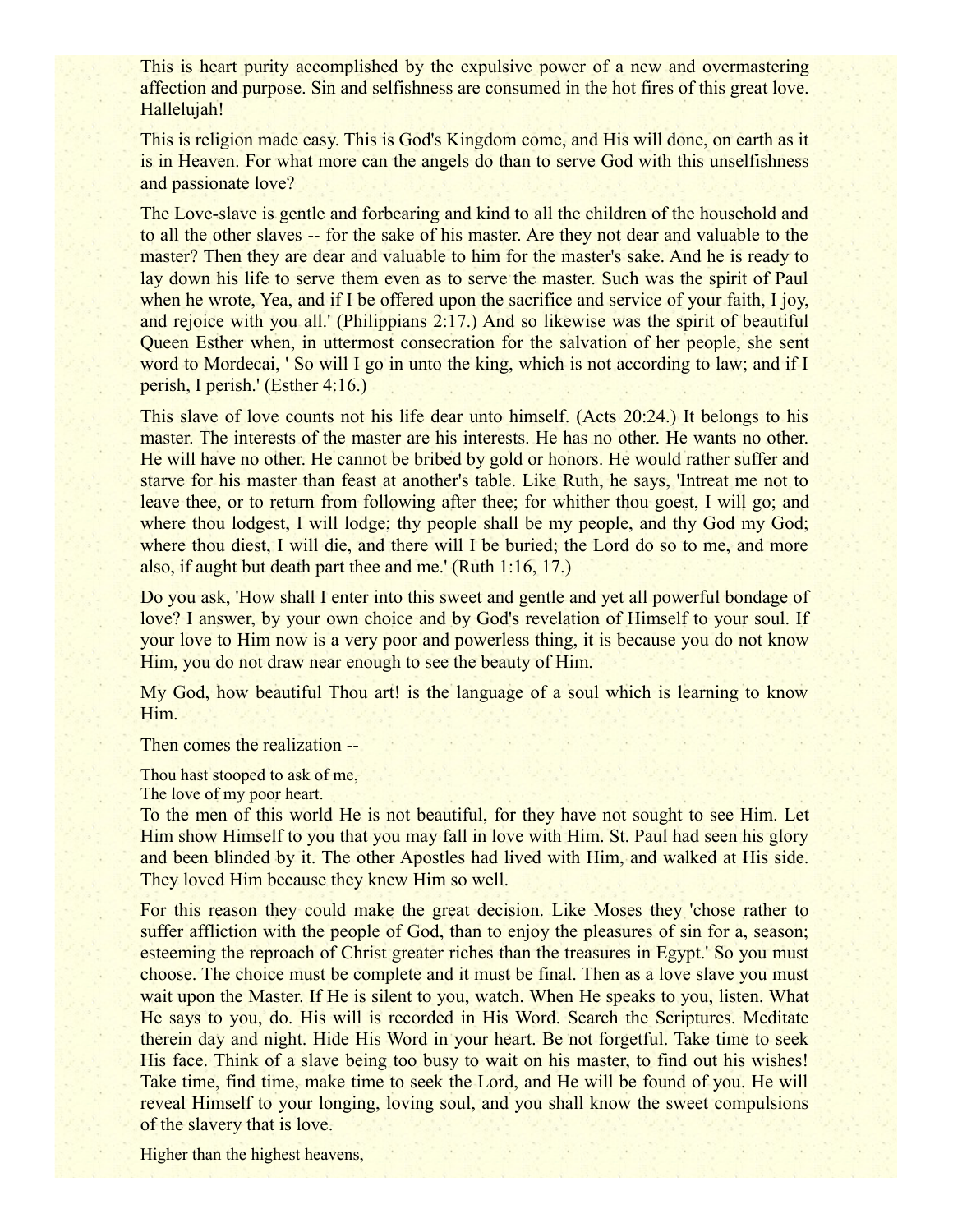Deeper than the deepest sea, Lord, Thy love at last has conquered; Grant me now my spirit's longing None of self, and all of Thee!



### 2. A MAN IN CHRIST

'I knew a man in Christ,' wrote Paul. Think of one writing: I knew a man in Bonaparte, in Buddha, in Caesar,' and we shall see at once how striking, how startling is this expression. We should be not only startled but shocked to hear this of any but Christ Jesus. But the Christian consciousness is not offended by hearing of 'a man in Christ.' It recognizes Him as the Home of the soul, its hiding-place and shelter from the storm, its school, its fortress and defense from every foe. He is not simply the Babe of Bethlehem, the Carpenter of Nazareth, the first of the religious teachers of Palestine, and victim of Jewish bigotry and Roman power. He is the Prince of Peace, the Mighty God, the Everlasting Father, in whose bosom we nestle, and in whose favor we find peace and comfort and Salvation.

Do you know any man or woman in Christ, my brother, my sister? How many Soldiers in your (Salvation Army) Corps do you believe to be in Christ? -- to live in Him, to walk in the unbroken fellowship that being 'in Christ' must imply? Do you know twenty? Ten?

But let us not judge others. Paul was not doing so. He was very generous in his judgments of his brethren. He addresses his letters as follows: Paul, an Apostle of Jesus Christ, by the will of God, to the saints which are at Ephesus, and to the faithful in Christ Jesus.' ' Paul and Timotheus, the servants of Jesus Christ, to all the saints in Christ Jesus which are at Philippi.'' Paul, an Apostle of Jesus Christ by the will of God... to the saints and faithful brethren in Christ which are at Colosse.'

He reckoned his brethren to be in Christ, but this man whom he 'knew in Christ,' was not one of them, but himself. He was the man. There was no doubt about his being in Christ. He wrote with complete assurance. Can you speak with such assurance, my Comrade? Do you know yourself to be in Christ? Or ever to have been in Christ? What a profound fellowship and union!

But listen to Paul further: 'I knew a man in Christ above fourteen years ago (whether in the body, I cannot tell; or whether out of the body I cannot tell: God knoweth); such a one caught up to the third heaven. And I knew such a man (whether in the body or out of the body, I cannot tell: God knoweth); how he was caught up into Paradise, and heard unspeakable words, which it is not lawful (or possible) for a man to utter.'

Did you ever have a moment, or an hour, in which you were lost in fellowship with the Lord, having no thought of time or space, in which experiences were wrought in you, emotions swept through you, purity and love and power and comfort and assurance were imparted to you, that you have never been able fully to explain or express in words, or which, possibly, you have felt to be too sacred to try to tell or describe?

Such was Paul's experience. He was the man to whom the words make reference.

And many people who are in Christ, possibly most or all who are in Him, have had some such moment -- just a moment, or an hour, long or short it may have been, but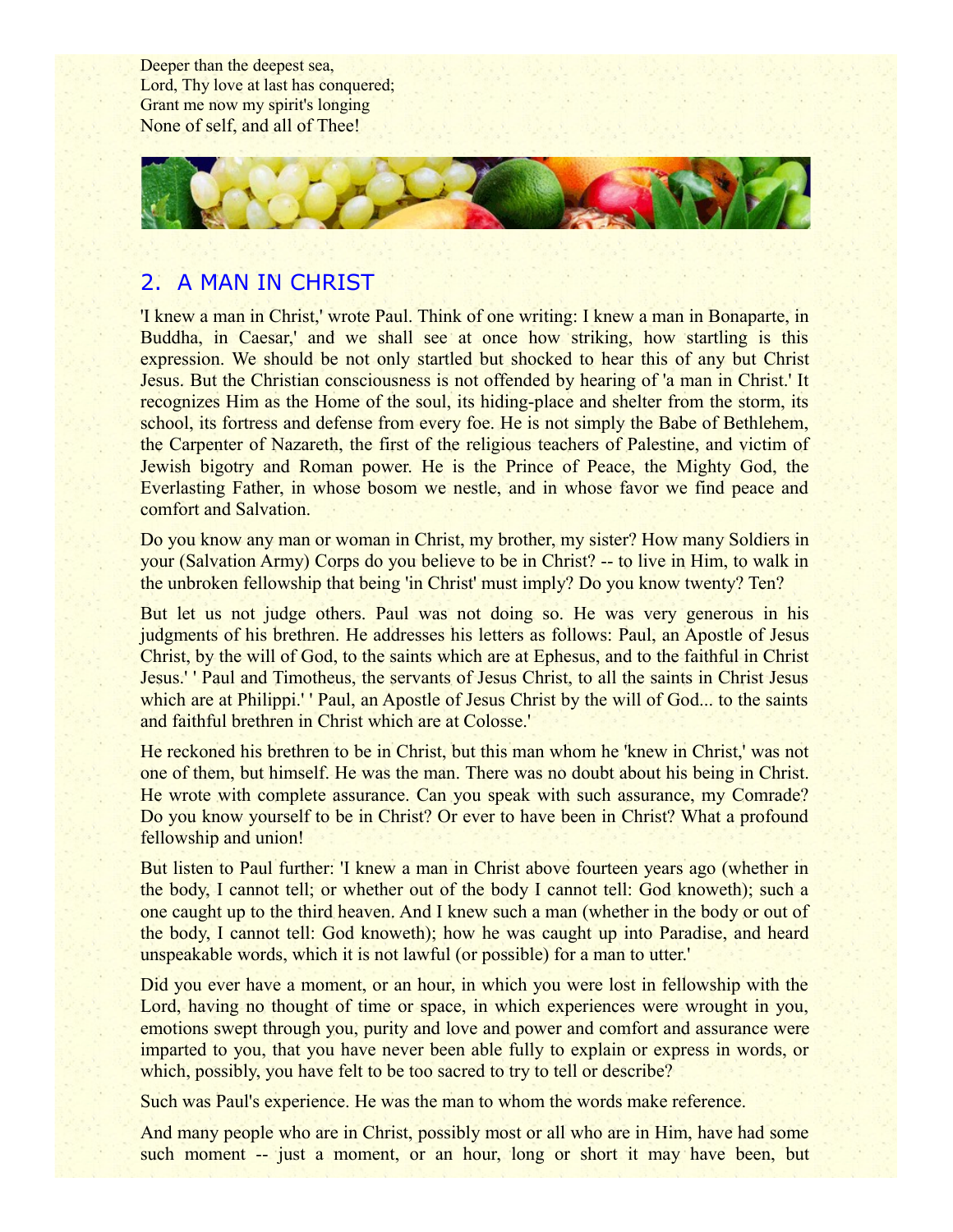indescribably sweet, precious above gold or silver, and memorable above any and all other experiences of life.

Oh, how invaluable is such an experience to a soul, especially in a time of fierce temptation! It sweeps away for ever the intellectual and moral and spiritual fogs and uncertainties that becloud the mind and heart. It fixes a man's theology. It settles for him the fact that he himself is a living soul, morally and spiritually responsible to God. He feels the breath of eternity in him.

Enraptured in that wondrous fellowship he knows there is a Heaven; and to lose God, he knows, would be Hell. Henceforth to him, Heaven and Hell are realities as assured as light and darkness, as truth and falsehood, as right and wrong. This experience establishes the Godhead of Christ. He knows that 'Jesus is Lord,' not by what he has learned from his teacher, from books and creeds, but 'by revelation,' ' by the Holy Ghost.'

If in hours of depression and temptation, the enemy of his soul should suggest a doubt as to these great truths, he can instantly rout his foe by recalling the intimate revelations of that sacred experience which it is not possible to utter.

There are two experiences mentioned by Paul in this portion of Scripture. One is abiding -- the blessed, but common everyday experience that is new every morning and fresh every evening; that the dust and toil of the day, nor the stillness and slumber of the night, do not break nor disturb; it is the very life of the Christian. The other is a transitory experience; but for a moment, comparatively.

'I knew a man in Christ,' that is the abiding experience. We are to live in Christ. Daily, hourly, constantly we are to choose Him as our Master, walk with Him, look unto Him, trust Him: obey Him, draw from Him our strength, wisdom, courage, purity, every gift and grace needed for our soul's life. The supply of all our need is in Him. Our sap, our life, our leaf and our fruit are from Him.

Cut off from Him we wither, we die, but in Him we flourish, we bring forth abundant fruit, we have life for evermore. Hallelujah!

'I knew such a one,' writes Paul, 'caught up to the third heaven -- into Paradise -- and heard unspeakable words: that is the transitory experience. It passes in an hour and may, possibly, never in this life be repeated, any more than was the 'burning bush ' experience of Moses repeated, or the 'still small voice ' experience of Elijah, or the Jabbok experience of Jacob, or the transfiguration experience of Jesus.

Those experiences were brief, but their effects, their revelations were for eternity. They were not abiding experiences, but windows opened through which earth glimpsed Heaven. The memory of that vision was imperishable, though the vision passed. The veil was withdrawn, and for one awful, rapturous moment the eyes of the soul saw the face of God, and the spirit of a man had unutterable fellowship with its Father.

The man who has had such an experience will be changed, will be different from his former self, and different from all other men who have had no such experience.

Henceforth for him 'to live is Christ,' and the great values of life are not material, financial, social, or political, but moral and spiritual.

One of the poets illustrates this from Lazarus raised to newness of life after four days of death:

Heaven opened to a soul while yet on earth, Earth forced on a soul's use while seeing Heaven. Discourse to him of prodigious armaments Assembled to besiege his city now,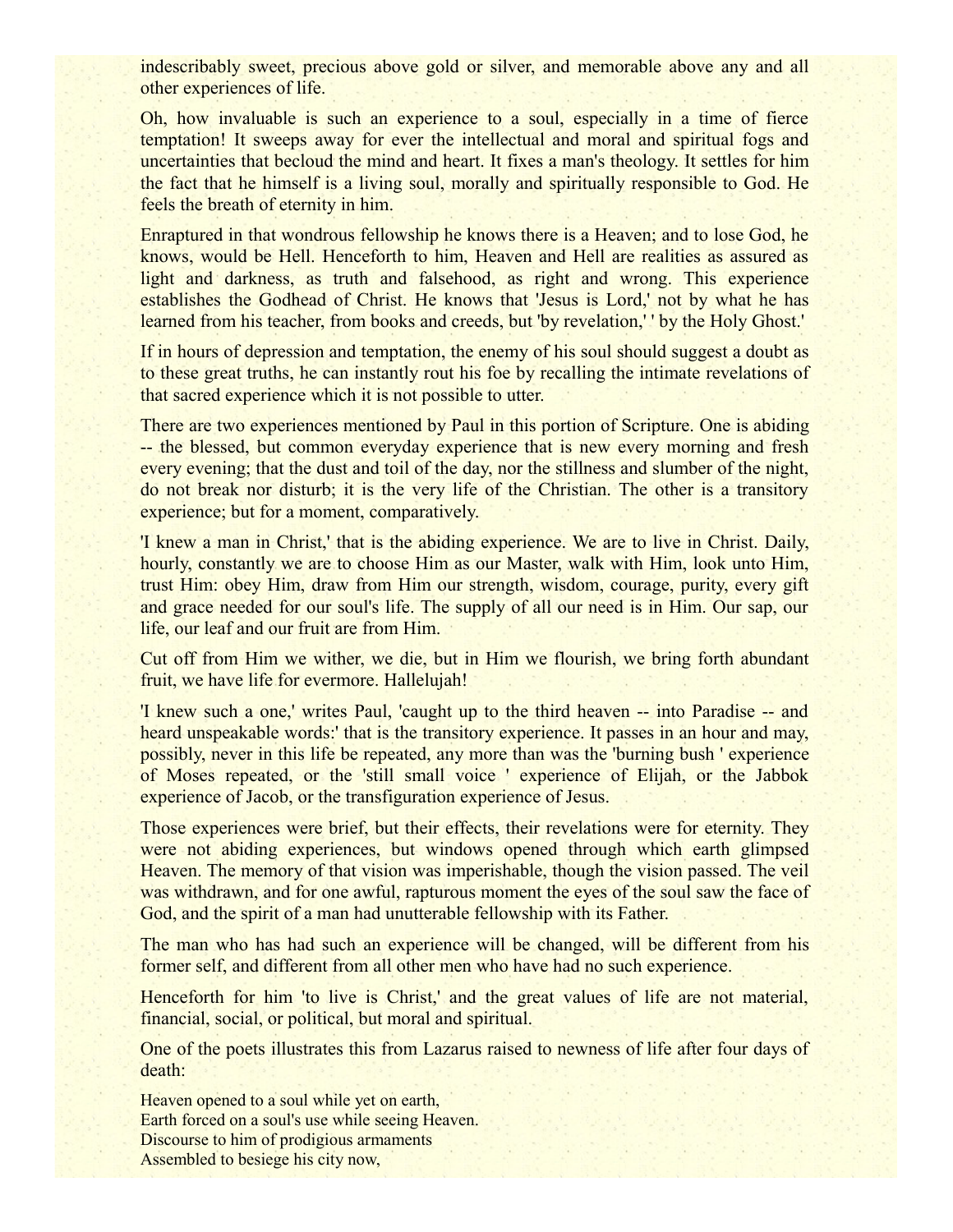And of the passing of a mule with gourds Tis one! Should his child sicken unto death, why look For scarce abatement of his cheerfulness, Or pretermission of the daily craft While a word, gesture glance from that same child At play or in the school or laid asleep, (A false word, an angry gesture, evil glance that reveals moral wrong in the child,) Will startle him to an agony of fear. He feels that the child doth Stretch forth blind hands and trifle with a match Over a mine of Greek fire. He holds on firmly to some thread of life Which conscious of, he must not enter yet The spiritual life around the earthly life: The law of that is known to him as this, His heart and brain move there, his feet stay here, And oft the man's soul springs into his face As if he saw again and heard again His Sage that bade him 'Rise,' and he did rise. He knows God's secret while he holds the thread of life, Indeed the especial marking of the man Is prone submission to the heavenly will. Seeing it, what it is and why it is. It pleaseth him to live So long as God please, and just how God please.

How, beast!' said I, 'this stolid carelessness Sufficeth thee, when Rome is on her march To stamp out like a spark thy little town, Thy tribe, thy crazy tale and thee at once?' He merely looked with his large eyes on me. The man is apathetic, you deduce? Contrariwise, he loves both old and young, Able and weak, affects the very brutes And birds -- the very flowers of the field As a wise workman recognized tools In a master's workshop, loving what they make. Thus is the man as harmless as a lamb; Only impatient, let him do his best, At ignorance and carelessness and sin An indignation which is promptly curbed.

The march of armies, the physical destruction of cities and overthrow of empires, was nothing to this man whose eyes God had opened, compared to sin in his child. He was diligent in his daily business, he loved everybody and everything, and for the rest he trusted God. This is the mark of the man who has seen God, the man who has been caught up, if only for a brief moment, into that ineffable and heavenly fellowship.

Blessed be such a man, if he be not disobedient to the heavenly vision; if, like Mary, who treasured in her heart the things spoken of her Baby Jesus, so he treasures up the sacred revelation given to him in the moment of vision!

We cannot command such moments. They come to us, come unexpectedly, but they never come except to the man who is in Christ, the man who day by day lives for Christ, seeks His face, meditates on His ways and word, takes time to commune with Him, wrestles with Him in prayer, seeks to glorify Him by good words and works, and waits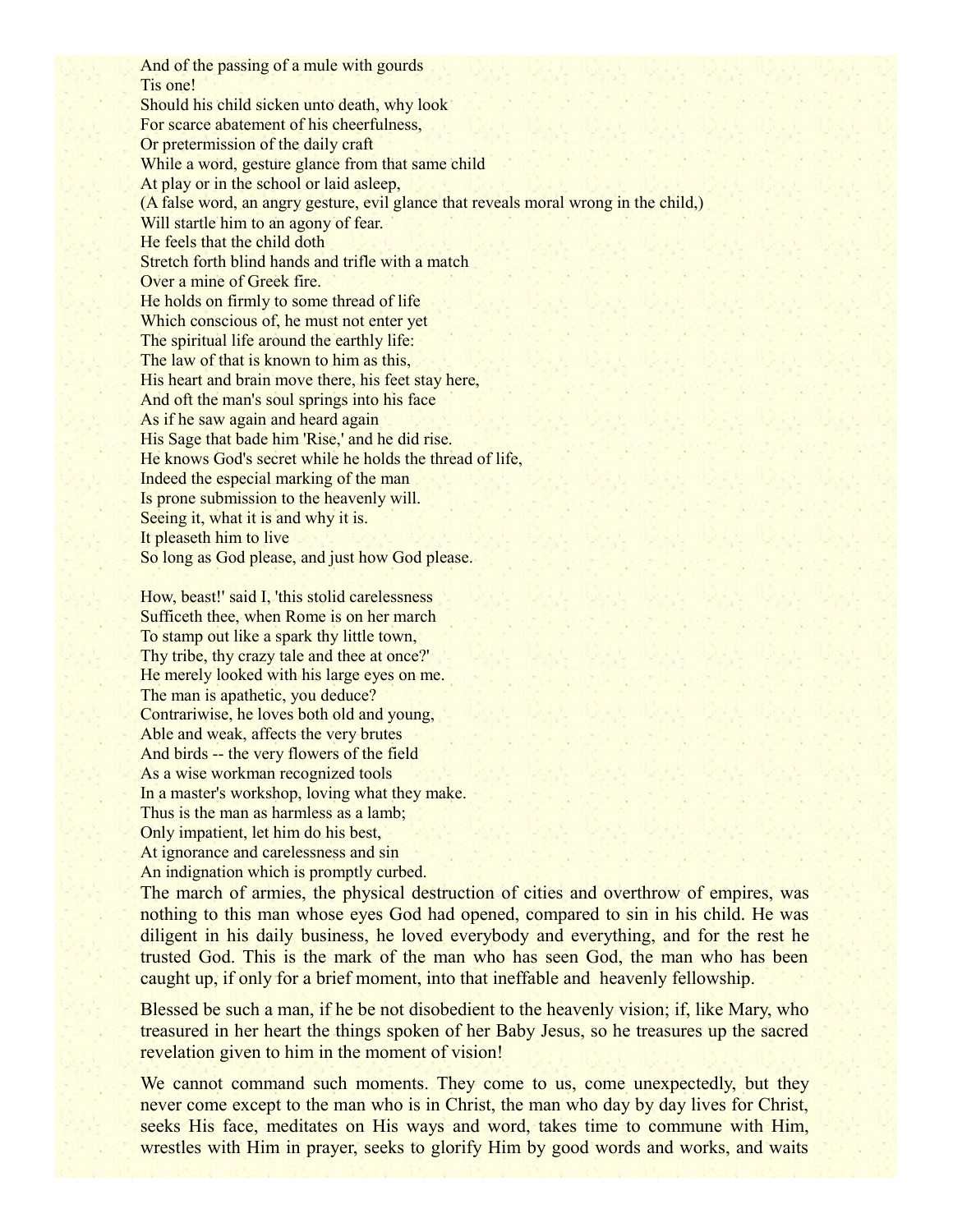and longs for Him more than they who through tedious hours of weary nights wait and long for the morning.

Let no humble Officer be discouraged because he does not constantly live in such rapturous fellowship. Paul did not remain in Paradise. It was a brief experience and was followed by that troublesome 'thorn in the flesh.' These glimpses of Heaven, these rapt moments of fellowship are given to confirm faith and fit the soul for the toil and plodding service of the love-slaves of Jesus, who fight and labor to help Him in His vast travail to save a world of sinners from sin, from the Devil's grip, and from Hell.

The common, everyday, abiding experience is a lowly, patient, loving life in Christ -- This may be ours unbrokenly, and it should be.

'If any man be in Christ, he is a new creature,' or creation, wrote Paul. He breathes the atmosphere of Heaven, while plodding the dusty roads of earth with his toiling fellowmen. He diffuses peace, he promotes joy, he kindles love, he quiets fear, he comforts mourners, he heals the broken heart.

In him Christ sees 'the travail of His soul,' and is satisfied. (Isaiah 53:11.) In him the long, stern trial and discipline of Christ's incarnation and the bitter agony of His cross, begin to bear their full, ripe fruit, and the Master rejoices over him with joy, 'rests in his love,' and 'joys over him with singing.' (Zephaniah 3:17.) In him 'the earnest expectation of the creation,' which 'waiteth for the manifestation of the sons of God,' and which 'groaneth and travaileth in pain together until now,' begins to be fulfilled, the long night of earth's shame and sorrow and sin is passing, and the dawning day of the reign of peace and righteousness is breaking. Hallelujah!

I knew a father in Christ whose children said, 'It is easy to be good when father is around'; not because they feared him and must be good, but because goodness flourished in the sunshine of his Christlike presence.

I knew a husband in Christ whose wife said, 'He is like David, who returned to bless his household.' His presence was a benediction to his home.

I knew a man who had been a hard, brutal drunkard, but was now a Salvation blacksmith 'in Christ.' One day a farmer brought his mare to this blacksmith to have her shod, and with her he brought straps and tackle to strap her up, for she was so fearful or so savage that no one could shoe her otherwise. But the blacksmith 'in Christ' said, 'Let me get acquainted with her.' He walked around her, stroked her gently, and spoke to her kindly and softly, while she rubbed her soft nose against him, smelled his garments, and got acquainted with him.

She seemed to make a discovery that this was a new creature -- a kind she had never met before, especially in a blacksmith's shop. Everything about him seemed to say to her, 'fear not,' and she was not afraid. He lifted her foot and took off a shoe, and from that day forth he shod that mare without strap or tackle, while she stood in perfect quiet and unconcern. Poor horse! She had waited all her lifetime to see one of the sons of God, and when she saw him she was not afraid.

And the whole earth is waiting for the unveiling, the revealing, 'the manifestation of the sons of God' -- waiting for the men and women, the boys and girls, who live in Christ and in whom Christ lives. When the world is filled with such men or controlled by them, then, and only then, will strikes and wars, and bitter rivalries and insane hatreds, and disgusting and hellish evils cease, and the promise and purpose of Christ's coming be fulfilled.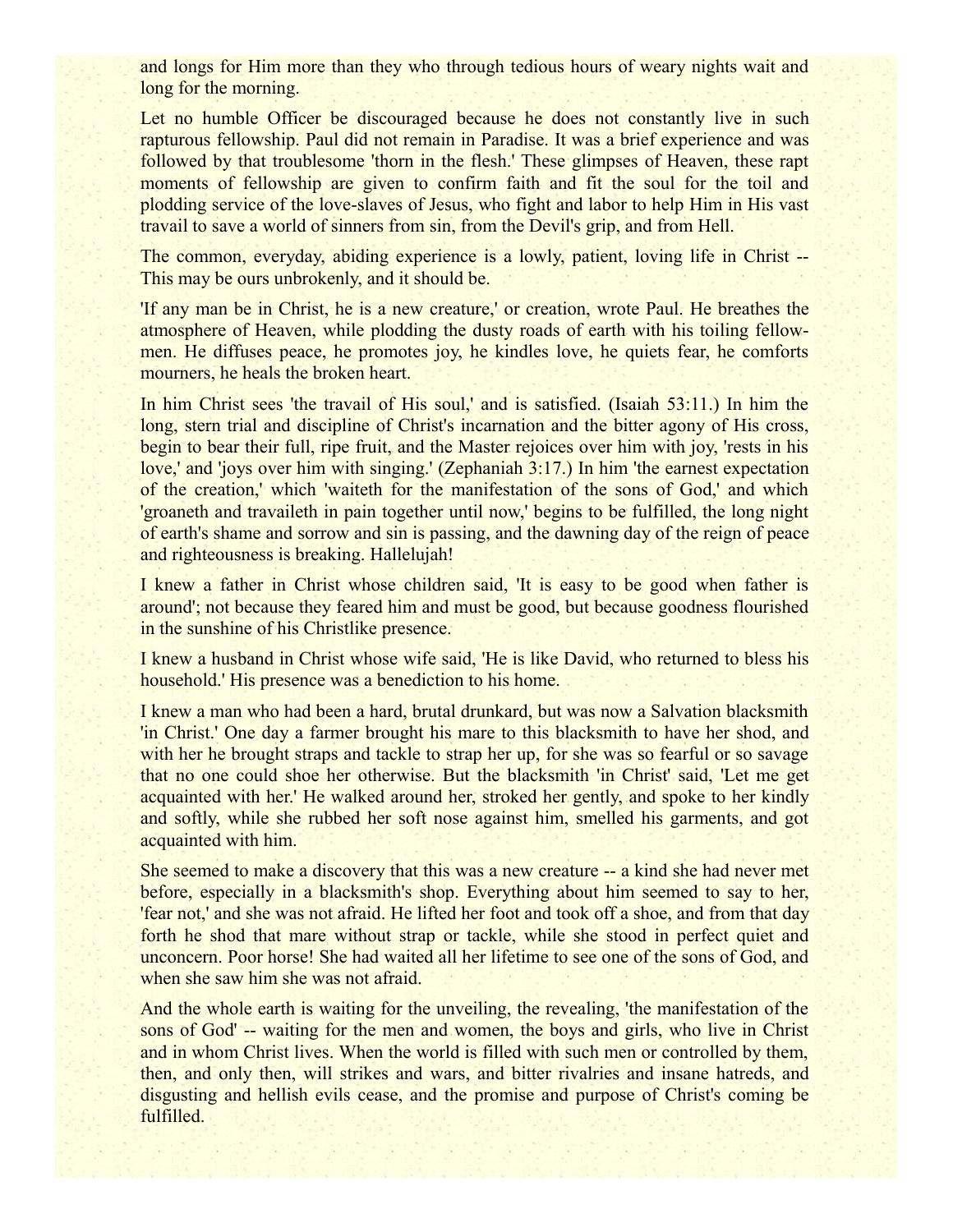

### 3. FUTURE PUNISHMENT AND THE BIBLE

Joseph Cook, one of America's soundest and clearest thinkers, said to me a generation ago, 'Let the Churches banish from their pulpits the preaching of Hell for a hundred years, and it will come back again, for the doctrine is in the Bible, and in the nature of things.' And he said in his great lecture on the 'Final Permanence of Moral Character': 'The laws by which we attain supreme bliss are the laws by which we descend to supreme woe. In the ladder up and the ladder down in the universe, the rungs are in the same side pieces. The self-propagating power of sin and the self-propagating power of Holiness are one law. The law of judicial blindness is one with that law by which the pure in heart see God.'

There is but one law that can save me from 'the law of sin and death,' that is 'the law of the spirit of life in Christ Jesus.' If I refuse to submit to that law, I abide eternally under the law of sin and death and endure eternally its dread penalties.

'Every sinner must be either pardoned or punished.'

I once heard these words uttered by The Army Founder in the midst of an impassioned appeal to men to make their peace with God; and they have remained in my memory, always representing a tremendous truth from which we can never get away. (Punishment? Yes, but we each choose our own path. The trouble is that very few understand the nature of reality and personal mortality. Without God, each life is a twilit world of daily torments small and large. God does not punish, He just does not invite the fearful and unbelieving into His heavenly Kingdom. It is our task to awaken these souls regarding their problematic and temporary reality. Earnest Seeker)

The Atonement opens wide the door of pardon, of uttermost Salvation, and of bliss eternal to every penitent sinner who will believe on Christ and follow Him, while it sweeps away every excuse from the impenitent sinner who will not trust and obey Him.

The Atonement justifies God in all His ways with sinful men.

The holiest beings in the universe can never feel that God is indifferent to sin, when He pardons a believing sinner, lifts up his drooping head and introduces him to the glories and blessedness of Heaven, because Christ has died for him. On the other hand, the sinner who is lost and banished to outer darkness, cannot blame God nor charge Him with indifference to his misery, since Christ, by tasting death for him, flung wide open the gateway of escape. That he definitely refused to enter in will be clear in his memory for ever, and will leave him without excuse.

We do not often encounter now the old-fashioned Universalist, who believed that all men, whether righteous or wicked, enter into a state of blessedness the moment they die. But others, with errors even more dangerous, because seemingly made agreeable to natural reason and to man's inborn sense of justice, have come to take his place and weaken men's faith in the tremendous penalties of God's holy law; in fact, there seems to be a widespread and growing tendency to doubt the existence of Hell and the endless punishment of the wicked.

A theory often advanced is the annihilation, or extermination, of the wicked. It is said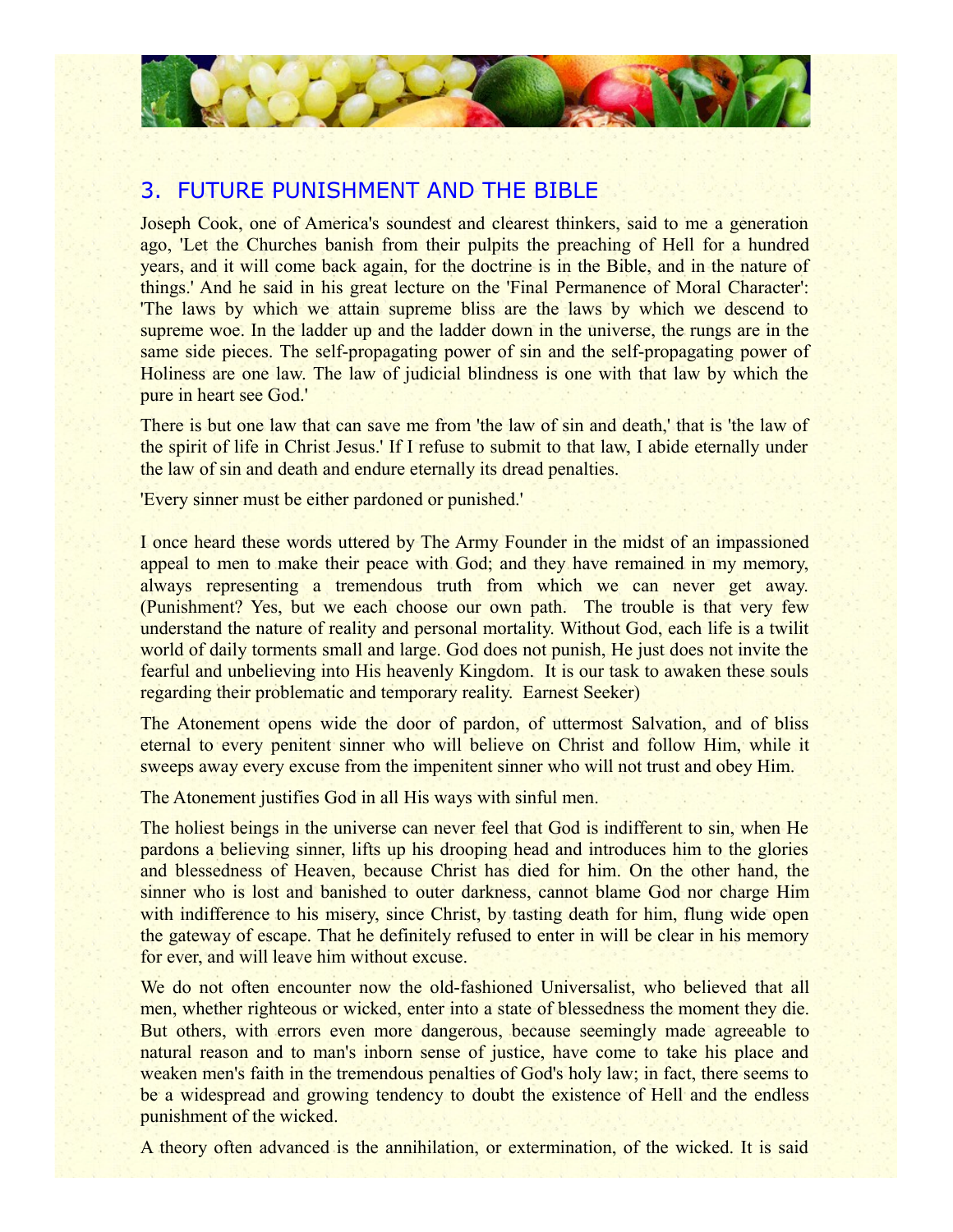that there is no eternal Hell; and that the wicked do not enter into a state of punishment after death, but are immediately or eventually (comfortably) blotted out of existence.

Then there is the doctrine of 'eternal hope.' This asserts that the wicked will be punished after death, possibly for ages, but that in the end they will all be restored to the favor of God and the bliss of the holy. The words of our Lord to the traitor appear to be an unanswerable refutation of this doctrine. If all are to be saved at last, would Jesus have said of Judas, 'It had been good for that man if he had not been born '? For what are ages of suffering when compared to the blessedness and rapture of those who finally see God's face in peace and enjoy His favor to all eternity?

There is something so awful about the old doctrine of endless punishment, and such a seeming show of fairness about these new doctrines, that the latter appeal very strongly to the human heart, and enlist on their behalf all the sympathies and powerful impulses of 'the carnal mind' which is enmity against God,' and which is 'not subject to the law of God, neither indeed can be.'

In forming our opinions on this subject we should stick to the Bible. All we know about the future state is what God has revealed and left on record in 'the law and ..... the testimony,' and 'if they speak not according to this Word, it is because there is no light in them.' Human reason, as well as human experience fails us here, and we can put no confidence in the so-called revelations of spiritualism nor in the dreams of sects who pretend to be able to probe the secrets of eternity. If the Bible does not settle the question for us, it cannot be settled.

The Bible teaches that there is punishment for the wicked after death, and that of this punishment they are conscious. In the record of the rich man and Lazarus, Jesus says: 'The rich man also died,..... and in Hell he lift up his eyes, being in torments, and seeth Abraham afar off, and Lazarus in his bosom. And he cried and said,..... Send Lazarus, that he may dip the tip of his finger in water, and cool my tongue, for I am tormented in this flame.'

Some labor hard to strip this Scripture of its evident meaning and to rob it of its point and power, by declaring that it is only a parable. On the contrary, the Saviour's statements are given as facts. But even though we admit the account to be a parable, what then? A parable teaches either what is or what may be, and in that case these words lose none of their force, but stand out as a bold word-picture of the terrible doom of the wicked.

Over and over Jesus speaks of the wicked being cast into 'outer darkness,' where 'there shall be weeping' and 'wailing and gnashing of teeth.' Three times in one chapter He speaks of the worm that dieth not and the fire that is not quenched.

Paul says, 'Indignation and wrath, tribulation and anguish,' shall come upon the wicked. And John, in the Revelation, says they are in torment.'

What can all this mean but conscious punishment?

Let a man who never before saw the Bible, read these words for the first time, and he would at once declare that the Bible teaches the conscious suffering of the wicked after death. He might not believe the teaching, but he would never think of denying that such was the teaching of the Bible.

The punishment mentioned in the Bible must be felt, must be conscious, otherwise it is not 'torment,' 'tribulation and anguish.' The 'second death,' the death of the soul, must be something other than the destruction of its conscious existence.

Jesus has defined for us eternal life as the knowledge of God: 'This is life eternal, that they might know Thee the only true God, and Jesus Christ, whom Thou hast sent.' (John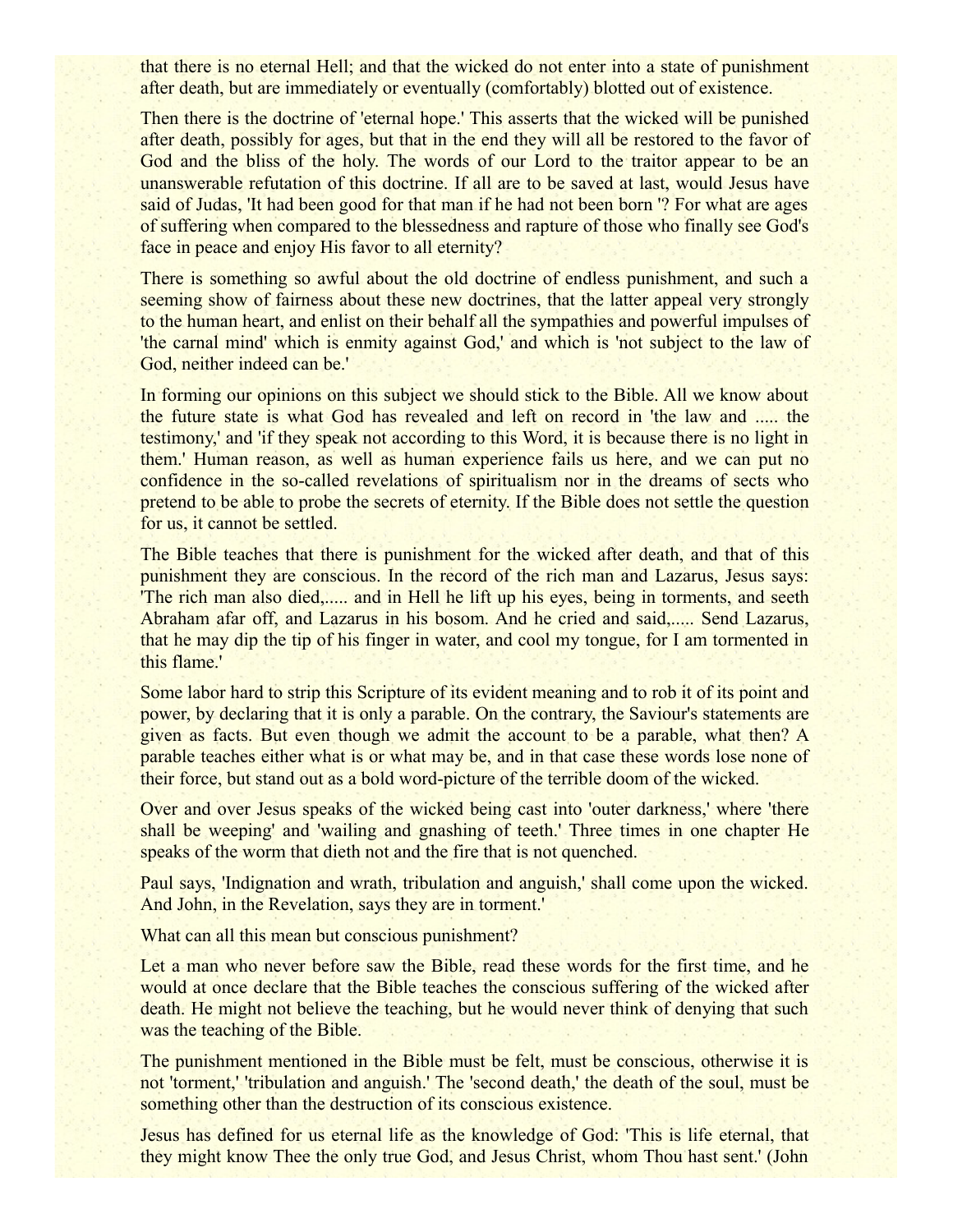17;3.) If then this blessed knowledge constitutes eternal life, what is the death which sin imposes but just the absence of this knowledge, with consequent wretchedness and misery? To lose God, to sink into outer darkness, to lose all fellowship with pure and loving souls, to be an outcast for ever, this is 'the second death,' this is 'torment and anguish,' this is 'Hell,' and this is 'the wages of sin.'

The Bible further teaches that the punishment of the wicked after death will be endless.

There are distinguished teachers and preachers who have declared that the Bible does not teach the eternity of sin and of punishment. But if we examine for ourselves, we find this teaching as clear as human language can make it. In the Revised Version we read: 'Whosoever shall blaspheme against the Holy Spirit hath never forgiveness, but is guilty of an eternal sin,' and eternal sin will surely be followed by eternal woe. While sin lasts misery lasts.

The strongest terms that can be used have been used to teach eternal punishment. When we say a thing will last for ever we have put it strongly, but when we duplicate the phrase and say it will last for ever and for ever, we cannot add to its strength -- we have said all that can be said. This is just what the Bible does in speaking of the punishment of the wicked.

The phrase 'for ever and ever' is the strongest term by which the idea of eternity is expressed in the Bible. It is the phrase used to express the eternal life and glory of the righteous: 'And they shall reign for ever and ever.' Paul used these words when he prayed for the continuance of God's glory: 'To whom be glory for ever and ever.' (Galatians 1:5; see also Philippians 4:20; 2 Timothy 4:18; Hebrews 13:21.) It is also the very phrase used to assert the eternal existence of God Himself -- Who 'liveth for ever and ever.' (Revelation 4:9-10; 10:6; 15:7.)

This phrase, which is used to declare the endless life and glory of the righteous and the existence of God Himself, is also used to declare the endless punishment of Satan: 'The Devil that deceived them was cast into the lake of fire and brimstone, where the beast and the false prophet are, and shall be tormented day and night for ever and ever.' (Revelation 20:10.) In verse 15 we are told that the wicked are to share the punishment of the Devil himself. And Jesus, in foretelling the sentence of the wicked at the Judgment Day, declares: 'Then shall He also say to them on the left hand, Depart from Me, ye cursed, into everlasting fire, prepared for the Devil and his angels '; thus showing that the wicked are to share the punishment of the Devil, which is 'for ever and ever.

Did not Jesus mean to teach endless punishment when, three times in six short verses, He warned His hearers in the most solemn manner to cut off hands and feet and pluck out eyes, rather than to go into Hell, into the fire that never shall be quenched; where their worm dieth not, and the fire is not quenched'? (Mark 9:43-48.)

Is not endless punishment implied in the parable of the cruel and unforgiving servant, who, owing ten thousand talents (or one million eight hundred and seventy-five thousand pounds), with nothing with which to pay, was delivered to the tormentors till he should pay all that was due? Does not Jesus mean to teach that his debt was beyond his power to cancel; and that, since he proved wickedly unworthy of mercy and forgiveness, he was buried for ever beneath the burden and torment of his vast debt? And this parable but pictures the moral and spiritual debt of the sinner -- illimitable and ever increasing, unless, in penitence and obedient faith, he finds release through the Blood of Christ before the final sentence of judgment is passed and the prison gates have closed upon him.

We learn from Josephus, the Jewish historian, that the Jews believed in endless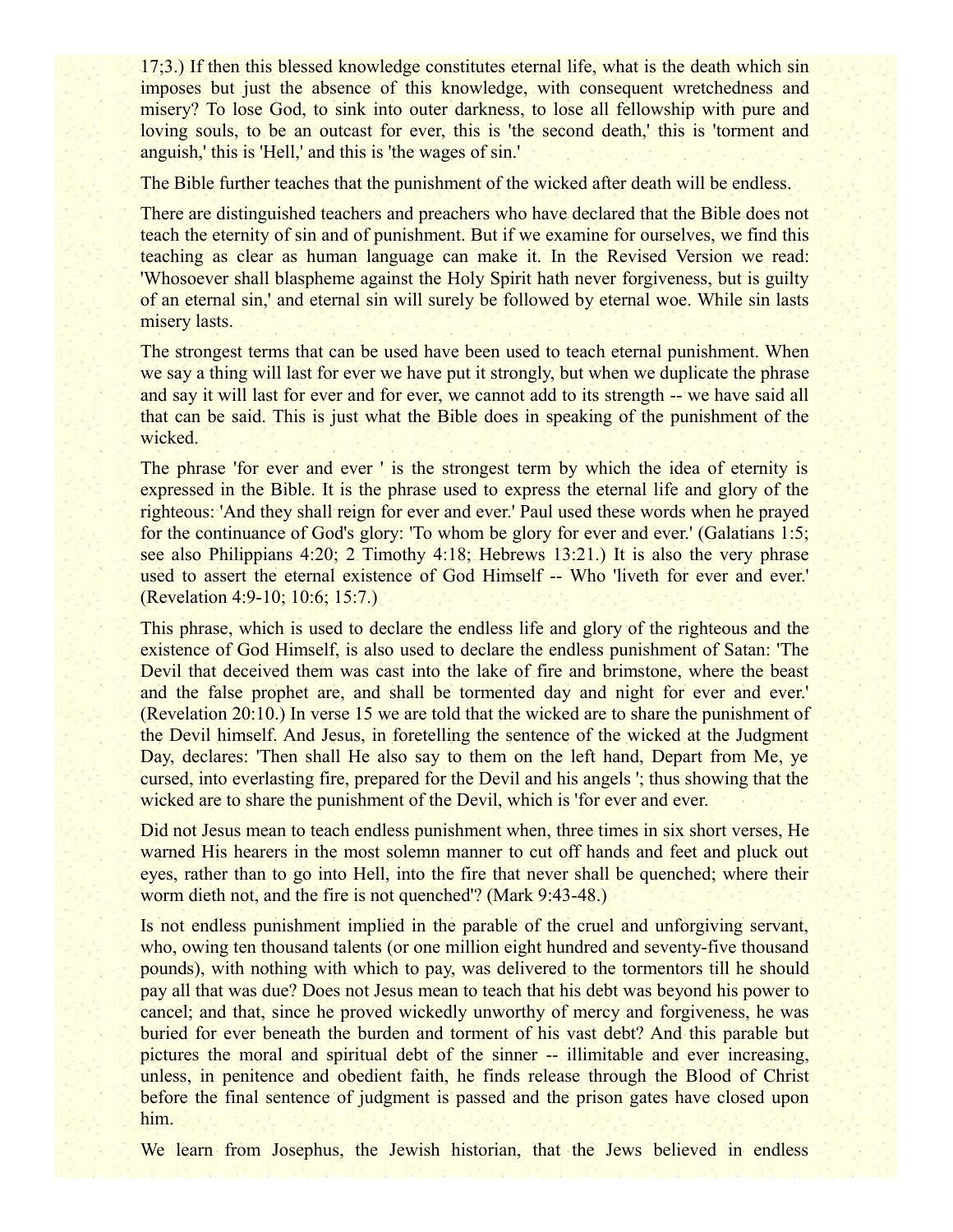punishment; and when the Son of God came into the world to teach men the truth, He did not deny and combat that belief, but spoke fearfully plain words which would confirm and strengthen it.

Well does one writer say: 'They who deny that any of the words used of future punishment in Holy Scripture express eternity, would do well to consider whether there is any way in which Almighty God could have expressed it, which they would have accepted as meaning it.'

God did not trifle when He inspired those dreadful warnings. Take heed, then, that you do not trifle when you read them, but rather fear and tremble at the Word of the Lord. For just in proportion as you, in the secret of your own heart, doubt the endless punishment of the wicked, in that proportion you will lose power to resist sin and desire to save your own soul or that of others around you.

Two powerful motives which the Holy Ghost uses to lead men to accept the Saviour and renounce all sin, are the hope of everlasting blessedness and the fear of eternal woe. These motives may, in time, in the heart of a Christian be swallowed up in a higher motive of love and loyalty to God, but they always remain as a framework. No preacher through all the ages has appealed so simply, so constantly, so powerfully, and with such even balance to these motives as did the Saviour. The whole of Matthew 25 is an illustration of His method of appeal.

Eternity furnishes these motives. They balance each other like the two wings of a bird, the two wheels of a carriage, right and left, upper and lower, right and wrong, and this balance is never lost, but evenly held throughout the Bible from the blessing and cursing of Deuteronomy (30:19) to the final fixedness of moral character as ' filthy or ' holy ' in Revelation (22:11). Deny one of them and your strength against sin is gone. You may live a life most beautiful in its outward morality, but those secret strengthenings of the will which in the past impelled you to resist sin unto death, will weaken, and you will find yourself making secret compromises with sin. You will lose your power to discern 'the exceeding sinfulness of sin.' You will be ensnared by Satan as 'an angel of light,' and some day you will become 'a servant of sin.'

The sinner is not alarmed by the thought that death ends all. He will say, 'Let us eat, drink, and be merry, for tomorrow we die.' It is not death he fears, but that which follows death. Nor does he care for punishment after death if he can only believe it will end sometime he will still harden himself in sin and mock God. But preach to him the faithful Word of God, until the awful fact of endless punishment, set over against the endless blessedness of God's approval and favor, pierces his guilty conscience and takes possession of his soul, and he will go mournfully all his days until he finds Jesus the Saviour.

Such has always been the effect of the doctrine when proclaimed in power and pity and love with the fire-touched lips of holy men and women. But let men in their folly imagine themselves wiser and more pitiful and just than God, and so begin to tone down this doctrine, then conviction for sin ceases, the instantaneous and powerful conversion of souls is laughed at, the supernatural element in religion is called fanaticism, the Holy Ghost is forgotten, and the work of God comes to a standstill.

But some one objects that God is not just to punish a man for ever for the sins he commits in the short period of a lifetime. And thus speaking he thinks of certain acts of sin such as lying, cheating, swearing, murder, or adultery. But it is not for these sins that men are sent to Hell. God has pardoned multitudes who were guilty of all these sins, and has taken them home to Heaven. All men are sent to Hell by the weight and pull of their self-chosen evil and discordant nature and character, because they will not repent and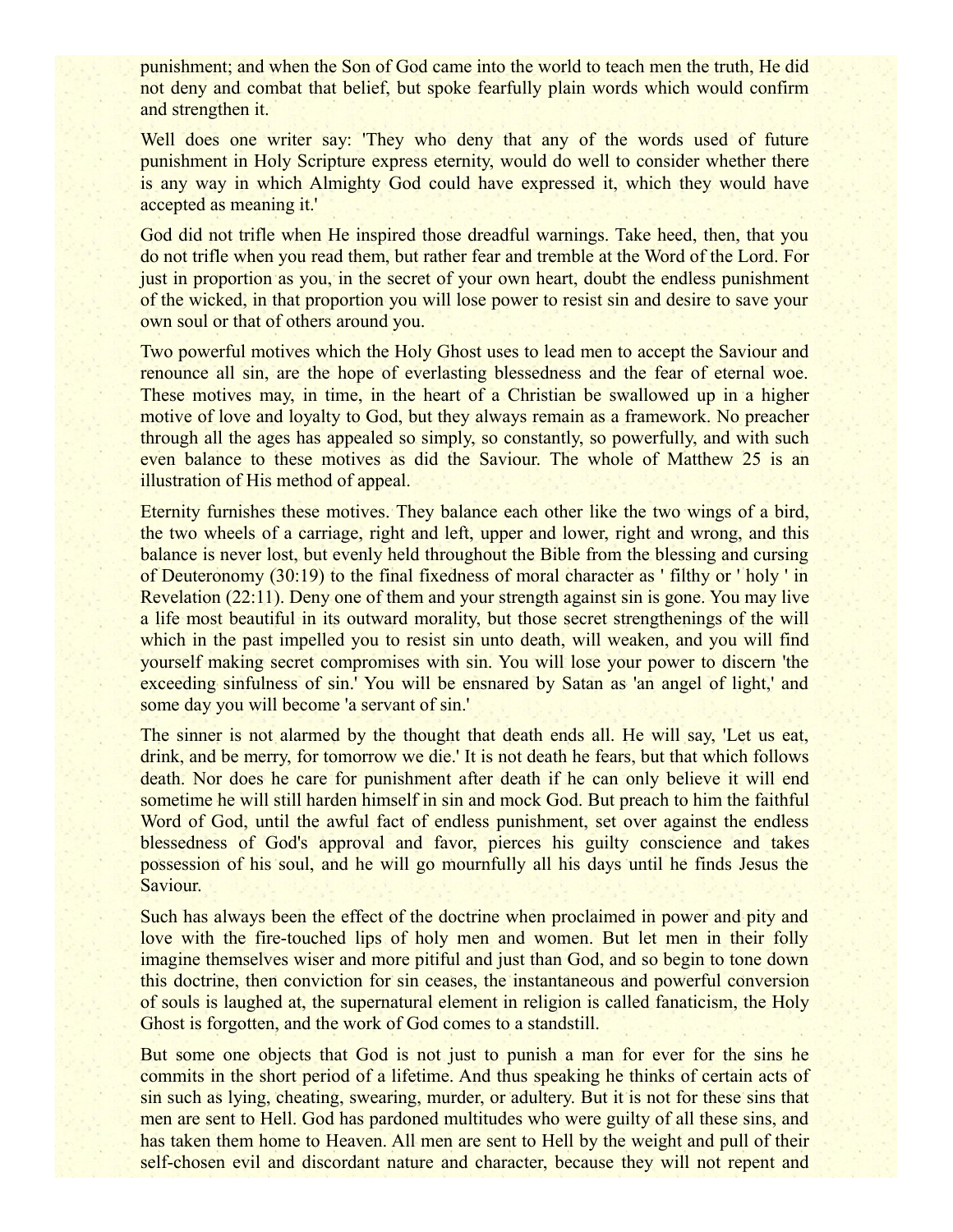turn from sin to God, but choose to remain filled with unbelief, which begets pride and self-will; consequently they are out of harmony with, and are in antagonism to God and all His humble, obedient servants; they will not come to Jesus, that they may be saved from sin and receive a new heart and life. They are dead in trespasses and sins, and they refuse the Life-Giver. Jesus says: 'Ye will not come unto Me that ye might have life.' Again He says: 'This is the condemnation, that light is come into the world, and men loved darkness rather than light.'

If sinners would come to Christ and receive the gracious, loving life He offers, and allow Him to rule over them, God would not impute their trespasses to them, but would forgive all their iniquities, and their sins would drop off as the autumn leaves from the trees in the field.

But men will not come. They refuse the Saviour; they will not hear His voice; they turn away from His words; they remain indifferent to His entreaties; they laugh or mock at His warnings; they walk in disobedience and rebellion; they trample on His holy commandments; they choose darkness instead of light; they prefer sin to holiness, their own way to God's way; they resist the Holy Spirit: they neglect and reject Christ crucified for them -- and for this they are punished.

All this stubborn resistance to God's invitations and purposes may be linked to a life of external correctness and even apparent religiousness. Not until all His judgments and warnings, His entreaties and dying love have failed to lead sinners to repentance and acceptance of the Saviour, and not until they have utterly refused the eternal blessedness of the holy, does God cease to strive with sinners and to follow them with tender mercies.

By obstinate persistence in sin men come to hate the thing that God loves, and to love the thing that God hates; thus they become as dead to God's will, to holiness, and to His plans for them, as the child destroyed by smallpox or diphtheria is dead to the hopes and plans of its mourning father and mother. And as such parents in sorrow put away the disease-breeding body of their dead child, so God puts sinners, in their utter spiritual corruption, away from His holy presence 'and from the glory of His power.'

How could God more fully show His estimate of sin, together with His love and pity and longing desire to save the sinner, than by dying for sinful man?

God in Christ Jesus has done that. Bless His holy name! But the sinner tramples on Christ's Blood, rejects His infinite mercy, resists His infinite love, and so hardens himself into an eternal sinner; hence he deserves eternal punishment, which will follow sin as surely as night follows day.

Is sin only a mild infirmity that we need not fear, and that will yield to gentle reproof? Was the Son of God only playing at being a Saviour when He came down and died for us? Or is sin an awful crime against God and all His creatures, that can only be remitted by the shedding of blood? Is it a crime for which men are responsible, and of which they ought to repent? Is it a crime that tends to perpetuate itself by hardening men in evil, and that culminates in eternal guilt when men finally resist the Holy Ghost, and totally and forever turn from Jesus the Crucified, rejecting Him as their Saviour and Lord?

If sin is such a crime -- and the Bible teaches that it is -- then God, as moral Governor of the universe, having provided a perfect way, and having done all He could to persuade men to turn from sin, is under obligation, if He meets only with determined resistance, to place sinners under sentence of punishment, to oppose them and put them away for evermore from His holy presence, and from the society of holy men and angels, where they can no more breed moral and spiritual pestilence, nor disturb the moral harmony of God's government and people. And when God does so my conscience takes God's part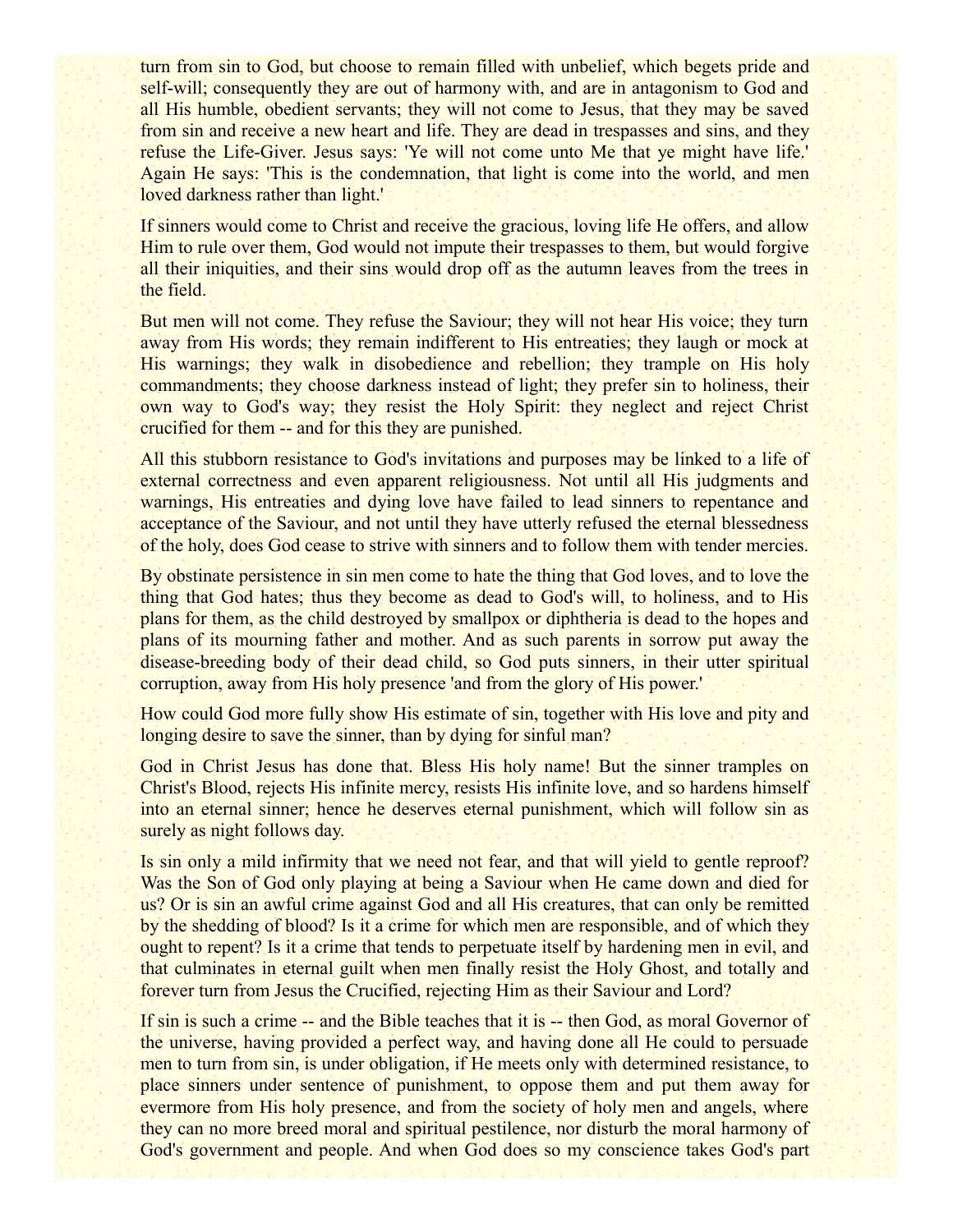against my senses, against my own soul, and against a guilty world, and pronounces Him just and holy.

We live in a stern universe where fire will not only bless us but burn us; where water will both refresh and drown us; where gravitation will either protect or destroy us; we must not look at things sentimentally. If we love God and serve Him all things will work for our good; but if we despise or neglect Him we shall find all things working for our eternal undoing and misery. God does not send people to Hell who are fit for Heaven. The standard of fitness is made plain in the Bible, and God's tender and pitying love has provided for every sinner pardon for past sins through the death of Jesus, and purity, power, and abundant help for the present and future through the gift of the Holy Spirit; so that there will be excuse for none. If one whom I love commits some terrible crime, violating all the righteous and gracious laws that safeguard society, and consequently is cast into prison, my sorrow -- if I myself am the right kind of a man -- will spring not from the fact that he is in prison, but rather from the fact that his character makes him unfit to be out of prison; and if he should go to Hell, my sorrow would be due, not to the fact that he was in Hell, but rather to the fact that he so neglected and despised infinite love and mercy that he was unfit for Heaven. *Such a person would possibly be more unhappy in Heaven than in Hell*, just as a man who has terribly inflamed eyes is more unhappy in the light of broad day than in the darkness of midnight.

Finally, for a man to say, 'I believe in Heaven, but I do not believe in Hell,' is much as though he should say, 'I believe in mountains, but not in valleys; in heights, but not in depths.'

We cannot have mountains without valleys, we cannot have heights without depths, and we cannot have moral and spiritual heights without the awful possibility of moral and spiritual depths; and the depths are always equal to the heights. The high mountains are set over against the deep seas, and so Heaven is set over against Hell. If Heaven is topless, Hell is bottomless.

Every road leads two ways. The road which leads from New York to Boston also leads from Boston to New York. A man can go either way as he chooses; so with the roadway of life. The man who chooses the things God chooses, loves the things God loves, and hates the things God hates, and who, with obedient faith, takes up his cross and follows Jesus, will go to the heights of God's holiness and happiness and Heaven; but the man who goes the other way will land in the dark, bottomless abysses of Hell. Every man chooses his own way.

Once to every man and nation comes the moment to decide, In the strife of Truth with Falsehood, for the good or evil side; Some great cause, God's new Messiah, offering each the bloom or blight, Parts the goats upon the left hand, and the sheep upon the right, And the choice goes by for ever between that darkness and that light.

Joseph Cook closed his address, at the Chicago 'Parliament of Religions,' on 'The Certainties of Religion,' with these words, 'I bought a book full of the songs of aggressive evangelical religion, and I found in this little book words which may be bitter indeed when eaten, but which, when fully assimilated, will be sweet as honey. I summarize my whole scheme of religion in these words, which you may put on my tombstone

Choose I must, and soon must choose, Holiness, or Heaven lose. If what Heaven loves 1 hate, Shut for me is Heaven's gate.

Endless sin means endless woe,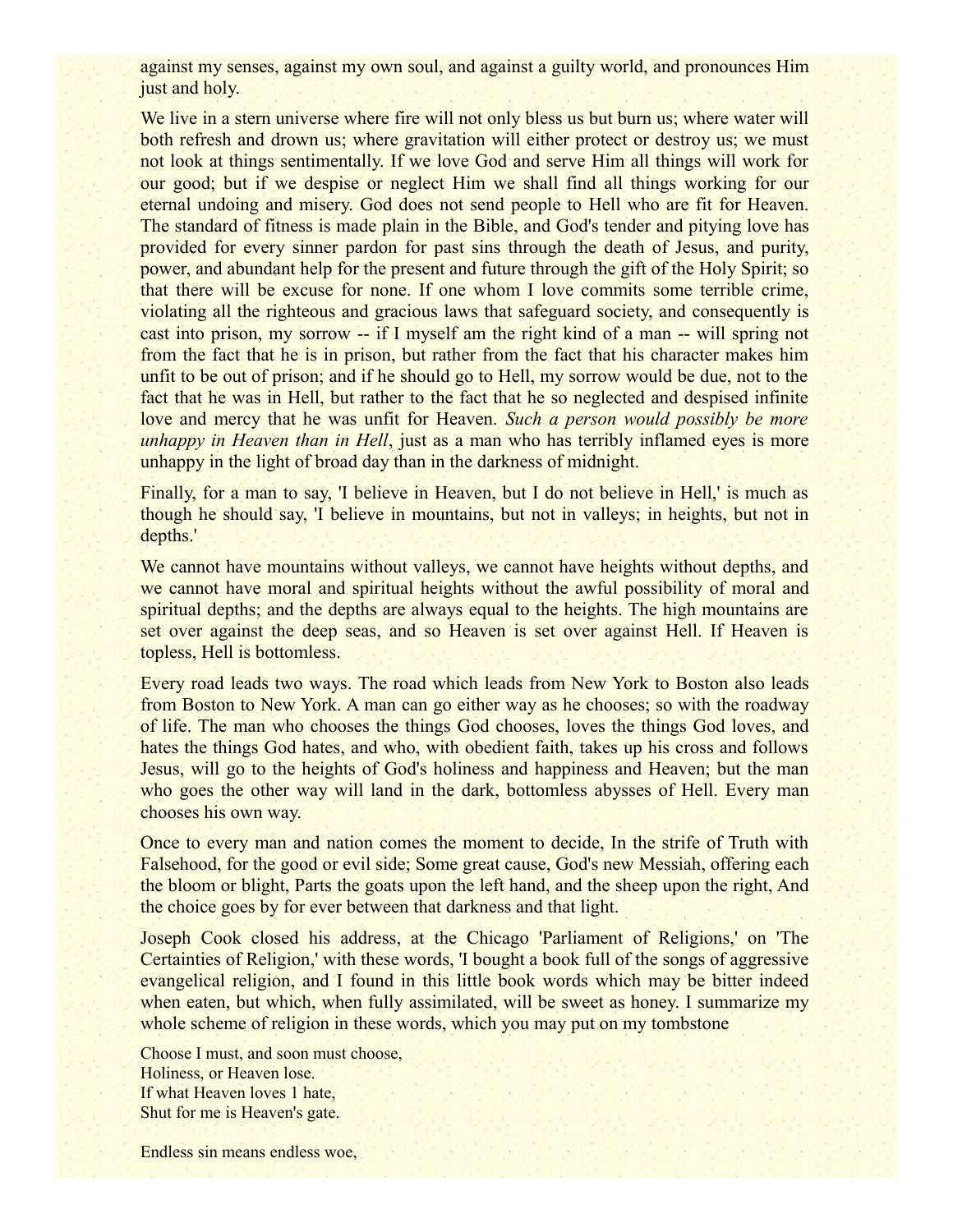Into endless sin I go, If my soul from reason rent Takes from sin its final bent

As the stream its channel grooves, And within that channel moves; So does habit's deepest tide Groove its bed and there abide.

Light obeyed increaseth light; Light resisted bringeth night. Who shall give me will to choose, If the love of light I lose?

Speed, my soul, this instant yield, Let the light its sceptre wield While thy God prolongs His grace, Haste thee to His holy face.

#### 'HOW SHALL WE ESCAPE, IF WE NEGLECT SO GREAT SALVATION?' 'WHATSOEVER A MAN SOWETH, THAT SHALL HE ALSO REAP



# 4. 'I COUNTED..... AND I COUNT'

The Apostle Paul, in his young and fiery manhood, was on the way to Damascus, breathing out threatenings and slaughter against the disciples, when Jesus met him and won his heart; and from that day Paul counted all things loss for Christ. He made an unconditional surrender, and found such loveliness and grace in Jesus that he lost his heart to Him, and from that day consecrated and devoted his whole life to the Master. Long years afterwards he wrote, 'What things were gain to me, those I counted loss for Christ.'

Youth is the time for the steps that shape all future life. The man who does not make such a consecration in youth is not likely to make it at all. Age is prudent, cautious, and oftentimes timid and fearful. Youth is generous and hopeful, courageous, daring, unentangled, willing to take risks, and unafraid.

Youth is not held back by prudence and caution. Youth sees visions and is prepared to make sacrifices to realize the vision -- to transform it into something substantial that can be touched, handled, and used.

But by and by age approaches, with its cares and infirmities and weariness and insomnia, its deferred hopes and unfulfilled ambitions, its large knowledge of the complex and massed and seemingly invincible forces of evil, and with age comes the temptation to slow down, to compromise, to question the wisdom of having burned all the bridges behind, to draw back, or to hold back part of the price.'

No doubt Paul was so tempted; but it is also certain that he met the temptation squarely and in the open, for he declared to the Philippians and to the ages: 'I counted..... and I count.' He counted the cost in the past, and he continued to count as he began. 'I counted..... and I count all things but loss for the excellency of the knowledge of Christ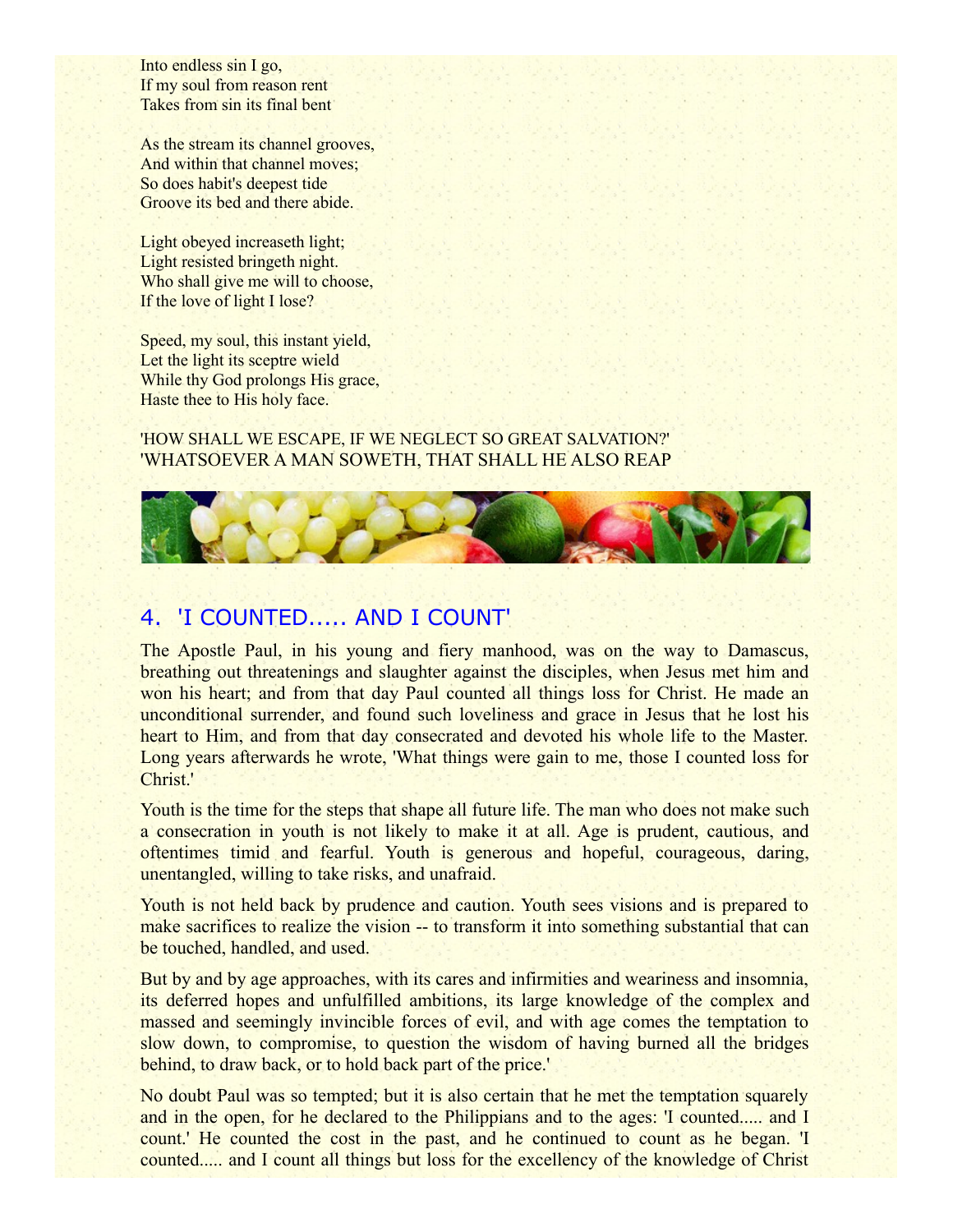Jesus my Lord, for whom I have suffered the loss of all things, and do count them but refuse (margin R.V.) that I may win Christ and be found in Him.' He obeyed the word of Jesus, ' Remember Lot's wife.' He had put his hand to the plow, and he never looked back.

It was here that wise King Solomon failed. In his youth he had visions; he was humble, he sought the Lord and walked in His way, he obtained promises and was prospered; but in his age he went astray, his consecration failed, the vision was dimmed, the glory departed, and great and sad was his fall.

It was at this point that Ananias and Sapphira failed. They had given themselves to the Lord, but later they conspired to hold back 'part of the price,' and perished in their hypocritical falsehood. It was a withdrawal of this kind on the part of Demas that so hurt the heart of Paul when he wrote: 'Demas hath forsaken me, having loved this present world.'

It is only a consecration like Paul's -- Unconditional, complete, and sustained to the end -- that will satisfy a man's own soul, meet the infinite claims of Jesus, and answer the awful needs of a world weltering in pride and lust and covetousness and sin.

1. Men sink to what is low, mean, and devilish, but they can never themselves be satisfied with such things. A man may be gratified with that which is base, but he can be satisfied only by the highest. 'Thou, O God, hast made us for Thyself, and we are restless till we rest in Thee.' (St. Augustine.)

William Booth as a boy might have sold himself to sinful pleasures and enjoyed them to the full, but he would not have been satisfied. He might have engaged in business and become a money-getter; he might have built up a fortune and rolled in wealth, but he would not have been satisfied. He might have entered the navy or army and become a great military leader and hero, or he might have plunged into politics and risen to the premiership and guided the destinies of the British Empire, but he would not have been so satisfied as he was in following Jesus to save the lost and 'turn them to a pardoning God.' He, too, counted all things loss for Christ, and continued so to count them to the end of his long and laborious life. It was only by such complete and sustained consecration that he could be satisfied with himself. A man's own soul demands this; his soul will not be trifled with nor put off with paltry excuses when he sits alone with his conscience, as some day he surely must.

I sat alone with my conscience, In a place where time had ceased, And we talked of my former living In the land where the years increased; And I felt I should have to answer The questions it put to me, And to face the question and answer Throughout an eternity.

The ghosts of forgotten actions Came floating before my sight, And things that I thought had perished Were alive with a terrible might; And the vision of life's dark record Was an awful thing to face, Alone with my conscience sitting In that solemnly silent place.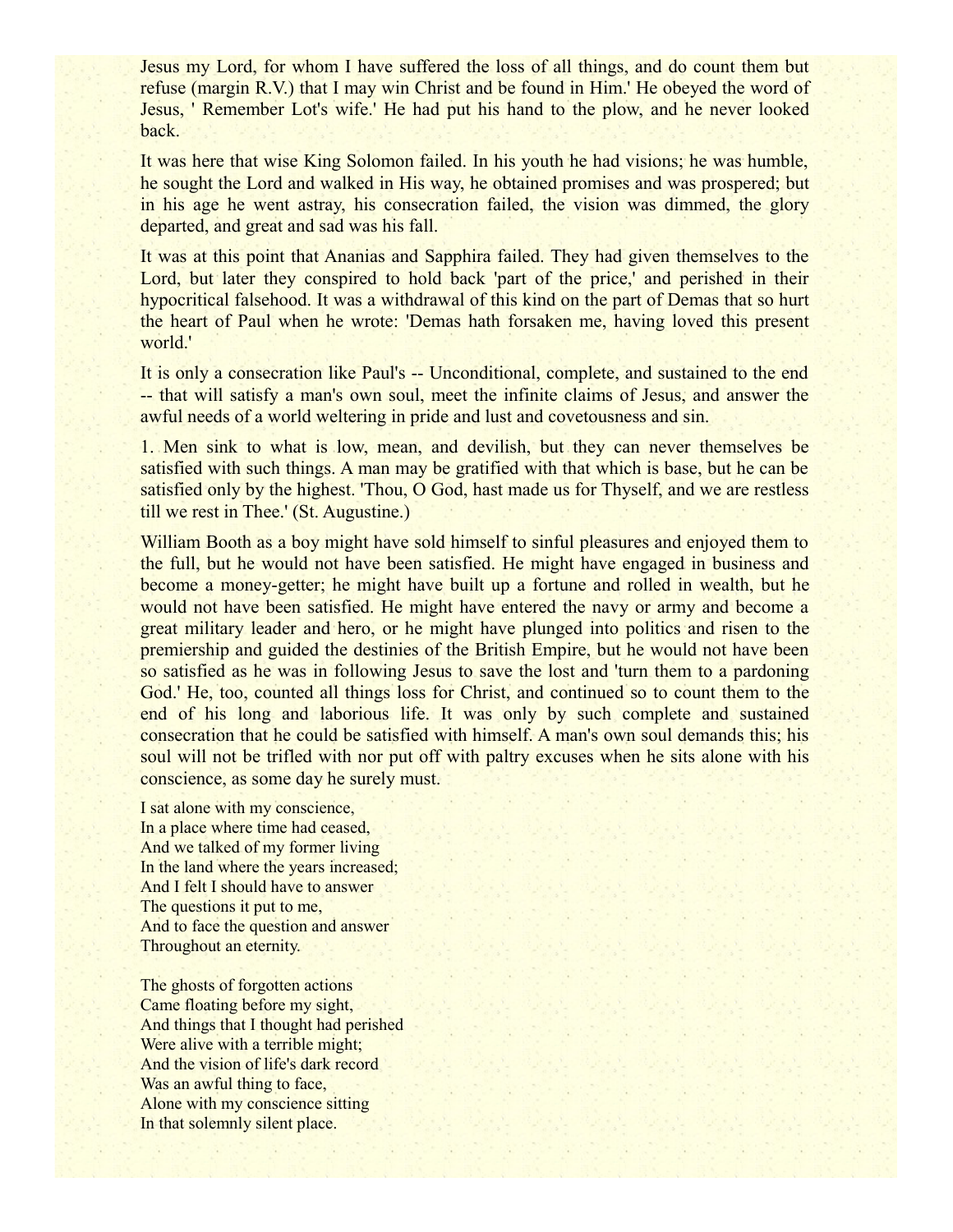2. It is only by such uttermost and sustained consecration that we can satisfy the imperious claims of Jesus -- claims not of an arbitrary will, but of infinite love. He does not compel us to follow Him; He invites us to do so, with the understanding that if we choose to follow, we must gird ourselves for lifelong service and uttermost devotion and sacrifice. 'There is no discharge in that war.' Jesus says: 'If any man will come after Me, let him deny himself, take up his cross, and follow Me.' 'Think not that I am come to send peace on the earth: I came not to send peace, but a sword. For I am come to set a man at variance against his father, and the daughter against her mother, and the daughterin-law against her mother-in-law. And a man's foes shall be they of his own household. He that loveth father or mother more than Me is not worthy of Me; and he that loveth son or daughter more than me is not worthy of Me. And he that taketh not his cross. and followeth after Me, is not worthy of Me. He that findeth his life shall lose it; and he that loseth his life for My sake shall find it.'

No power compels us to follow Jesus in this way, but we can follow Him no other way. We deceive ourselves if we think we can follow Him in any other spirit than these passages describe.

I may stand at a distance, and admire Him, applaud Him, and protest that I am this and that I love Him but I do not follow Him unless I take up my cross and bear it to the end.

This is His own standard for those who wish to serve Him. There are so -- called Christians who think a mere formal recognition of Him while their hearts are set upon money-getting, or ambitions of their own, sufficient; but He demands soldiers willing to lose all for His cause on earth.

He is a 'Man of War' as well as 'The Prince of Peace,' and no world conqueror ever required of his followers such absolute heart loyalty as does Jesus; and He must require this, for He is 'the Way'; and since there is no other way -- we must follow Him or perish. No one compels another to become an aviator, but once a man chooses himself to become an aviator, he must obey the laws of aviation, or fail and Jesus is "the Truth," and truth is utterly rigorous and imperious in its claims. We cannot juggle with the truth of the multiplication table. We either follow it or we do not. There is no middle ground. Call it arbitrary if you will, get angry and vex your soul over it if you will, but the multiplication table changes not. It is truth, and you must adjust yourself to it. It cannot bend to you. So Jesus is 'the Truth'; He changes not, and we must adjust ourselves to Him, consecrate ourselves utterly to Him, and abide in Him, or we are none of His.

Jesus is 'the Life,' and life must not be trifled with lest it be lost. It can be lost, and its loss is irreparable. So we can lose Jesus -- and we shall lose Him if we prove unfaithful to Him -- if after having put our hand to the plow we turn back.

3. Finally, it is only by an utter and sustained consecration that we can meet the needs of the world about us. 'Ye are the salt of the earth,' said Jesus. Salt saves from corruption. True Christians alone save society from utter corruption. But if our consecration fail, we lose our savour, our saltiness, and society falls into rottenness.

Who can estimate the harm that is done to Christianity by half-hearted Christians? The world looks on at selfish, ignoble lives spent by those who claim to know Christ, and says, 'We see nothing in it. These people are just like ourselves.' No man said that of Paul, for they saw always in him a man who felt that Christ was worth leaving the whole world to gain.

'Ye are the light of the world,' said Jesus. Men would stumble and grope in unutterable darkness but for the light of the Cross. Womanhood is despised, childhood is neglected, manhood is depraved, terrifying superstitions reign, horrible cruelties abound, wherever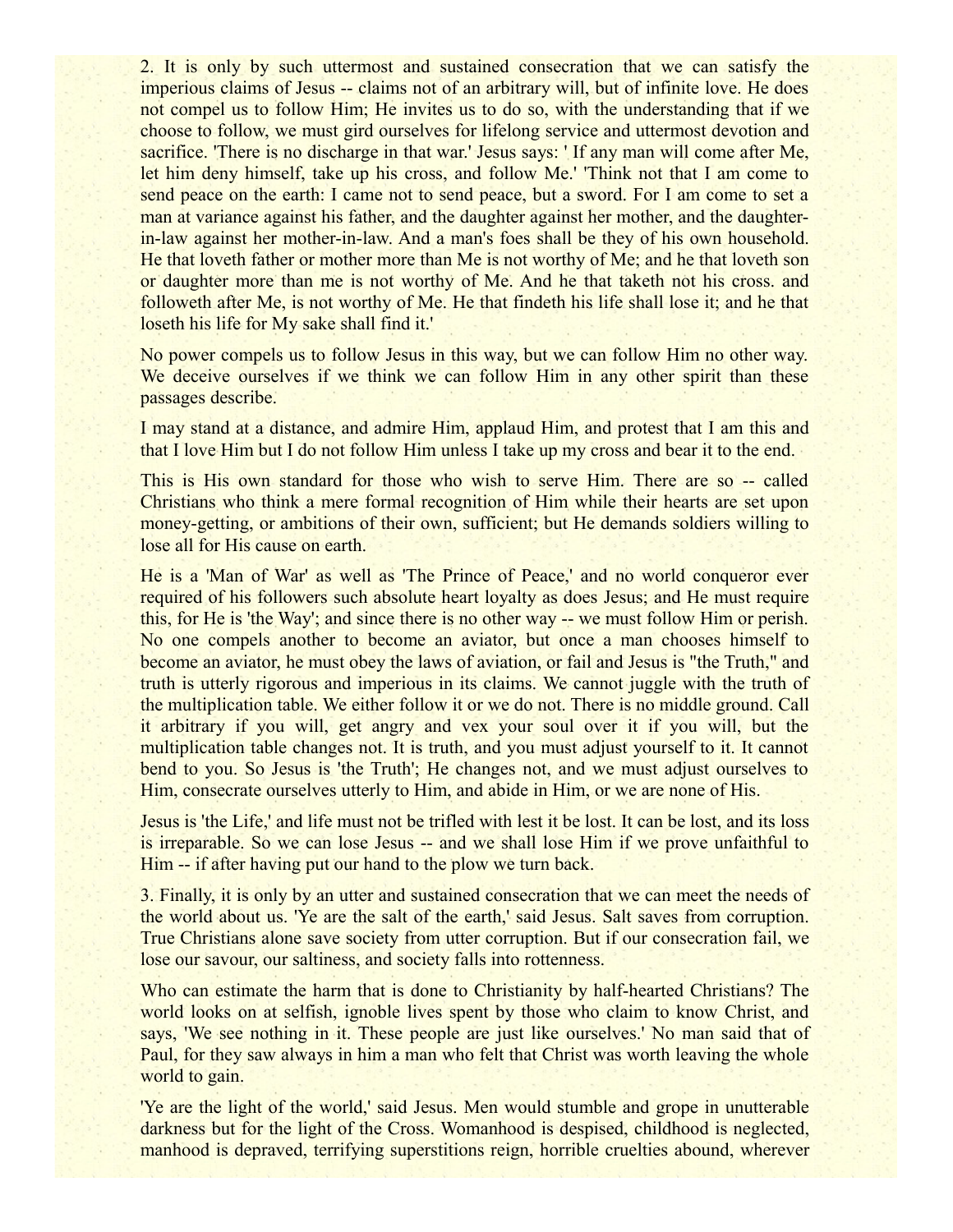Jesus is not known and followed; and the man who, having come to Him and taken up his cross to follow Him, now turns back, or fails in his consecration, not only sins against God and wrongs his own soul, but he commits a crime against humanity -- against the children who are growing up and the generations yet unborn.

The soldier must be faithful unto death, otherwise he will dishonour himself and betray his country. Far more so must the Christian be true, for he is the light-bearer of eternal things, and if his light goes out -- if his consecration fails -- he will stumble on the dark mountains, and at last fall into a bottomless pit of outer darkness, and others will stumble and fall with him.

Paul did not fail. He never swerved in his onward course, never looked back. He rejoiced in his sufferings for Jesus' sake and for the sake of his fellow-men; and oh, how glad he must have been, how his heart must have exulted at the end, when he cried out: 'I have fought a good fight, 1 have finished my course, I have kept the faith; henceforth there is laid up for me a crown of righteousness, which the Lord the righteous Judge, shall give me at that day!

And now, my reader, does all this seem hard? Well, that is because I have written about man's side only, and have said nothing about how the Lord will help and bless and comfort and inwardly strengthen you, if you are wholly His and continue so to the end. He who met Paul on the Damascus road will meet you and give you light. He who stood by Paul in prison and in shipwreck will stand by you. He will show you what He wants you to do, and empower you to overcome every difficulty if you will say to Him, Lord, what wilt Thou have me to do?'

And then, at the end of the way there is the crown of life, the unspeakable rapture of His presence and love, the reunion with loved ones gone before, the triumph over every foe, the holy and exalted fellowship with those who have been faithful throughout the ages. It will be worth while to see and be associated with all the numberless saints who have overcome, having 'washed their robes and made them white in the Blood of the Lamb.'

But what shame and remorse to be banished with the other crowd of traitors and cowards, of proud, unclean, selfish, faithless ones! In order to avoid that lot, let us, like Paul, count and continue to count all things but loss for Christ.



## 5. THE ANGELS' SONG OF PEACE

Heavenly beings always put the things of Heaven first. Our Lord Jesus placed ever the thought of unseen and eternal glory before the trifles of earth.

I have been much impressed with the order of the prayer which Jesus gave His disciples. Before teaching them to ask for daily bread, or the forgiveness of sins, or deliverance from evil, or protection in time of temptation, He taught them to pray that the Father's name should be hallowed; that the Kingdom of God might come, and that His will might be done on earth as it is in Heaven. He put heavenly things first. God was the center of His thought and desire, and God's glory His chief concern; and it was this that He would teach His disciples.

What Jesus taught His disciples, that He himself practiced, as we learn from His prayer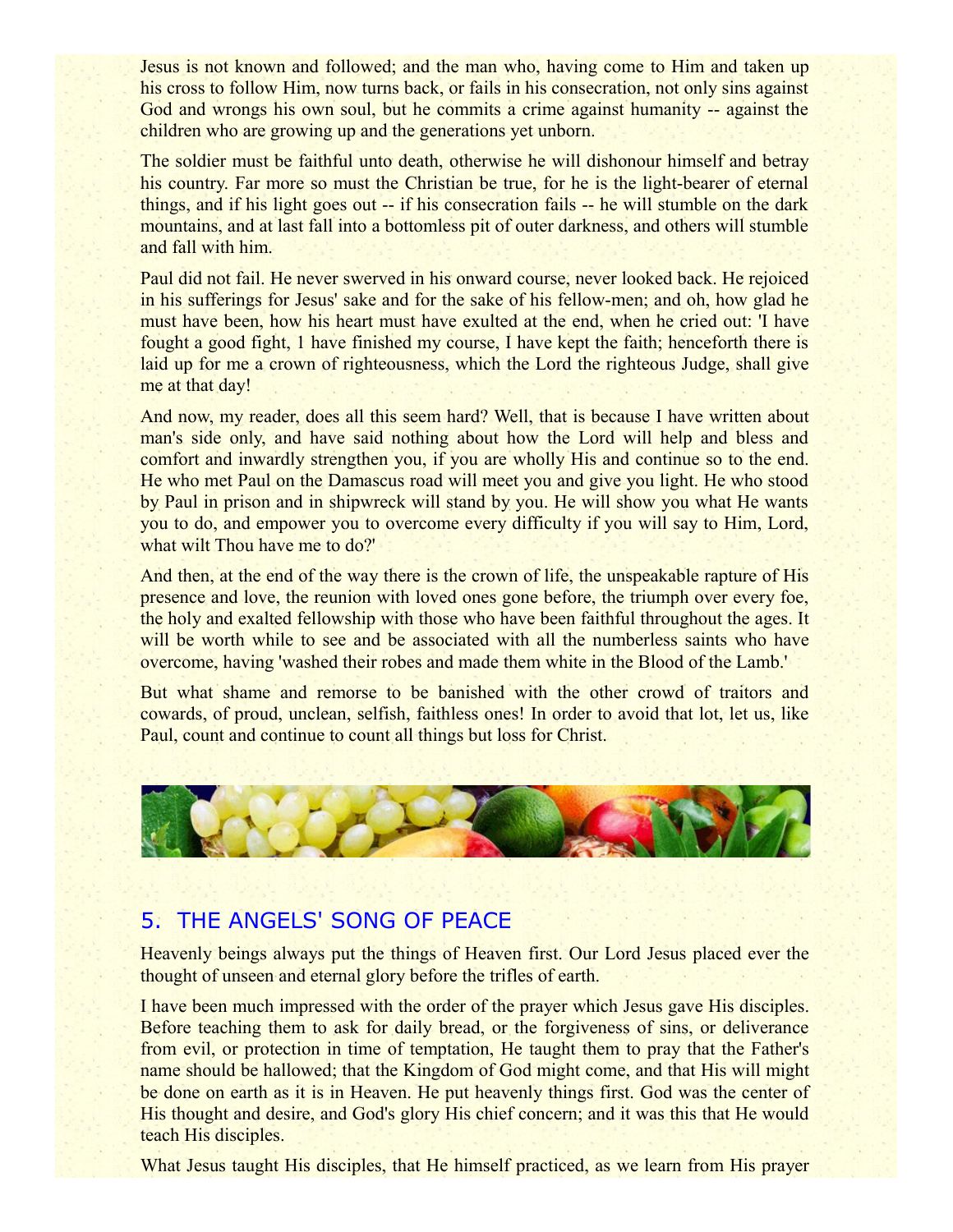in John 17. Alone, deserted, on the eve of the denial of Peter and the great betrayal, His thought was for the glory of the Father. He asked that while men put Him to utter shame, the Father would glorify Him, but only that He might in turn glorify the Father.

When the Captain of God's Host appeared to Joshua, his first and only word was not the outlining of an attack upon the enemy, but this: 'Loose thy shoe from off thy foot; for the place whereon thou standest is holy.' He would impress Joshua with the importance of holy and heavenly things.

And so with the heavenly host which appeared over the plain of Bethlehem. The first note of their song was, 'Glory to God in the highest.' They put heavenly things first. God was foremost in their thought, then His glory; afterwards they sang, 'Peace on earth and goodwill toward men.'

The law and the Gospel are but the law and the spirit of Heaven projecting themselves into this world They are introduced among men for their Salvation, for their guidance, and for the direction of their lives, their desires, their aspirations. All who seek to keep God's law and who embrace the Gospel are introduced into the life and spirit of Heaven and become citizens of Heaven. As heavenly beings therefore they must put heavenly things first; they must live the life of Heaven upon earth. In the light of these truths, the Christmas song of the angels, sung over the sleepy little town of Bethlehem, becomes a guide to us in these days. Our chief business is to give glory to God, to put Him first in our lives, to have a divine jealousy for His honor.

This spirit of seeking God's glory first will make us fight sin. We shall hate sin, because it robs God of His own -- of His right and His glory in man. One who has this spirit would rather die than commit sin because He loves to honor God. God is supreme in his thought. God is first in his love. All his affections embrace God, and his heart mourns, and sobs, and breaks, or waxes hot with holy indignation when he sees God dishonored, rejected, and unloved.

This spirit will lead us out to warfare for God. He who possesses it cannot sit still while the Devil has his own way and while God is robbed and wronged. It leads him to go out and plead with men, exhort men, command men, compel men to turn from their evil ways, to give up sin, to yield their hearts to God, and to love and serve Him.

This Spirit also leads us to meditate, to plan, to take counsel with our own hearts, and in every way possible to find out the best means by which we can win men over to God's side, save them from their sins for God's glory, and turn them into warriors for His Army.

This spirit makes sacrifice a joy and service a delight. Everything that man with this spirit has is at God's disposal; he gives his whole life for the glory of his Lord. He only wishes that he had a thousand lives and could live a thousand years to fight God's battles. Oh, blessed is the man that is so filled with this spirit of Heaven that he puts heavenly things first, and sings on earth while the angels sing in Heaven: 'Glory to God in the highest!

It is only in proportion as this spirit possesses men and takes possession of the earth that the second note of the Christmas song of the angels becomes possible -- 'Peace on earth and goodwill toward men.'

We live in an age when the brotherhood of man is much spoken about, both in exhortation and in literature; but there can be no brotherhood where there is no fatherhood. Brothers must have a common father; and brothers who disown or neglect their father, have not the spirit which will make it possible long to live at peace with, or show goodwill towards each other. We shall have peace on earth and good will among men, and we shall have it universally, when everywhere men recognize God's Fatherhood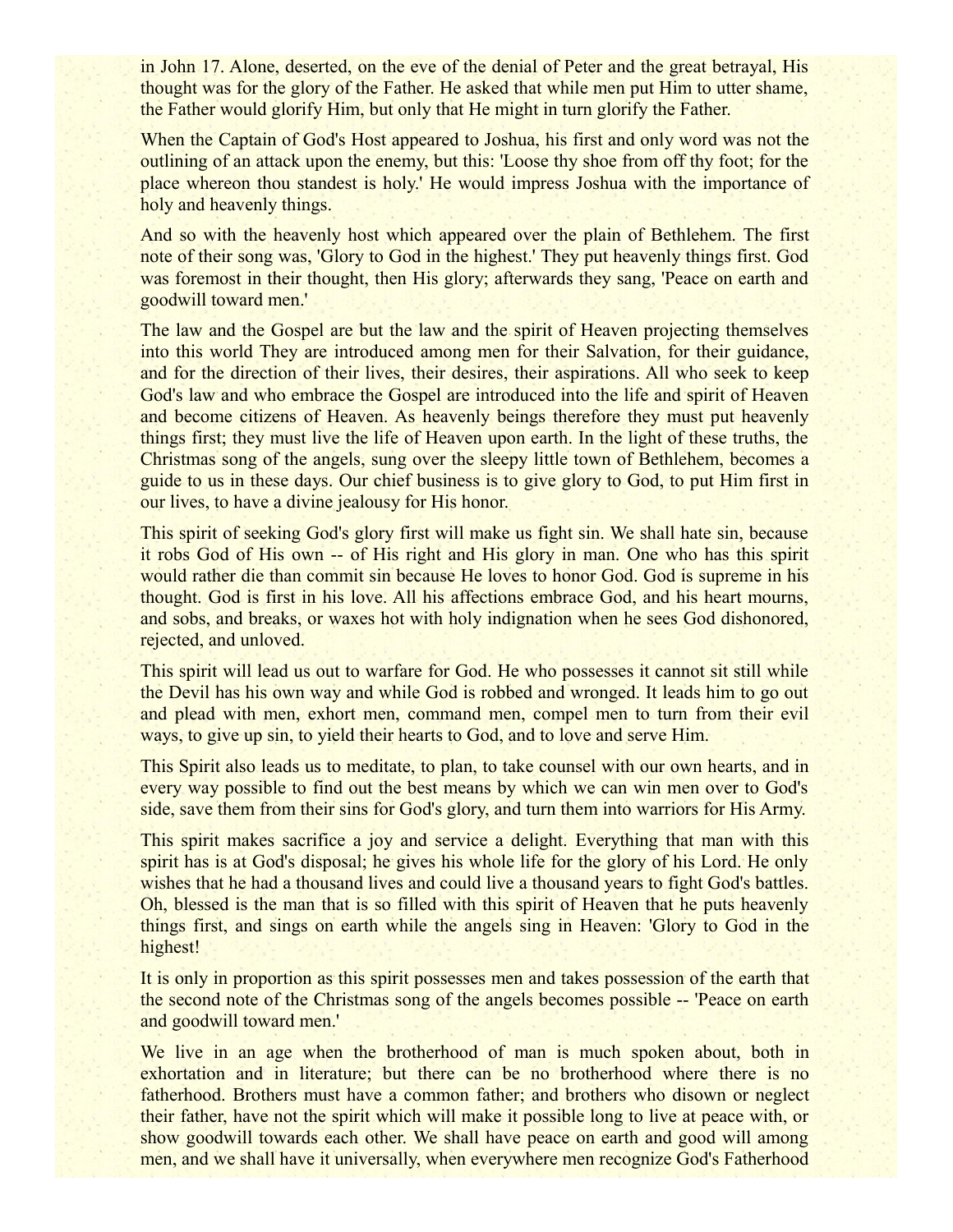and give God the glory which is His due.

Oh, how peacefully men live together, and how they love one another when they get right with God! How a revival in which souls get truly converted settles old grudges, and local quarrels, and family disputes, and other wranglings and strivings of men! Love to God will beget tender love to men; true love; love that is patient, longsuffering, forbearing, and unsuspicious; love that leads to just and righteous dealings, to truth and reliability in word and action -- and these are essential to true peace and goodwill amongst men.

The Bible declares that there is a good time coming when men will learn war no more, when they will be ashamed to attack one another in war, when war colleges will be done away with. May that day hasten! But it will hasten only as heavenly things are put first. We may talk about the brutalities of war, about the widows and orphans that mourn their beloved slain, -- about the young men that are shattered and torn by shot and shell, and about the utter waste of property; but it is only as holy men prevail over unholy men, by winning the world to love God, that the glad time foretold by the prophet will be brought about.

Solomon said: 'Only by pride cometh contention.' At the heart of every quarrel, in the confusion of every brawl, and in the hate and fury of every war, pride will be found - pride of opinion, of wit or wisdom, of physical strength, of position, of reputation, or of power. Truly humble men never begin strife. They speak softly; they are willing to make concessions; they are 'swift to hear, slow to speak, slow to wrath '; they 'seek peace, and pursue it.' As far as in them lies, they live peaceably with all men.

If such people do get mixed up in a contention, they may fight manfully, but it is for the sake of righteous and ordered peace, and not from pride of self. They are peacemakers, not strife-makers. They follow peace with all men, and they do this because their lives, their desires, their affections, their ambitions and activities are all guided and ruled by one glad, glorious purpose -- the glory of God. That purpose consumes pride. Human pride and pomp, and the glory which man can give look utterly contemptible to the one whose eye is single to the glory of God.

And this desire for God's glory makes peacemakers of men. They love their fellows because they are dear to the heart of God. A tender feeling of sympathy, and love, and brotherhood steals into their hearts, takes captive all their affections, fills them with love of God's will, banishes hatred, disarms suspicion, and establishes within them God's Kingdom of 'righteousness, and peace, and joy in the Holy Ghost.'

It is this spirit that has made our Slum Officers mightier than police officials in the dark alleys and fetid cellars and garrets of London and New York. It was this that gave William Penn and David Brainerd such heavenly power over the wild Indians of New Jersey and Pennsylvania, and that enabled John Gibson Paton to work such miracles of Salvation in the southern islands of the Pacific Ocean.

Unless influenced by this spirit, the nations will go on building battleships while their proud hearts are quaking with nameless dread: they will cast great guns and invent submarines and airships for the destruction of men. But let every humble lover of Jesus Christ catch the spirit and sing the Christmas song of the angels, assured that God is on the side of the men of peace who love Him and seek His glory, and have hearts which brim over with good will.

Our God is 'the God of peace.' Let us wait on Him in fervent prayer and faith for the fulfillment of the angels' song, and put away hate and suspicion and strife for ever from our hearts, that, as far as in us lies, His will may be done on earth as it is done in Heaven. He has made the nations of one blood. May they become of one spirit! It is our mission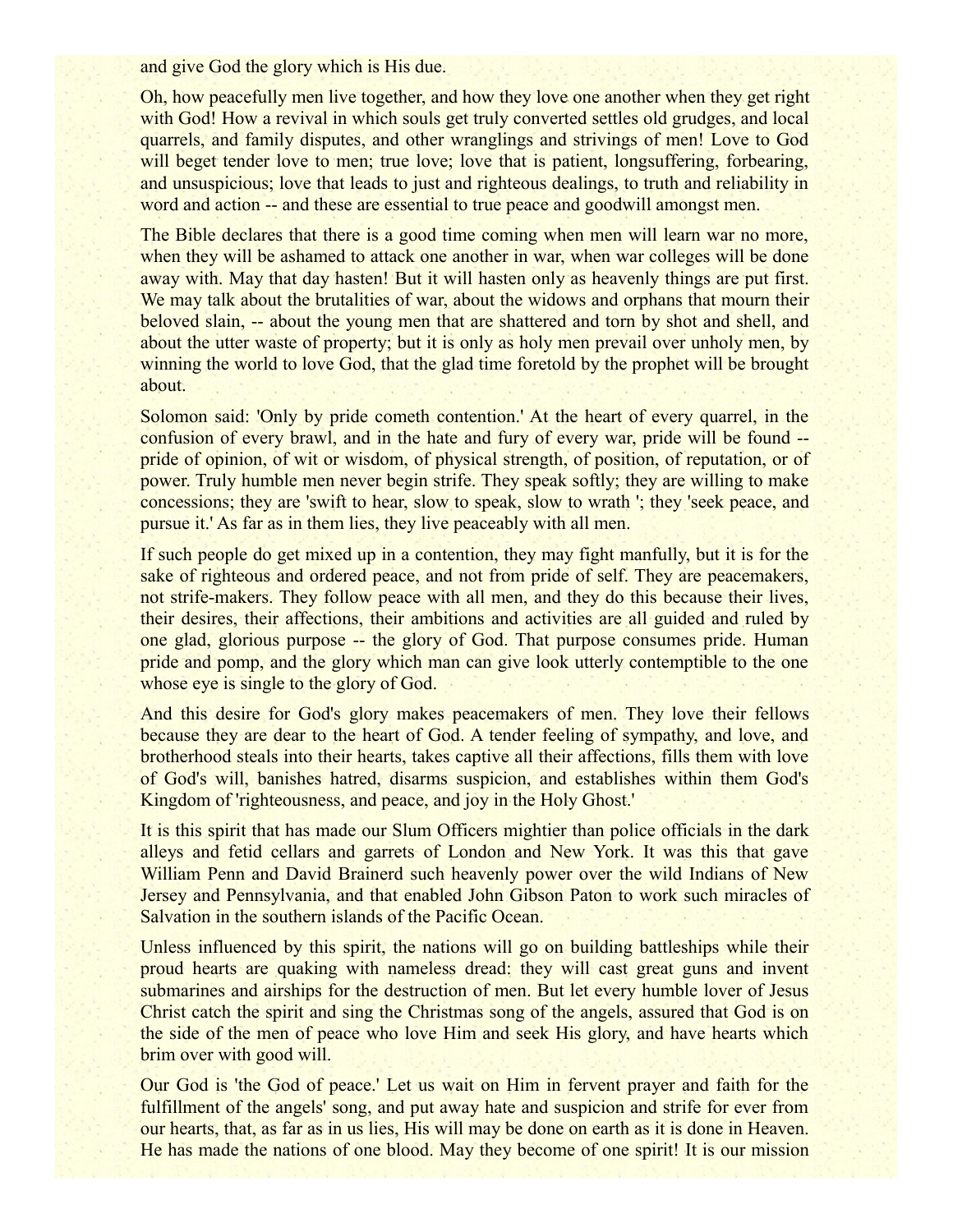to make them so.

How shall we do this? How can I, a poor, weak, short-sighted, single-handed man, help to fill the world with peace and goodwill?

In the first place by keeping my own heart with all diligence, and letting the peace of God rule in it. To this end, if anyone wrongs me, I must beware of harboring ill will toward him and of thinking how I can get even with him. I must remember how much worse Jesus was treated, and how He prayed for His enemies -- for the men who were doing Him to death and mocking Him in His agony. I must be filled with His blessed, loving, meek, forgiving spirit. It is no sin to be tempted to be angry and revengeful; but it is a sin if I yield in my heart to this temptation.

I must also be a man of peace in my own family and community, in my Corps or Church. I must seek to soothe instead of irritate the people about me, remembering that, 'A soft answer turneth away wrath; but grievous words stir up anger.'

Also, and greatest, most important work of all, though I cannot enter into the councils of kings, and presidents, and war lords, and in such high places work for peace among the nations, I can enter into my closet and pray for these great men with their heavy burdens of care and perplexity and responsibility, asking God to guide and help them to rule the world in peace.

Indeed, we are exhorted to do this. Here is blessed and important knee-work for every humble Salvation Soldier, in which he may mightily help to prevent war and maintain the peace of the world. Listen to Paul: 'I exhort therefore, that, first of all, supplications, prayers, intercessions, and giving of thanks, be made for all men: for kings, and for all that are in authority; that we may lead a quiet and peaceable life in all godliness and honesty.'

God does not set us to pray in vain, and if Salvationists in the States, and Britain, and Germany, and France, and other countries, will pray in love and faith, they can help to establish the peace of Europe and of the world. Blessed be God! Let us exalt our calling to be men of peace, peacemakers, and let us pray with faith and great gladness, and God will hear and give us peace. And, 'When He giveth quietness, who then can make trouble?'



## 6. MISREPRESENTING GOD

I read recently of a speaker who preached on the mercy of God 'until it seemed there was nothing in God but mercy.' But I fear he misrepresented God. Such misrepresentation is easy, and to people who do not think deeply, and who do not want to take life seriously, it is pleasant, but it is unspeakably dangerous.

If we are to win souls and save our own, we must not distort the picture of God's character which we hold up to view. It is life eternal to know God and Jesus Christ whom He has sent (John 17:3); but it must be the true and holy God, as He is, and not some false god who conforms to our poor little warped human desires and opinions.

Some religious teachers misrepresent God by making Him utterly savage and cruel, and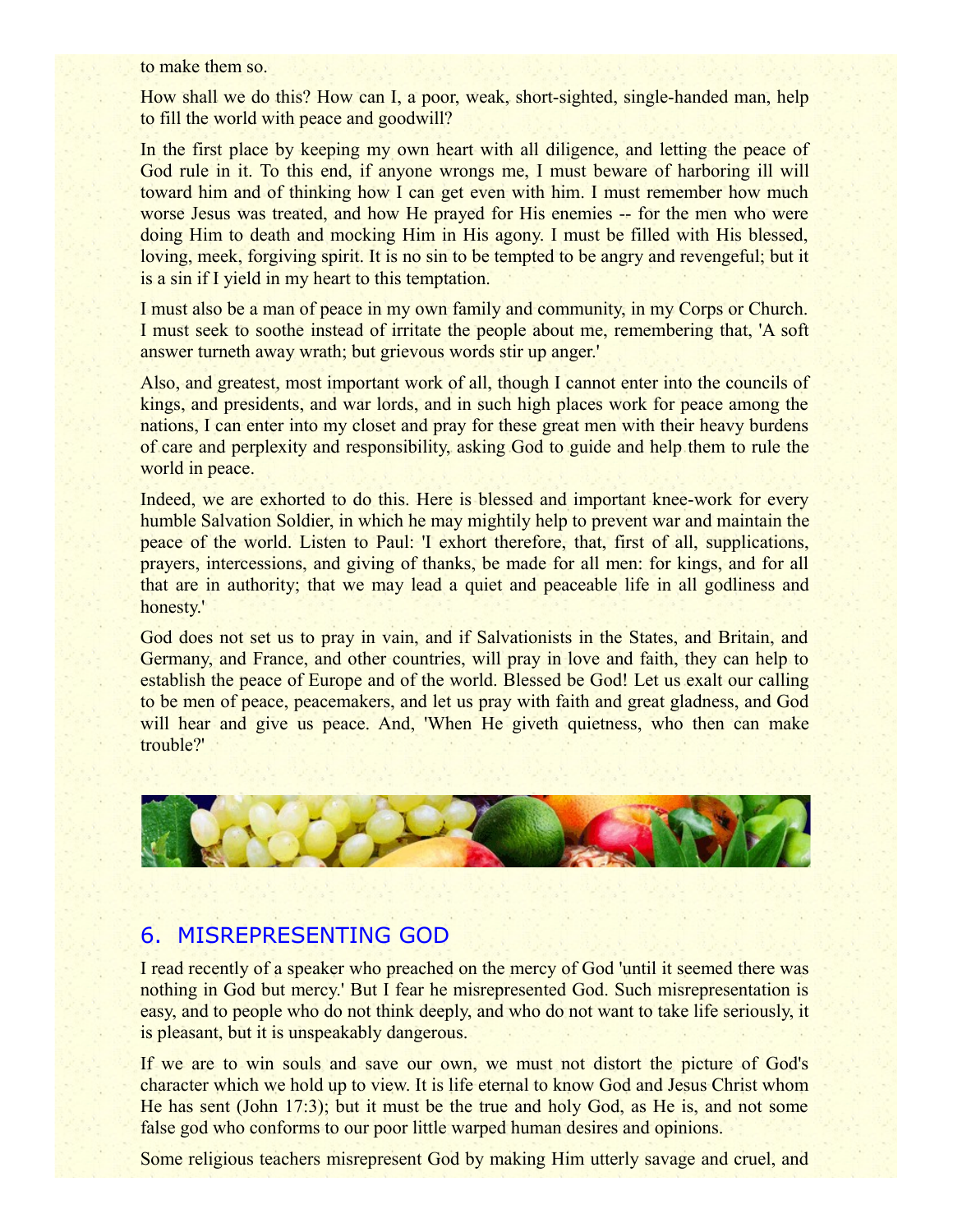they gloat over unutterably horrid pictures of Hell, where they imagine God delighting in the most exquisite tortures of the damned, and thus men are embittered against God until they feel there is no hope of His mercy.

Others misrepresent God by making Him appear as a sort of goody-goody God, who fawns upon sinners with exaggerated sympathy and looks upon worldlings and triflers and lukewarm professors (those who profess or claim Godliness) with weak, sentimental, old-womanish pity. Nothing can be further from the truth concerning God. We find God Himself bitterly rebuking those who, living in sin, thought He did not disapprove their ways. He sets before them a list of their sins (Psalm 1:17-20), and then says: 'These things hast thou done, and I kept silence; thou thoughtest that I was altogether such an one as thyself; but I will reprove thee, and set them in order before thine eyes. Now consider this, ye that forget God, lest I tear you in pieces, and there be none to deliver.' (Psalm 50:21-22.)

The truth lies between these extremes. There is mercy in God, but it is mingled with severity; there is wrath in God, but it is tempered with mercy.

The great soul-winners from Bible times till now have recognized this; they have held an even balance between the goodness and the severity of God, because the Bible does so; and the Bible, of all the innumerable books written, is the only one which gives us an authoritative representation of God.

The book of nature reveals to us the goodness and the severity of God. Fire will not only bake our food, and bless us, but it will also burn us; water will not only quench our thirst and refresh us, but if we trifle with it, it will drown us; if we recognize God's ways of working in nature, and take heed and obey, we shall find nature's laws most kind and helpful; but if we neglect or refuse to obey we shall find them most terrible and destructive.

But if we want to know God in all the richness of His character, and all the fullness of His self-revelation, we must study the Bible and compare Scripture with Scripture.

The Bible tells us of God's unutterable love leading Him to seek sinners in mercy; but His righteousness requires of the sinner penitence, faith, separation from evil, and obedience to His will.

Various Bible descriptions show how God holds an even balance between His mercy and His judgments.

'Behold the goodness and severity of God,' writes Paul: 'on them which fell, severity; but toward thee, goodness, if thou continue in His goodness; otherwise,' he says (showing that God's goodness does not destroy His severity), 'thou also shalt be cut off.' We must beware! Then he adds a touch of tenderness -- making clear how even in His severity God waits to show mercy -- 'And they also,' though they have been cut off, if they abide not still in unbelief, shall be grafted in, for God is able to graft them in again.' (Romans 11:22, 23.) (serious backsliders can be restored)

Again Paul writes, 'I am not ashamed of the Gospel of Christ, for it is the power of God unto Salvation to every one that believeth..... For therein is the righteousness of God revealed from faith to faith; as it is written, the just shall live by faith.' And then he adds, 'For the wrath of God is revealed from Heaven against all ungodliness and unrighteousness of men who hold the truth in unrighteousness.' (Romans 1: 16-18.)

And again he writes: 'Despisest thou the riches of His goodness and forbearance and longsuffering; not knowing that the goodness of God leadeth thee to repentance? But after thy hardness and impenitent heart treasurest up unto thyself wrath against the day of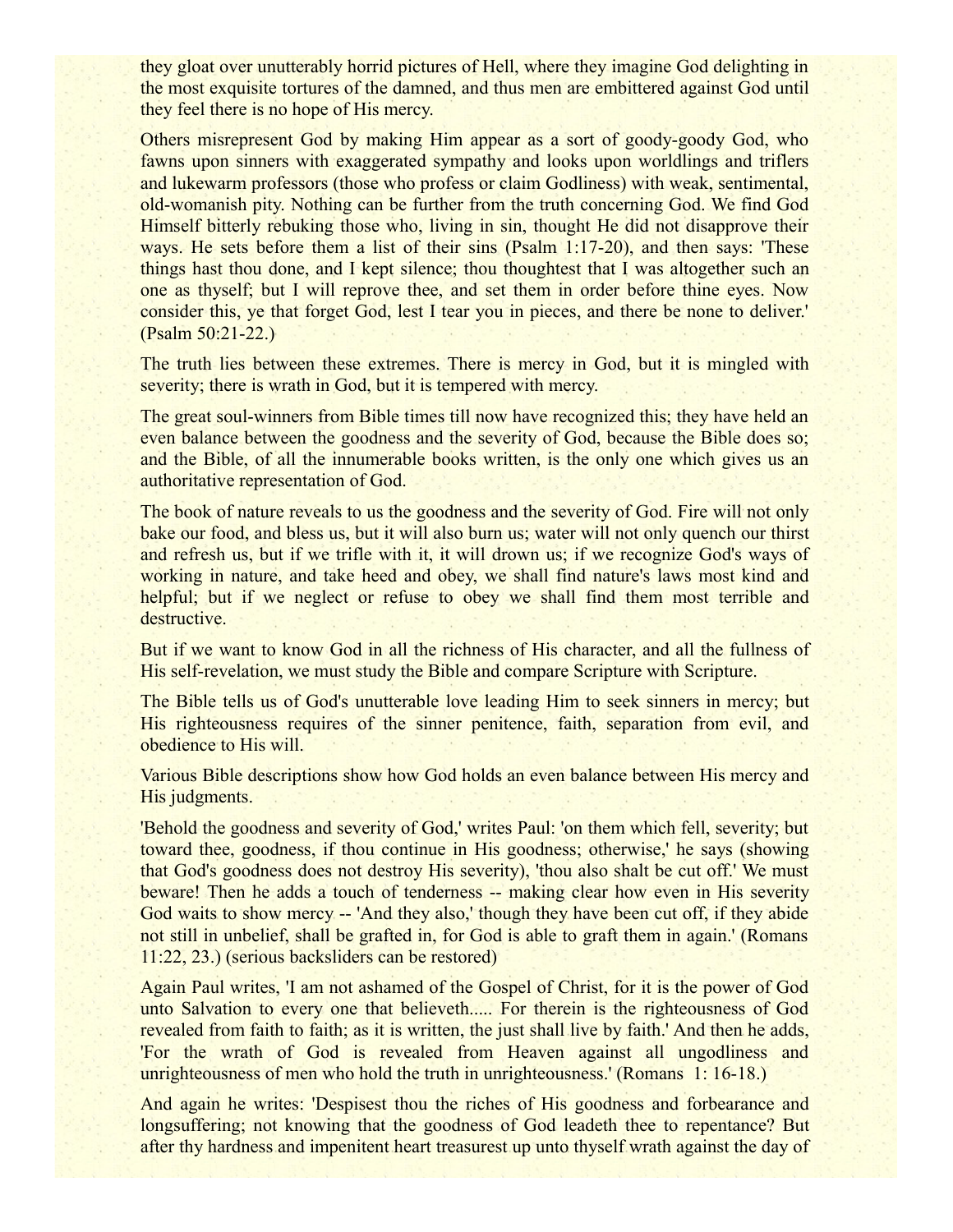wrath and revelation of the righteous judgment of God, who will render to every man according to his deeds; to them who by patient continuance in well-doing seek for glory and honor and immortality, eternal life; but unto them that are contentious, and do not obey the truth, but obey unrighteousness, indignation and wrath, tribulation and anguish upon every soul of man that doeth evil,.....but glory, honor, and peace to every man that worketh good, to the Jew first, and also to the Gentile, for there is no respect of persons with God.' (Romans 2:4- 11.)

The saving mercy of God revealed in the Scriptures is invariably set over against the wrath of God, as the great mountains are set over against the deep seas.

The writer to the Hebrews says of Jesus, 'He is able also to save them to the uttermost that come unto God by Him' (Hebrews 7:25): while Paul writes of some upon whom 'wrath is come to the uttermost.' (1 Thessalonians 2:16.)

There is, then, an uttermost Salvation for all who 'trust and obey,' and an uttermost woe for all who go on in selfish unbelief and worldliness and sin. Truly 'God is not mocked,' and He is a God of judgment.

Again, we find Jesus keeping this even balance when He says that those who hear His sayings and do them are like those who build upon a rock, against which rain and floods and winds cannot prevail, while those who hear and do not obey are like those who build upon sand, which will be swept away by rain and floods and wind. (Matthew 7:24-27.) And again, He says that the wicked shall 'go away into everlasting punishment; but the righteous into life eternal.' (Matthew 25:46.)

Again, He tells of the shut door at the marriage supper, with some on the inside with their Lord, and some on the outside, rejected and unknown; of the joy of their Lord into which good and faithful servants enter, and the outer darkness, into which the wicked and slothful are cast; of the great, fixed gulf which is impassable, with some on the right side in the bosom of comfort and security and peace, and some on the wrong side in the bitter woe of fierce remorse and torment.

We find John the Baptist faithful to this great truth. He cries out, 'He that believeth on the Son of God hath everlasting life; and he that believeth not the Son shall not see life, but the wrath of God abideth on Him.' (John iii. 36.)

Likewise all through the Old Testament this even balance is maintained. 'Wash you, make you clean; put away the evil of your doings from before Mine eyes; cease to do evil, learn to do well; seek judgment, relieve the oppressed, judge the fatherless, plead for the widow. Come now, and let us reason together, saith the Lord; though your sins be as scarlet, they shall be as white as snow; though they be red like crimson, they shall be as wool. If ye be willing and obedient, ye shall eat the good of the land; but' and here is the unfailing alternative -- 'but if ye refuse and rebel, ye shall be devoured by the sword.' (Isaiah i. 16-20.)

These Bible word-pictures show us that no one word, not even the sweet word 'mercy,' will sum up the rich and manifold character of God. The Bible says, 'God is love,' but it also says 'Our God is a consuming fire.'

To penitent hearts who trust in Jesus, God will be found to be rich in mercy; but He will defend the moral and spiritual order of His universe by uttermost penalties against those who go on proudly, careless, or wickedly in their own ways.

When Dr. Johnson lay dying he was much concerned about his soul. A friend said to him: 'Sir, you seem to forget the merits of the Redeemer.' 'No,' replied Dr. Johnson, 'I do not forget the merits of the Redeemer, but I remember that He said that He would place some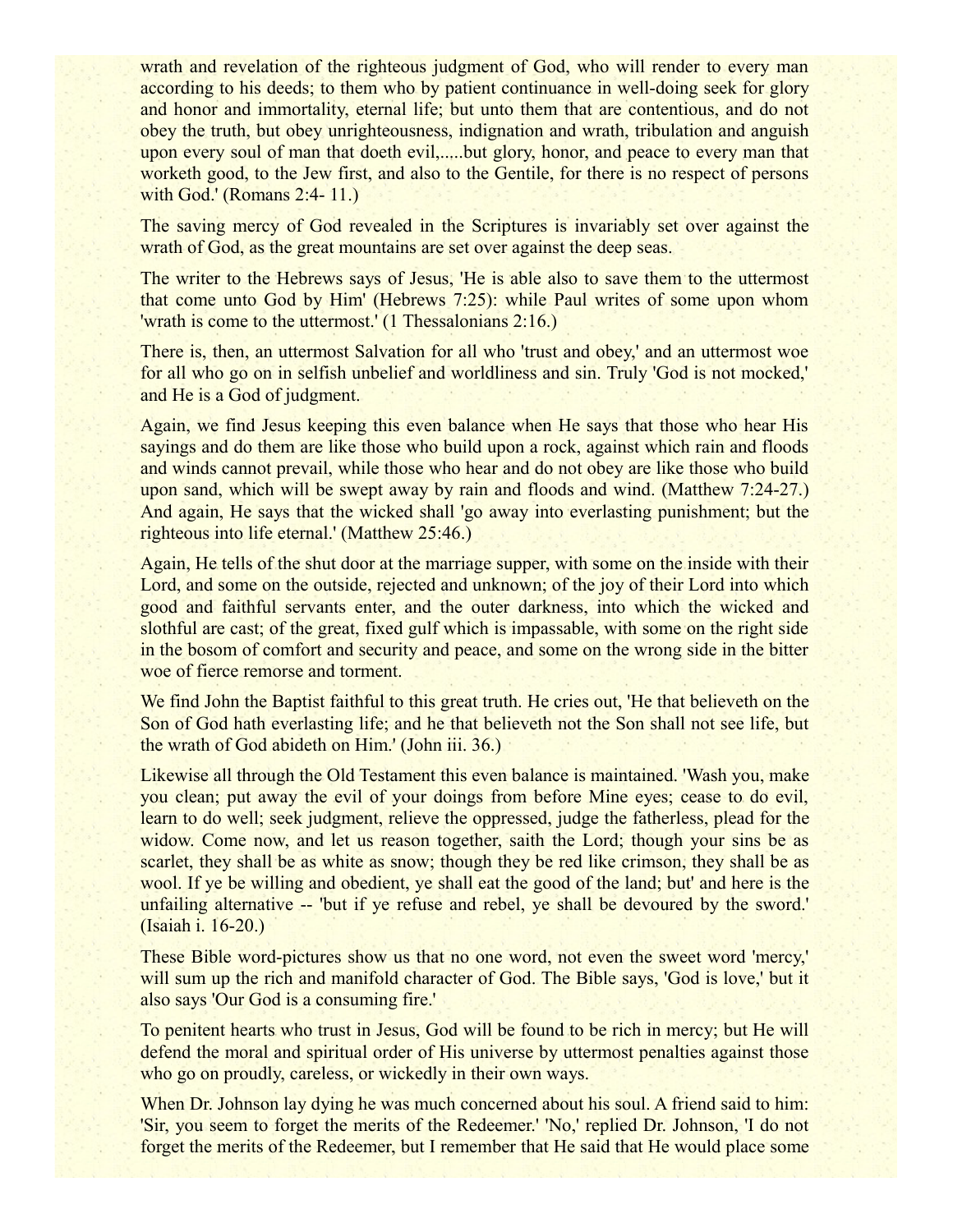on His right hand, and some on His left.'

Our only hope is in the wounds of Jesus, and the shelter of His Blood. There, and only there, shall we find mercy, since we have sinned; but there mercy is boundless and free. Hallelujah!



#### 7. CONFESSING OTHER PEOPLE'S SINS

'Hast thou eaten of the tree, whereof I commanded thee that thou shouldest not eat?' asked the Lord of Adam in the Garden of Eden. And Adam replied, 'The woman whom Thou gavest to be with me, she gave me of the tree, and I did eat. And the Lord God said unto the woman, What is this that thou hast done? And the woman said, The serpent beguiled me, and I did eat.' Thus they confessed the sins of others and ignored their own, and the curse fell upon them instead of blessing.

Nothing more surely makes manifest a man's spiritual blindness and deadness and hardness of heart than this hiding behind others and confessing their faults instead of his own, and nothing will more surely confirm him in his blindness and sin. It is a deadly kind of hypocrisy. It is an endeavor to shift on to others responsibility for a man's own evil heart and life, and it can meet only with God's displeasure.

'He that covereth his sins shall not prosper,' said Solomon; 'but whoso confesseth and forsaketh them shall have mercy,' and there is no more dangerous way of trying to cover one's sins than by blaming somebody else and calling attention to his faults instead of humbly confessing our own.

An incident in the life of King Saul makes this plain. 'Samuel said unto Saul, Thus saith the Lord of Hosts, I remember that which Amalek did to Israel..... Now go and smite Amalek, and utterly destroy all that they have, and spare them not; but slay both man and woman, infant and suckling, ox and sheep and ass. ..... But Saul and the people spared Agag (the king) and the best of the sheep and of the oxen and of the fatlings and the lambs and all that was good, and would not utterly destroy them; but everything that was vile and refuse, that they destroyed utterly....

'Then came the word of the Lord unto Samuel, saying, It repenteth Me that I have set up Saul to be king, for he is turned back from following Me, and hath not performed My commandments.....And Saul said..... I have performed the commandment of the Lord. And Samuel said, What meaneth then this bleating of the sheep in mine ears and the lowing of the oxen which I hear? And Saul said..... I have obeyed the voice of the Lord, and have gone the way which the Lord sent me..... but the people took of the spoil, sheep and oxen, the chief of the things which should have been utterly destroyed.' Thus Saul tried to cover his own sin by confessing the sins of others; but Samuel answered him, 'Thou hast rejected the word of the Lord, and the Lord hath rejected thee from being king.' So Saul lost his kingdom.

And men still lose their crown of peace and salvation and God's favor by sinning, by disobeying, and by confessing the sins of others instead of their own.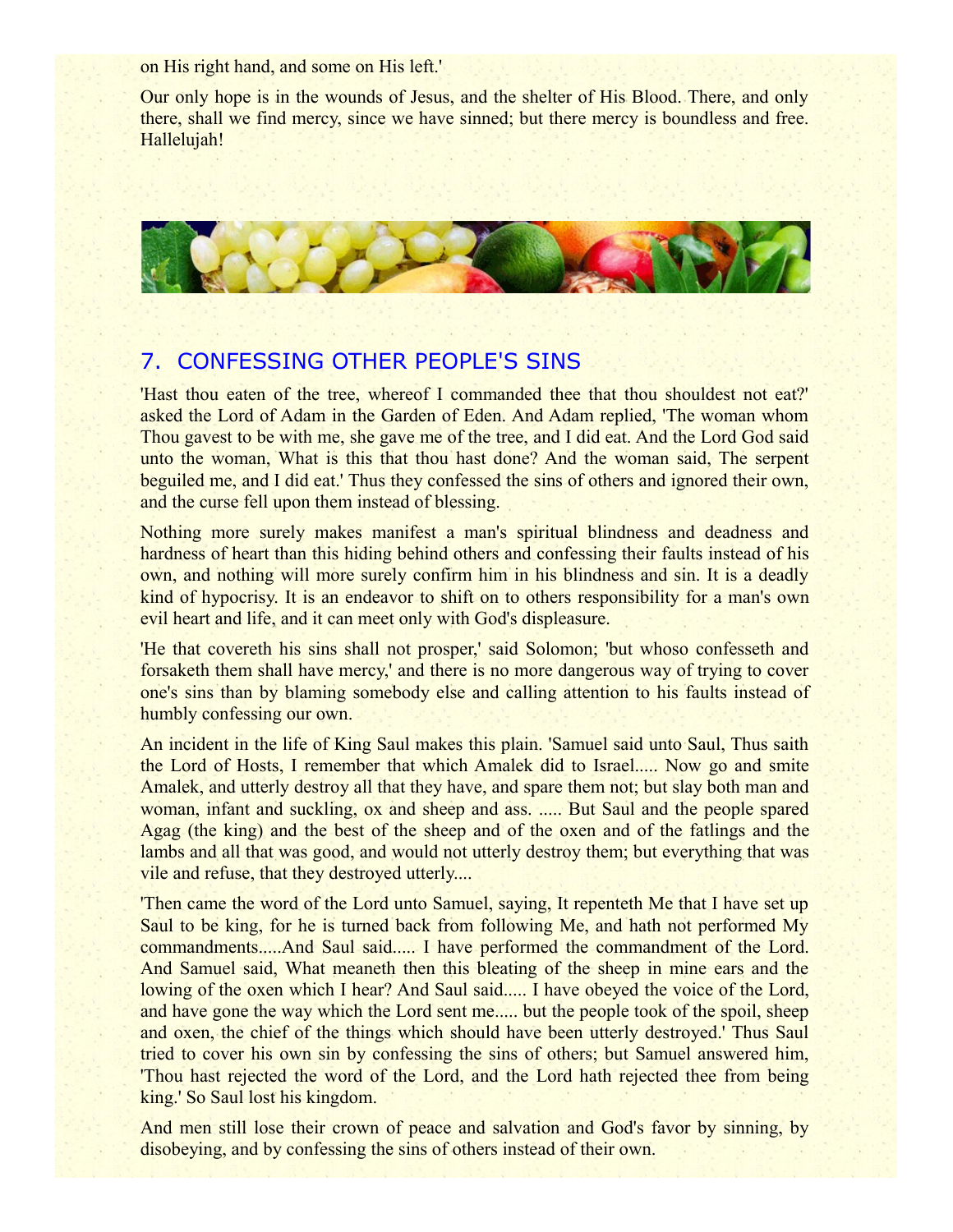'Confess your faults one to another,' wrote James. ' If we confess our sins, He is faithful and just to forgive us our sins, and to cleanse us from all unrighteousness,' wrote John.

'I have sinned!' cried David, and again he said, 'I acknowledge my transgressions; and my sin is ever before me.' We can hear the sob of a broken and penitent heart, through the open and humble confession. And God put away his sin.

'God be merciful to me a sinner!' prayed the publican; and 'this man went down to his house justified.'

'Are you saved? ' I asked a little woman in one of our Prayer Meetings.

No, I am not,' she replied with emphasis.

'Were you ever saved?' I asked.

'Yes, I was.'

'And what did Jesus do that you turned your back on Him and started for Hell? ' I questioned.

'A man who called himself a Christian slapped my husband in the face,' said she; but she did not tell me the fact (which I learned later) that the man confessed his wrong, and apologized.

'Well, that was too bad,' I replied; 'but you shouldn't have turned your back on Jesus for that. You know they slapped Jesus in the face, they "smote Him with the palms of their hands." And she opened wide her eyes and looked at me. 'And you know they spat in His face also, and not content with that, they crushed a crown of thorns on His head; but that did not satisfy them, so they bared His back, and tied His hands to His feet, and whipped His poor bare back till it was all cut and torn and bleeding -- that was the way the Roman soldiers, under Pilate, scourged Him; and then they smote Him on the head and mocked Him; but not content with that, they then placed a great cross on His shoulders, and it must have pressed heavily upon the poor, wounded back. But He carried it, and there on Calvary they crucified Him; they drove great nails through His hands and feet, and lifting the cross they let it fall heavily into its place. This must have rent and torn His hands and feet very terribly, but He prayed, "Father, forgive them." And there He hung in agony and pain, while they robbed Him of His only suit of clothes, and gave Him gall and vinegar to drink, and wagged their heads and mocked Him. Then He bowed His head and died. And this He suffered for you, my sister, but you turned your back upon Him because someone ill-treated your husband!

And as I talked she saw Jesus; the sin of the other man faded from her sight and her own sin grew big before her eyes, until she was in tears; then rising, she rushed, sobbing, to the penitent-form to confess her own sin to the Lord, and, I trust, to be restored once more to His favor.

When a man gets this vision of Jesus, he ceases to blame other men, and looks only at his own sin, which he can no longer excuse. He blames himself, pleads guilty, and confesses his wrongdoing with a broken and contrite heart; then, looking into the pitying face of his suffering Saviour, he trusts, receives pardon, enters into peace, and becomes a new creature in Christ Jesus.

This is the vision and faith that begets love to the Saviour, that produces obedience in the heart, that saves from all sin, and that gives love and skill to save others also.

Oh, my brother, my sister, let me beg of you to take your eyes off other people and fix them upon yourself and upon Jesus; then you will get the 'beam' out of your own eye, and see clearly how to get the 'mote' out of your brother's eye!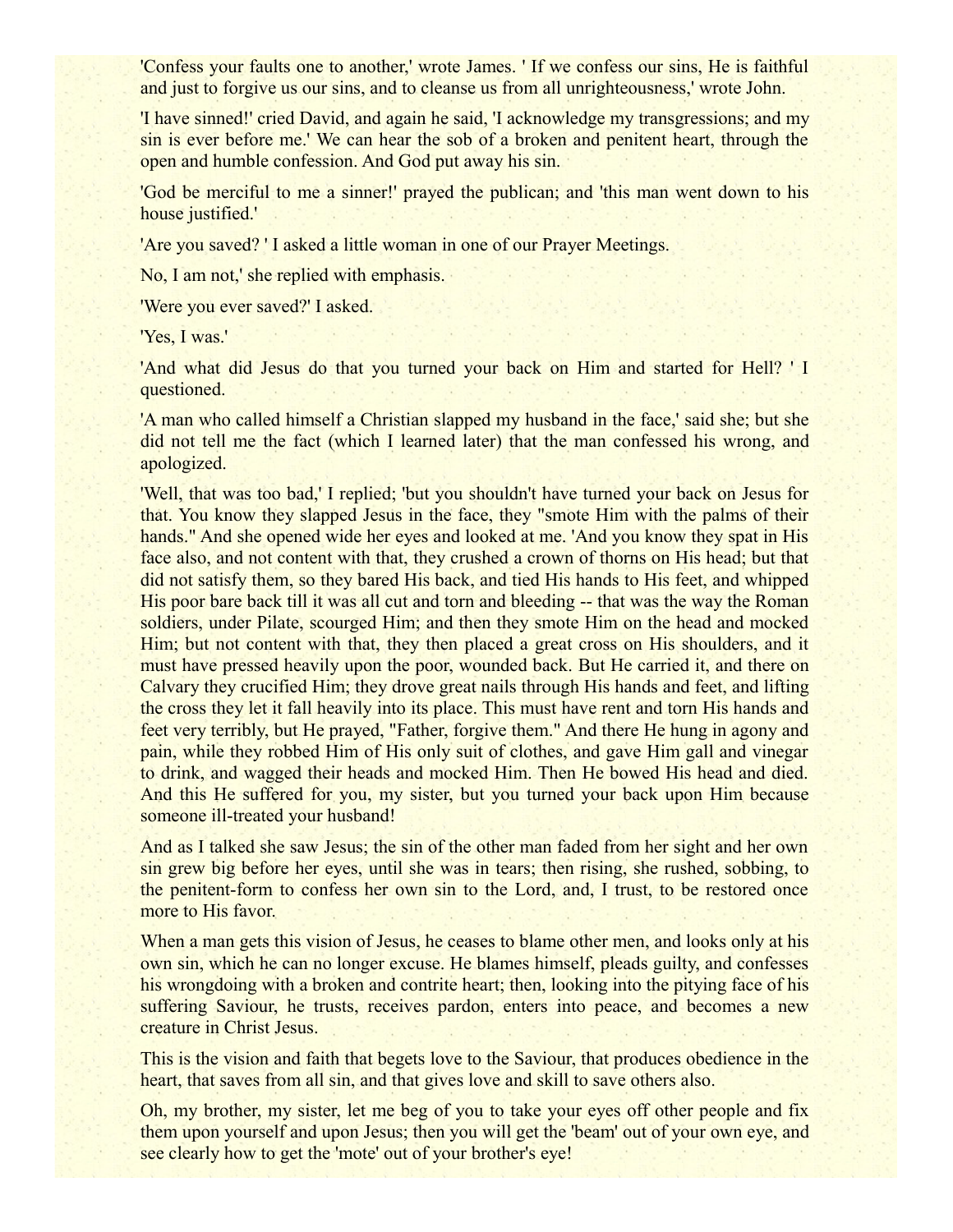And you that have to deal with people who are always confessing other people's sins, let me beg of you to deal with them very tenderly, though very firmly, lest you forget 'the hole of the pit whence ye are digged,' and lest you become severe with your brother for a fault from which you may think yourself delivered, but are not entirely free.

Remember Paul's words: 'Brethren, if a man be overtaken in a fault, ye which are spiritual restore such an one in the spirit of meekness; considering thyself, lest thou also be tempted.' I have seen men fall themselves through failing to be gentle with those who have fallen. Remember the words of Jesus: 'Learn of Me, for I am meek and lowly in heart.' How hard is that sweet lesson of meekness and lowliness of heart! But that is the first lesson Jesus sets us to learn.



### 8. THE DANGERS OF MIDDLE AGE

We read and hear much about the dangers of youth, and they are very many and often very deadly; but how little do we hear about the dangers of the middle-aged! And yet they, too, are very many and very deadly.

I was vividly reminded of this only recently, when a man, considerably past fifty years of age, stopped me on the street and sought an interview. After a rather close examination, in which I sought to locate and diagnose his spiritual disease, he told me of his sins and temptations. He had been a Christian, but had fallen; he was becoming more and more entangled in a network of evil, and was sinking, deeper and deeper in the quicksands of his iniquity -- and his sins were sins of the flesh!

What most amazed me some years ago, when I began to consider this subject, was the fact that the middle-aged are not altogether safe from the awful corruption and blasting sin which lies lurking in the lusts of the flesh.

Joseph, when but a young man in Egypt, fully and grandly overcame this danger. He kept himself pure and set an example for the ages. But in middle life David, and Solomon, his son, with all their light and wisdom, fell grievously and wallowed in sin and shame, thus bringing reproach to this day upon God's people and God's cause, stirring up the enemies of the Lord to mock and blaspheme: and, doubtless, encouraging others by their example to fall into like sins.

But we do not have to go back to ancient history nor to the ranks of those who make no profession of religion to find how sins of the flesh overthrow middle-aged men if they do not watch and pray and walk softly with the Lord. I shall never forget the shock and chill that went through the hearts of American Christians some years ago, when an evangelist -- with silvering hair, the author of a number of books of great spiritual insight and power, and one of the mightiest preachers it has ever been my lot to hear -- fell into sin and shame. Oh! it was pitiful! It was heartbreaking for his influence to be ruined, his good name blackened, his reputation gone, his family put to shame, God's cause mocked, and for a soul whom he should have shepherded to be dragged to the mouth of Hell to gratify his passing pleasure.

And there are a number of others whom I have known who had great opportunities of usefulness, whose influence was widespread, and who walked in a broad day of spiritual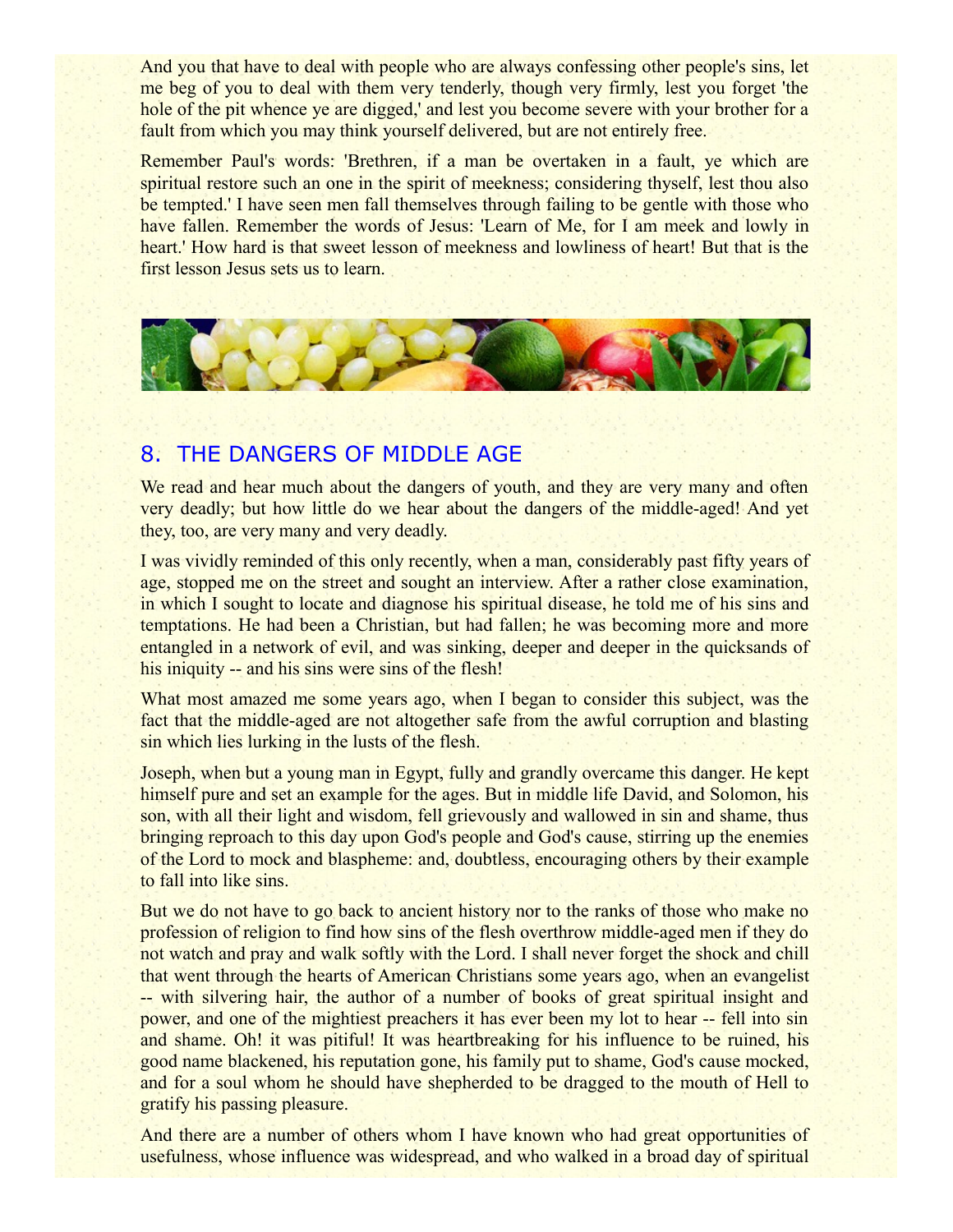light, but who sank into a black night of corruption, sin, and shame.

So let not only young men, but matured men as well, take heed lest they fall. Let them watch for and guard themselves against the beginnings of sin -- the unclean thought, the lascivious look, the impure imagination, the unholy desire. Let them hate even the garment spotted by the flesh.'

Let them beware of selling for a mess of pottage their good name, their sphere of usefulness, their place among God's people, the friendships of years, the honor of their children, the happiness of their home, the smile and favor of God, and their hope of Heaven. Let them look diligently lest any man fail of the grace of God ..... and thereby many be defiled; lest there be any fornicator, or profane person, as Esau, who for one morsel of meat sold his birthright.' (Hebrews 12:15-16.)

But the more constant spiritual danger of the middle-aged is the loss of the freshness of their early experience, the dew of their spiritual morning, their 'first love,' when they were 'holiness unto the Lord ' and when they ran after Jesus 'in the wilderness.' (Jeremiah  $2:2-3.$ 

There is nothing in the world so wonderful, so beautiful and so delightful as the constant renewal of spiritual youth in the midst of the increasing cares and burdens, the infirmities and losses and disappointments of middle life and old age. And there is nothing so sad as the gradual loss of fervor, of simplicity, of heart devotion, of unfeigned faith, of triumphing hope, of glowing love, of spiritual youth.

The Psalmist called upon his soul to bless the Lord, who satisfied his mouth with good things, so that his youth -- his soul's youth -- was renewed like the eagle's. (Psalm 103:1- 5.)

But multitudes, instead of thus being renewed, fall into decay; they lose the bloom and blessedness of their early experience and become like Ephraim, of whom the prophet said: 'Strangers have devoured his strength, and he knoweth it not; yea, grey hairs are here and there upon him, yet he knoweth it not.' (Hosea 7:9) This loss may steal upon us like a creeping paralysis if we do not watch and pray.

1. It may come through a widening experience of the weakness and fickleness of man. We are continually tempted to lean upon men rather than upon God and His Word; and when men fail and fall we feel as though the foundations were swept away. At such times the Tempter will whisper: 'What is the use of your trying to live a holy life? There is none good, no, not one.' Then if we do not at once flee to and hide ourselves in Jesus, and lift our eyes to God and stir up our faith towards Him, a chill of discouragement and doubt and fear will sweep over us, lukewarmness will take the place of the warm, throbbing experience of youth, and a half-skeptical, half-cynical spirit will fill the heart that once overflowed with glad, simple faith and abounding hope. It is this loss that often makes old Officers and Soldiers look so coldly upon the return of backsliders, and that so unfits them to help and encourage young Converts.

There was nothing that filled me with greater admiration for the Founder than his morning-like freshness, his perennial youth, his springing hope, his unfailing faith in God and man -- in spite of all the shameful failures and desertions and backslidings which wounded him to the heart and pierced him through with many sorrows. And where he led shall we not follow?

Instead of looking at those who have fallen, shall we not look at those who have stood? Instead of losing heart and faith because of those who have thrown down the sword and fled from the field, shall we not shout for joy and emulate those who were faithful unto death, who came up out of great tribulation with robes washed in the Blood of the Lamb?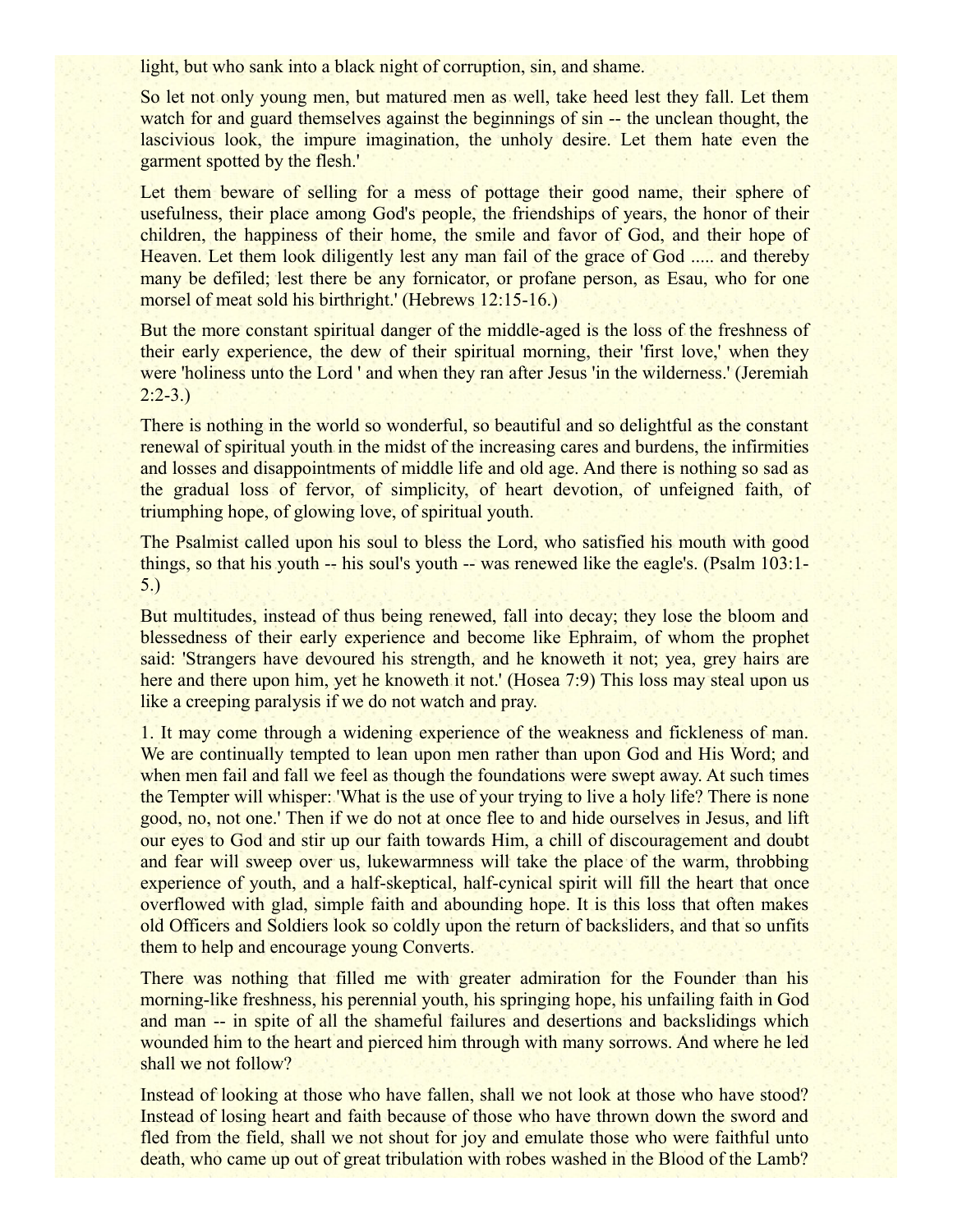Why not shout for joy, and triumph with Joseph in his victory rather than sneer and lose faith in God and man, and thus suffer defeat with David in his fall? Why not look at the beloved John and rejoice, rather than at the traitor Judas and despair?

Why not 'consider Jesus, who endured such contradiction of sinners against Himself '? If we do, we shall not 'be wearied and faint' in our minds. (Hebrews 12:3.)

2. Again, this loss may come through thronging cares and responsibilities. Youth and old age are largely free from responsibility, which comes pressing hard and insistently upon the middle-aged. There are business cares, family cares, responsibility for The Army, the Church, the City, and State. The wide-open, hungry mouths of the children must be fed, their restless, destructive feet must be shod, their health must be guarded, their tempers and dispositions must be corrected and disciplined, their eager, wayward, unformed minds must be trained and educated, and their souls must be found and saved.

And all these cares, which swarm about like bees, must be met again and again, and that often when we are worn and weary and full of pain. No wonder that when Jesus spoke of the thorny-ground hearers, He mentioned 'the cares of life' as among the weeds which choke the Word and make it unfruitful. But no true man or woman will run away from these cares. Here again, there is victory for those who are determined to have victory.

Moses was thronged with care -- the care of a vast untrained, stiff-necked, hungry multitude in a barren wilderness; but he walked with God, wore a shining face, and -with but one brief loss of patience, for which he duly suffered -he got victory, and God and angels conducted his funeral.

Daniel superintended a huge empire, with a hundred and twenty provinces, but he found time to pray and give thanks three times a day, and was more than conqueror.

Added to his whippings, stonings, and imprisonments, his shipwrecks and perils, his hunger, cold, and nakedness, Paul had pressing upon him 'the care of all the churches.' But he rejoiced and prayed and gave thanks, and did not murmur or faint, neither did he turn back, and God made him to triumph. Hallelujah!

A distinguished writer has beautifully said, 'Comradeship with God is the secret not only of joy and peace but of efficiency. In that comradeship we find rest, not from our work, but in our work. When Christ says, "Come unto me, all ye that labor and are heavy laden, and I will give you rest. Take my yoke upon you, and learn of Me," He does not invite us to lay aside our work; He offers us rest in our work. The invitation is to those who are laboring and bearing burdens. The promise is that He will teach such how to labor and how to bear their burdens so as not to be wearied by them. It is not a couch which He offers us, but a yoke, and a yoke is an instrument for the accomplishment of work. But a yoke is not only an implement of industry, it is a symbol of comradeship. The yoke binds two together. To take Christ's yoke upon us is to be yoked to Christ. "Work with Me," says Christ, "and your work will be easy and your burden will be light."

And this comradeship with the Lord Jesus is the secret of victory all along the way and over every obstacle and every foe. Here, O my brother, my sister, tempted and tried, and almost overcome at the noon of life, here, in fellowship with Jesus, the flesh loses its subtle power, the charms of the world are discovered to be but painted mockery, the Devil is outwitted, and while life is a warfare it is also a victory. Glory to God!

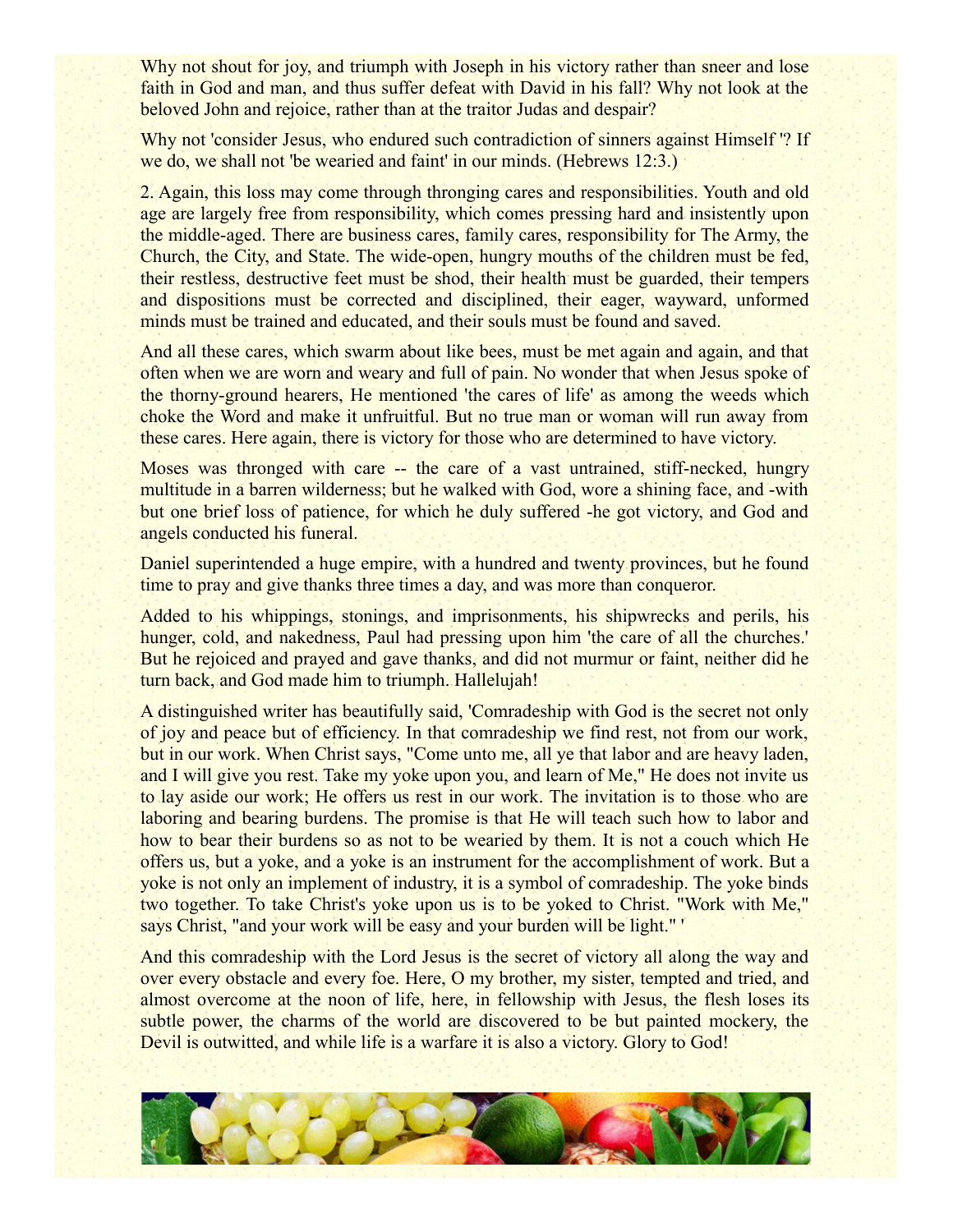### 9. MAINTAINING THE HOLINESS STANDARD

The Salvation Army was born, not in a cloister, nor in a drawing-room, but on a spiritual battlefield -- at the penitent-form (altar rail?). It has been nourished for spiritual conquests, not upon speculative doctrines and fine-spun verbal distinctions, but upon those great doctrines which can be wrought into (obtained by grace?) and worked out in soul-satisfying experience. Hence, the Army compels the attention of all men everywhere and appeals to the universal heart of humanity.

And in this it is in harmony with the scientific spirit and practice of the age, which refuses to be committed to any theory which cannot be supported by facts.

One of The Army's central doctrines and most valued and precious experiences is that of Heart Holiness. The bridge which The Army throws across the impassable gulf that separates the sinner from the Saviour -who pardons that He may purify, who saves that He may sanctify rests upon these two abutments -the forgiveness of sins through simple, penitent, obedient faith in a crucified Redeemer, and the purifying of the heart and empowering of the soul through the anointing of the Holy Spirit, given by its risen and ascended Lord, and received not by works, but by faith.

Remove either of these abutments and the bridge falls; preserve them in strength, and a world of lost and despairing sinners can be confidently invited and urged to come and be gloriously saved.

The first abutment is deep grounded on such assurances as these: 'There is forgiveness with Thee, that Thou mayest be feared' and 'If we confess our sins, He is faithful and just to forgive us our sins, and to cleanse us from all unrighteousness.'

And the second firmly rests on such Scriptures as these: 'And God, who knoweth the hearts, bare them witness, giving them the Holy Ghost, even as He did unto us; and put no difference between us and them, purifying their hearts by faith.' 'If we walk in the light as He is in the light, we have fellowship one with another, and the Blood of Jesus Christ His Son cleanseth us from all sin;' and 'Ye shall receive power after that the Holy Ghost is come upon you.'

Such is the doctrine passed on to us from the first Christians, and here are some Scriptures which show how the doctrine was wrought into triumphant experience in their day: 'Know ye not,' wrote Paul, 'that the unrighteous shall not inherit the Kingdom of God? Be not deceived; neither fornicators, nor idolaters, nor adulterers, nor effeminate, nor abusers of themselves with mankind, nor thieves, nor covetous, nor revilers, nor extortioners shall inherit the Kingdom of God. And such were some of you; but ye are washed, but ye are sanctified, but ye are justified, in the name of the Lord Jesus, and by the Spirit of our God.'

And again he writes: 'We ourselves also were sometimes foolish, disobedient, deceived, serving divers lusts and pleasures, living in malice and envy, hateful, and hating one another. But after that the kindness and love of God our Saviour toward men appeared, not by works of righteousness which we have done, but according to His mercy He saved us, by the washing of regeneration, and renewing of the Holy Ghost, which He shed on us abundantly through Jesus Christ our Saviour.'

Such was the doctrine of the first Christians, and such was their experience; and to this doctrine and experience The Salvation Army has been committed from the beginning. This has been both its reproach and its glory, and one of the chief secrets of its worldconquering power.

Some years ago the Founder was in New York, and for nearly a week stood before the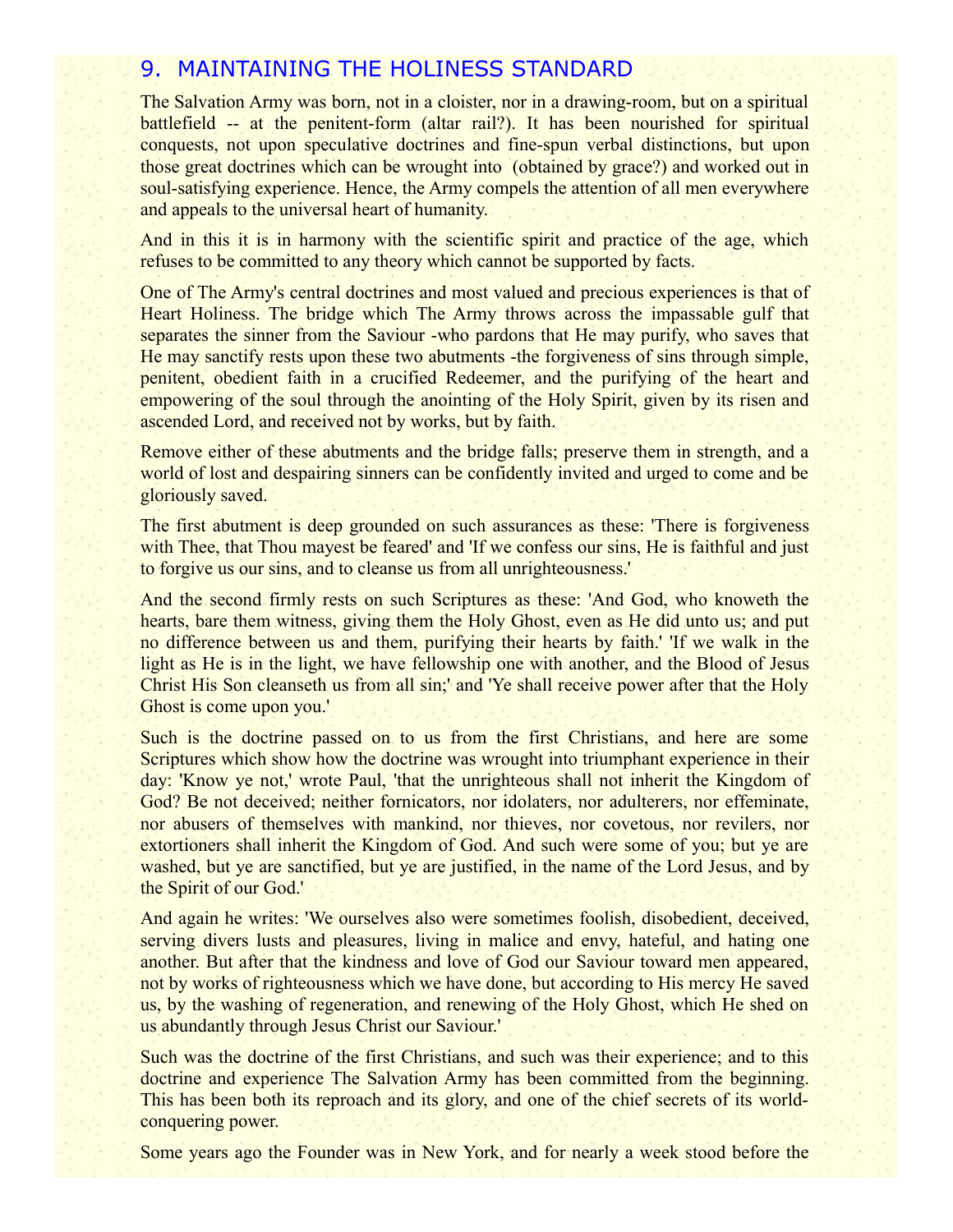thronging multitudes by night and before his own people by day, pleading for righteousness for Holiness, for God. He seemed to me an ambassador of the Lord, standing in Christ's stead, seeking to reconcile men to his Master, and to bind to Him those who were reconciled in an unbreakable covenant of loyalty and love. And as he toiled with flaming passion to accomplish his purpose, the first great commandment began to unfold to me in fuller, richer meaning than ever before - 'Thou shalt love the Lord thy God with all thy heart, and with all thy soul, and with all thy mind, and with all thy strength.' As he poured out his heart upon us, pleading, as only he could plead, with sinners to repent and turn to God, and with us, who had done so, to be utterly devoted to Him, I said to myself, 'There is a man who loves God with all his heart.'

Then, as I considered how his whole life was being poured without stint into God's service, I said. 'There is a man who loves God with all his soul.'

Again, when I noted how diligently and with what infinite study and pains he labored to make plain the great thoughts of God to the feeblest intellect, to the most darkened and degraded, to the least intelligent of his hearers, I said, 'There is a man who loves God with all his mind.'

And, finally, when I saw him old and worn, snowy white, and burdened with the weight of many years, with great Meetings awaiting him on the morrow, and with the heavy load of a world organization ceaselessly pressing hard upon him, still toiling. praying, singing, exhorting, into the late hours of the night, that Jesus might triumph and sinners be won; when it seemed that he ought to be seeking rest in sleep, or retiring from the fight to the quiet and comfort of a pleasant home, yet wearily and heavily, but joyously pressing on, I said, 'There is a man who loves God with all his strength.'

Afflicted, oftentimes wounded and heart-sore, burdened with care, he still seemed to me to fulfill each part of that great fourfold commandment; and that, my comrades, was Holiness in action.

And it is this Holiness -- the doctrine -- the experience, the action -- that we Salvationists must maintain, otherwise we shall betray our trust; we shall lose our birthright; we shall cease to be a spiritual power in the earth; we shall have a name to live, and yet be dead; our glory will depart; and we, like Samson shorn of his locks, shall become as other men; the souls with whom we are entrusted will grope in darkness or go elsewhere for soulnourishment and guidance; and while we may still have titles and ranks, which will have become vainglorious, to bestow upon our children, we shall have no heritage to bequeath them of martyr-like sacrifice, or spiritual power, or dare-devil faith, of pure, deep joy, of burning love, of holy triumph.

In this matter an immeasurable debt is laid upon us. We owe it to our Lord, who redeemed us by His Blood, not simply that the penalty of our sins should be remitted, and thereby we escape the just deserts of our manifold transgressions, but that we should be sanctified, made holy; that we should become temples of the Holy Ghost, and live henceforth not for our own profit or pleasure, but for His glory, as His bondservants and friends, ready for service or sacrifice, and prepared for every good work.

We owe a great debt to the cloud of witnesses -- the saintly souls who have gone before us. How shall we meet them without confusion and shame, if we neglect or waste the heritage they have left us, which they secured for us with infinite pains, with tears and prayers, with wearisome toil and oftentimes with agony and blood? What a debt we owe to them!

We owe it to our children and our children's children. They look to us for the teaching that will direct them into Full Salvation, and they will narrowly and constantly scan our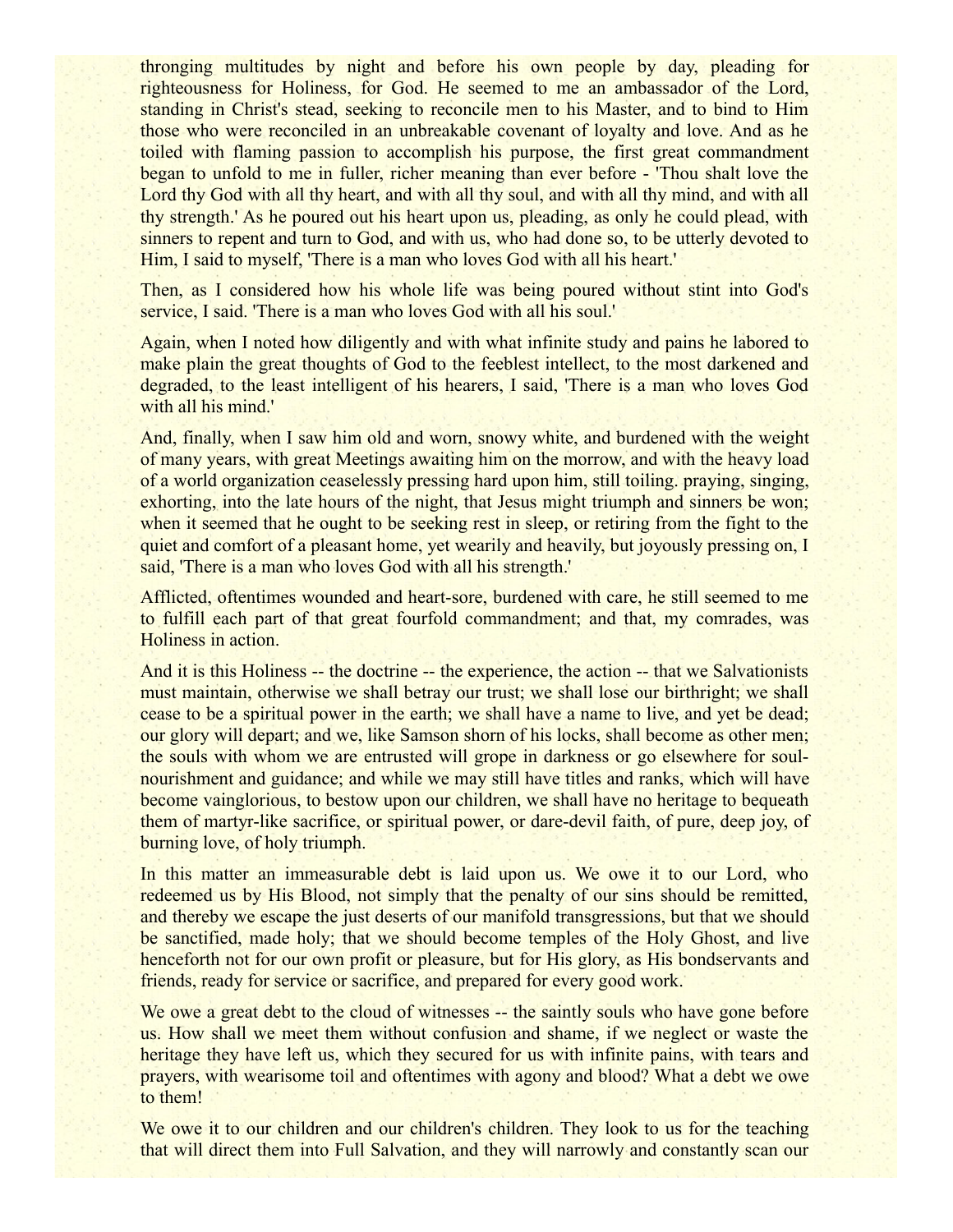lives to find in us an example of its fullness and beauty, its richness and power, its simplicity, its humility, its self-denial, its courage, its purity. unfailing constancy, and steadfast trust, its goodness and meekness, its long-suffering love, its peace and joy its patience and hope, and its deep and abiding satisfaction. How jealous we should be not to fail or disappoint them!

We must pay this righteous debt, my comrades; and we will. We must and we will maintain our Holiness standard in both our teaching and our experience, and in so doing we shall save both ourselves and them that hear thee -those entrusted to us; this will be our glory and our joy.

But how shall we do this? It is not a simple nor an easy task. It may require the courage and devotion of a martyr. It will surely require the vigilance and prayerfulness, the wisdom and faithfulness, of a saint.

1. We must remember that the standard is not man-made, but is revealed from Heaven, and that those who experience the fullness of blessing still carry the treasure in earthen vessels; so that while we should follow them as they follow Christ, yet we must not look to them, but to Him and to His Word, for the perfect and unchangeable standard of Holiness.

Those who enter into this experience, and abide in it, are great students and lovers and seekers of God's Word, and to it they appeal when opposers arise.

Mrs. General Booth, Mother of The Salvation Army, read the Bible through eight times before she was twelve years old. Wesley said of himself: 'I am a man of one book.' Finney said: 'I never pretend to make but one book my study; I read other books occasionally, but have little time or inclination to read them much while I have so much to learn of my Bible. I find it a deep mine: the more I work it the richer it grows. We must read the Bible more than any and all other books. We must pause and pray over it, verse after verse, and compare part with part, dwell on it, digest it, and get it into our minds. till we feel that the Spirit of God has filled us with the spirit of Holiness. I have often been asked by young Converts and young men preparing for the ministry what they should read, and I answer with emphasis, "Read the Bible." I would give the answer five hundred times over and above all other things, study the Bible.'

A brainy young Soldier in New York plied me with his questionings and debatings recently, but finally he settled down to his Bible and prayer, and God sanctified him and so filled and overwhelmed him with joy that he besought the Lord to stay His hand, for the blessings and glory were more than he could endure; and he wanted to wire me four hundred miles away to tell the story.

2. Familiarity with what the Bible says, with its doctrines and standards, will avail nothing unless the teaching of the Bible is translated into conduct, into character, into life. It is not enough to know or to approve this, but with our undivided will, with our whole being, we must choose to be holy. Without the doctrine, the standard, the teaching, we shall never find the experience, or having found it, we shall be likely to lose it. Without the experience we shall neglect the teaching, we shall despise or doubt the doctrine, we shall lower the standard.

When Officers lose the experience, the Holiness Meetings languish, and when the Holiness Meetings languish the spiritual life of the Corps droops and fails, and all manner of substitutes and expedients are introduced to cover up the ghastly facts of spiritual loss, disease, and death.

3. If we are to maintain our Holiness standard we must not only know the doctrine and experience in our own hearts, but we must teach it, preach it, press it upon the people in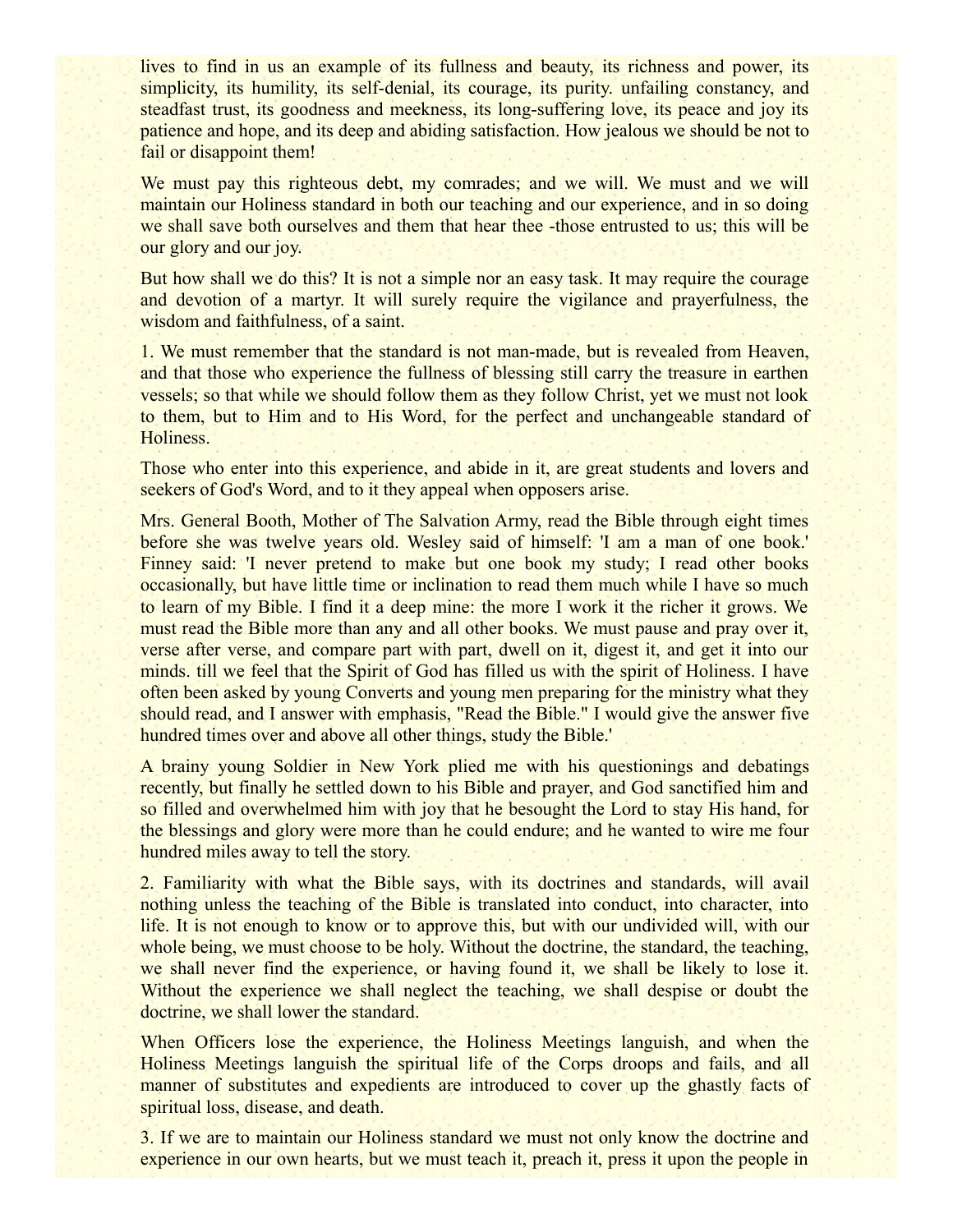season, out of season, until, like Paul, we can declare our faithfulness in 'warning every man, and teaching every man in all wisdom; that we may present every man perfect in Christ Jesus.'

Personally, I find that the surest way to get sinners saved and backsliders reclaimed, as well as the only way to get Christians sanctified, is to preach Holiness plainly, constantly, tenderly; then not only do Christians see their need and privilege, but sinners lose their self-complacency, discover their desperate condition, perceive the possibilities and joys of a true Christian life, and are inclined to surrender and be saved.

4. We shall greatly help ourselves and others if we carefully and constantly read and scatter Holiness literature, and we shall not have to go outside The Army to secure such literature. The Army has a library of books and papers on this subject, and they are plain, simple, Scriptural, and full of the thrill, passion, and compelling power of life and experience. Let us scatter these books everywhere, but especially among our Young People, urging them to read everything The Army has published on the subject.

Wesley declared that the Methodists need not hope to grow in experience unless they became a reading people; and that, surely, is the feeling of our General with regard to Salvationists, for under his direction The Army is publishing such a library of books on experiential religion as the world has never before seen.

What stories I could tell you of the deep and glowing and abiding experiences people have entered into through the reading of Army books! Let us sow all lands deep with this literature, then we shall surely reap a harvest of great richness and prepare the way for the generation which shall come after us.

5. If we would promote the experience of Heart Holiness each of us must judge himself with all faithfulness and soberly, but we must be generous and sympathetic in our judgment of others. We must help each other. Sharp, harsh criticism does not tend to promote Holiness, and especially so when it is indulged in behind a person's back. Kindly, generous criticism which springs from love and from a desire to help, and which is preceded and followed by heart-searching and prayer that it may be offered and received in a true spirit and manner of brotherly love, will oftentimes work wonders in helping a soul. We must not cease testifying to the experience and preaching the doctrine and living the life, because others fail. We must be faithful witnesses, and we shall some day prove that our labor has not been in vain. The Devil makes war upon this doctrine and experience. Let us resist him, and he will flee.

The world will mock or turn away. Let us overcome the world by our faith. Faithfulness to this truth and experience will sometimes require of us the endurance of hardness as good Soldiers of Jesus Christ. The holy man does not live always in an ecstasy. Sometimes he passes through agony, and at such times the weakness of the flesh will test one's firmness of purpose; but we must be true, and we shall 'conquer though we die.'

I have known a Soldier who, when others have lapsed and failed, has remained clear in experience, definite in testimony, and true and generous in holy living, to become the saving salt and guiding light of a Corps. I have known a Field Officer jubilant in this experience to leaven and bless a whole Province.

We must not be fault-finding, neither must we whine and wail and dolefully lament 'the good old days ' which we may feel were better than these; but we must kneel down and pray in faith, and rise up and shout and shine and sing, and in the name of the Lord command the sun to stand still in the heavens till we have routed the Canaanites and gotten the victory. 'Thanks be unto God, which always causeth us to triumph in Christ, and maketh manifest the savour of His knowledge by us in every place.' 'Not that we are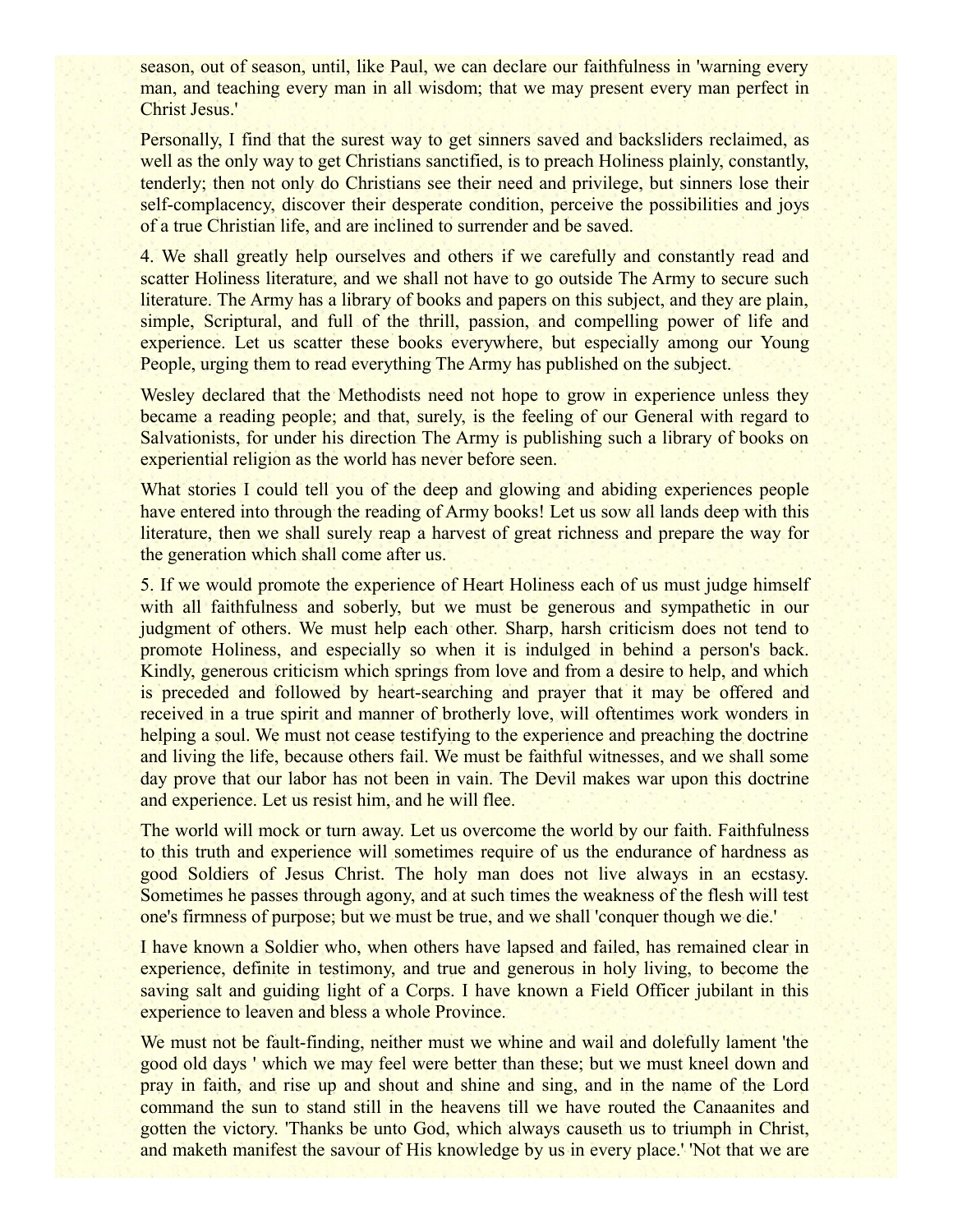sufficient of ourselves, ..... but our sufficiency is of God; who also hath made us able ministers of the New Testament; not of the letter, but of the Spirit; for the letter killeth, but the Spirit giveth life.'

6. We must not forget that 'our sufficiency is of God' -- that God is interested in this work and waits to be our Helper.

We must not forget that with all our study and experience and knowledge and effort we shall fail, unless patiently, daily, hourly, we wait upon God in prayer and watchful faith for the help and inspiration of the Holy Spirit. He it is that opens our eyes and the eyes of our people to see spiritual things in their true relations. He melts the heart, He bends the will, He illuminates the mind, He subdues pride, sweeps away fear, begets faith, and bestows the Blessing, and He makes the testimony, the preaching, and the written word mightily effective.

An Officer, who had lost the Blessing, attended one of my Officers' Meetings on the Continent and went away with her heart breaking after God. It was Thursday; she prayed nearly all that night. The next day, Friday, she spent reading the Bible and 'Helps to Holiness,' and crying to God for the Blessing. Saturday she went about her duties, but with a yearning cry in her heart for the Blessing. Sunday morning came, and she was again wrestling with God, when suddenly the great deep of her soul was broken up and she was melted and flooded with light and love and peace and joy. The Holy Ghost had come, Jesus was revealed in His loveliness and power to her soul. She went to the Holiness Meeting that morning and told her experience. The Spirit fell on her Soldiers and they flocked to the penitent-form and sought and found; then they laughed and wept for joy and said this was what they had long been wanting but they knew not how to find it. It took the Holy Ghost to bring them to the experience. And His Presence was an abiding Presence with that Officer. She went on in the power of the Spirit, from the command of little struggling Corps, where she had barely held the work together, to larger and yet larger Corps, where she had sweeping victory. If space allowed I could multiply such accounts.

Bless God! Our Lord still baptizes with the Holy Ghost and fire. He has given us a standard. He has given us a doctrine, and He wants to give us an experience that shall incarnate both standard and doctrine in a heavenly and all-conquering life.

A Chinaman got Full Salvation and his heathen neighbors said: 'There is no difference between him and the Book'; and that should be said of you and me and every Salvationist. God has put us in the vanguard of His hosts; the world not only looks to us for the Salvation of the lost, but the Church is far more dependent upon us than they or we suspect for the inspiration of the Spirit and the teaching of the Word that shall sanctify. God forbid that we should fail them.

Oh, my comrades, 'There is a river, the streams whereof shall make glad the city of God.' You and I live on the banks of that river. Let us wash in its waters, and then shall we be like the blessed man that trusteth in the Lord, and whose hope the Lord is..... he shall be as a tree planted by the waters, and that spreadeth out her roots by the river, and shall not see when heat cometh, but her leaf shall be green: and shall not be careful in the year of drought, neither shall cease from yielding fruits.'

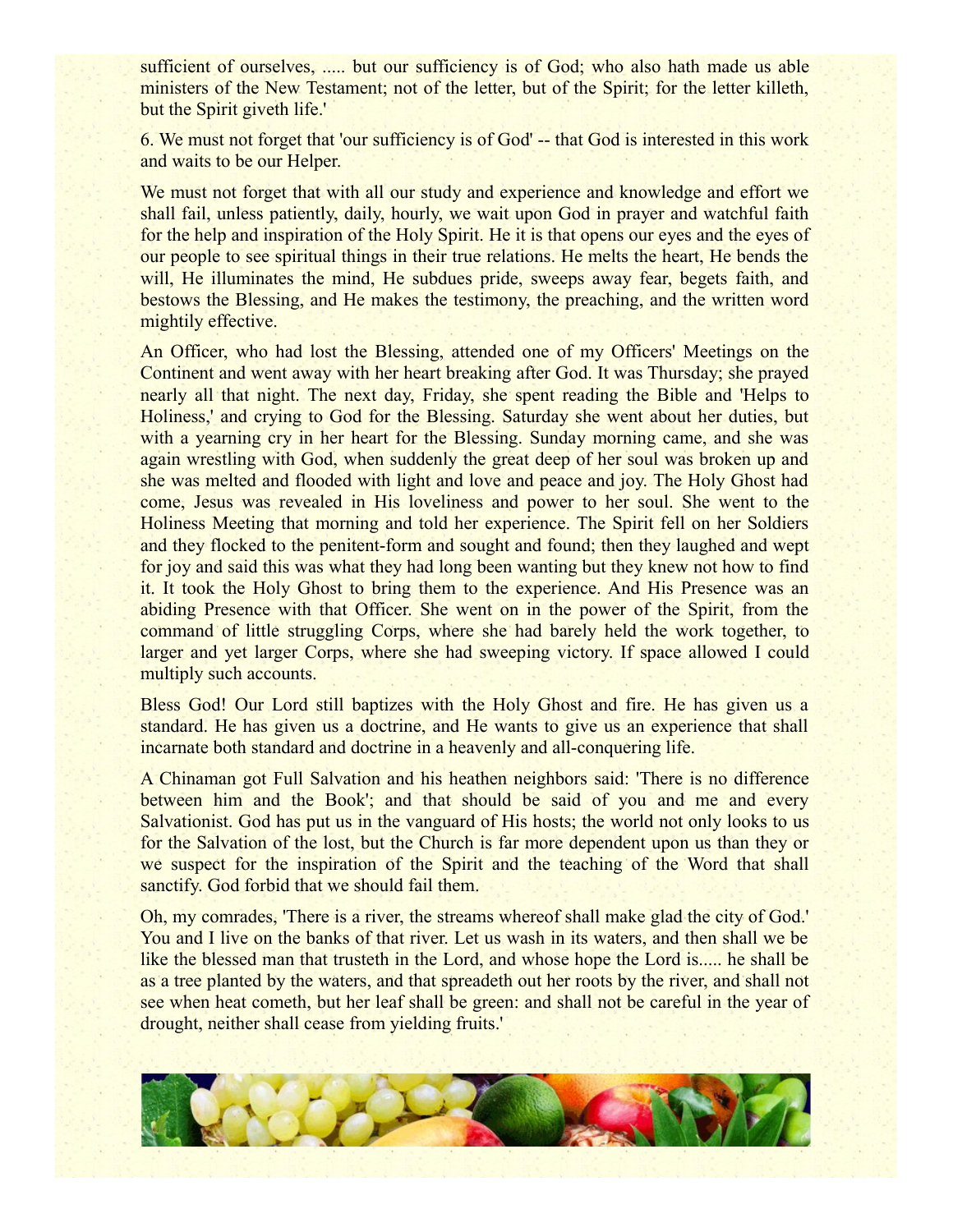## 10. 'THE TERROR OF THE LORD'

*Knowing.... the terror of the Lord, we persuade men (2 Corinthians 5:11.) 'The Lord is known by the judgment which He executeth,' (Psalm 9:16.)*

The majesty of God's law can be measured only by the terrors of His judgments. God is rich in mercy, but He is equally terrible in wrath. So high is His mercy, so deep is His wrath. Mercy and wrath are set over against each other as are the high mountains and the deep seas. They match each other as do day and night, as do winter and summer, or right and left, or top and bottom. If we do not accept mercy, we shall surely be overtaken by wrath.

God's law cannot be broken with impunity. 'The soul that sinneth, it shall die.' We can no more avoid the judgment of God's violated law than we can avoid casting a shadow when we stand in the light of the sun, or than we can avoid being burned if we thrust our hand in the fire. Judgment follows wrong-doing as night follows day.

This truth should be preached and declared continually and everywhere. It should not be preached harshly, as though we were glad of it; nor thoughtlessly, as though we had learned it as a parrot might learn it; nor lightly, as though it were really of no importance; but it should be preached soberly, earnestly, tearfully, intelligently, as a solemn, certain, awful fact to be reckoned with in everything we think and say and do.

The terrible judgments of God against the Canaanites were but flashes of His wrath against their terrible sins. People with superfine sensibilities mock at what they consider the barbarous ferocity of God's commands against the inhabitants of Canaan, but let such people read the catalogue of the Canaanites' sins as recorded in the eighteenth chapter of Leviticus (verses 6-25), and they will then understand why God's anger waxed so hot. The Canaanites practiced the most shameless and inconceivable wickedness, until, as God says, 'the land itself vomiteth out her inhabitants.'

'Fools make a mock of sin ' wrote Solomon (Proverbs 14:9), and professedly wise men still lead simple souls astray as the serpent beguiled Eve, saying, 'Ye shall not surely die.' (Genesis 3:4.)

But men who understand the unchangeable holiness of God's character and law tremble and fear before Him at the thought of sin. They know that He is to be feared; 'the terror of the Lord' is before them. And this is not inconsistent with the perfect love that casteth out fear. Rather it is inseparably joined with that love, and the man who is most fully possessed of that love is the one who fears most -with that reverential fear that leads him to depart from sin. For he who is exalted to the greatest heights of divine love and fellowship in Jesus Christ sees most plainly the awful depths of the divine wrath against sin and the bottomless pit to which sinners out of Christ are hastening.

This vision and sense of the exceeding sinfulness of sin and of God's wrath against wickedness begets not a panicky, slavish fear that makes a man hide from God, as Adam and Eve hid among the trees of Eden, but a holy, filial fear that leads the soul to come out into the open and run to God to seek shelter in His arms, and to be washed in the Blood of 'the Lamb of God, which taketh away the sin of the world.'

Lo! on a narrow neck of land, 'Twixt two unbounded seas I stand, Yet how insensible! A point of time, a moment's space, Removes me to that heavenly place, Or shuts me up in Hell!

Before me place in dread array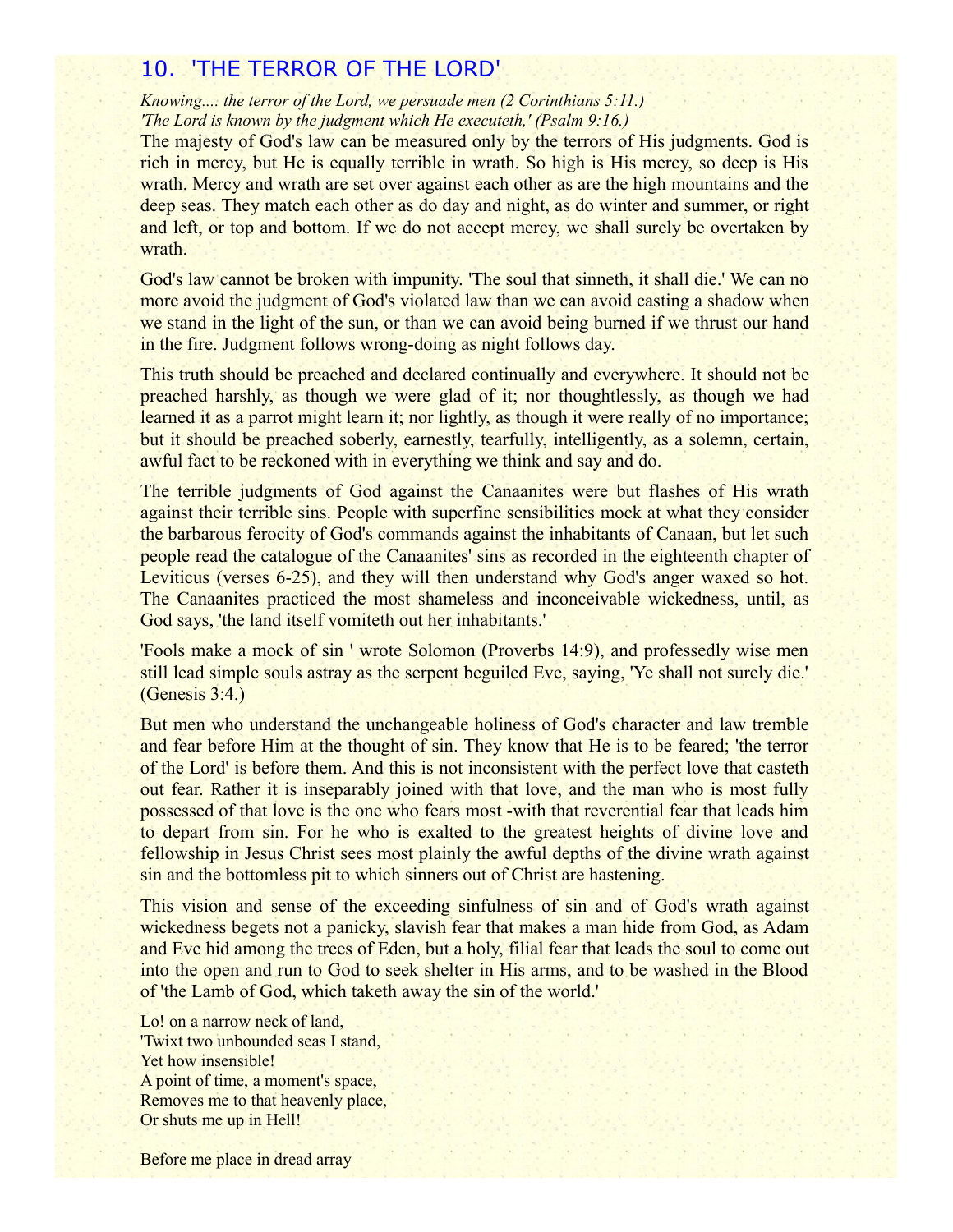The scenes of that tremendous day, When Thou with clouds shalt come To judge the people at Thy bar; And tell me, Lord, shall I be there To hear Thee say, 'Well done!

Be this my one great business here, With holy joy and holy fear, To make my calling sure; Thine utmost counsel to fulfill, To suffer all Thy righteous will, And to the end endure.



## 11. HOLY COVETOUSNESS

'Covet earnestly the best gifts,' wrote Paul to his Officers and Soldiers at Corinth. Not the highest promotions, not the best positions, but 'the best gifts,' those gifts which God bestows upon the people who earnestly covet them and diligently seek Him.

Nero sat upon the throne of the world; he held the highest position in the reach of man; but a poor, despised Jew in a dungeon in Rome, whose head Nero cut off as a dog's head, possessed the best gifts; and while Nero's name rots, Paul's name and works are a foundation upon which the righteous build for centuries and millenniums.

There were deacons, archdeacons, and venerable archdeacons, bishops, and archbishops in England, some hundreds of years ago, who held high places and power, and to whom other men bowed low; but a poor, despised tinker in the filthy Bedford jail had coveted earnestly and received 'the best gifts'; and while these church dignitaries are forgotten by the mass of men, the world knows and loves the saintly tinker, John Bunyan, and is ever being made better and lifted nearer to God by his wise works and words.

Comrades, you and I should seek these 'best gifts' with all our hearts, and we should be satisfied with nothing short of them. It makes but little difference what our position and rank; if we have these gifts we shall have a name and bless the world; but without them we shall prove to be only sham -painted fire and hollow mockery; and the greater our position and the higher our rank, the greater shams we are, and the greater will be our shame in God's great day of reckoning.

What are these gifts?

There is one which in a sense includes them all, the germ of them all is in that -- the gift of the Holy Ghost. Have you received the Holy Ghost? Is He dwelling in your heart? Covet Him. Live not a day without His blessed presence in you.

Then there is the gift of wisdom. Covet this. The world is full of foolish men and women who don't know how to save themselves, nor how to promote salvation and peace among their fellow foolish ones who miss the way, who stumble along in darkness and perish in their folly. The world needs wise men, men who know when to speak and what to say; who know when to be silent; who know God and His way, and walk in it.

God gives wisdom to those that seek Him. ' If any of you lack wisdom, let him ask of God,....and it shall be given him' -- if he ask in faith without wavering. (James i.5.)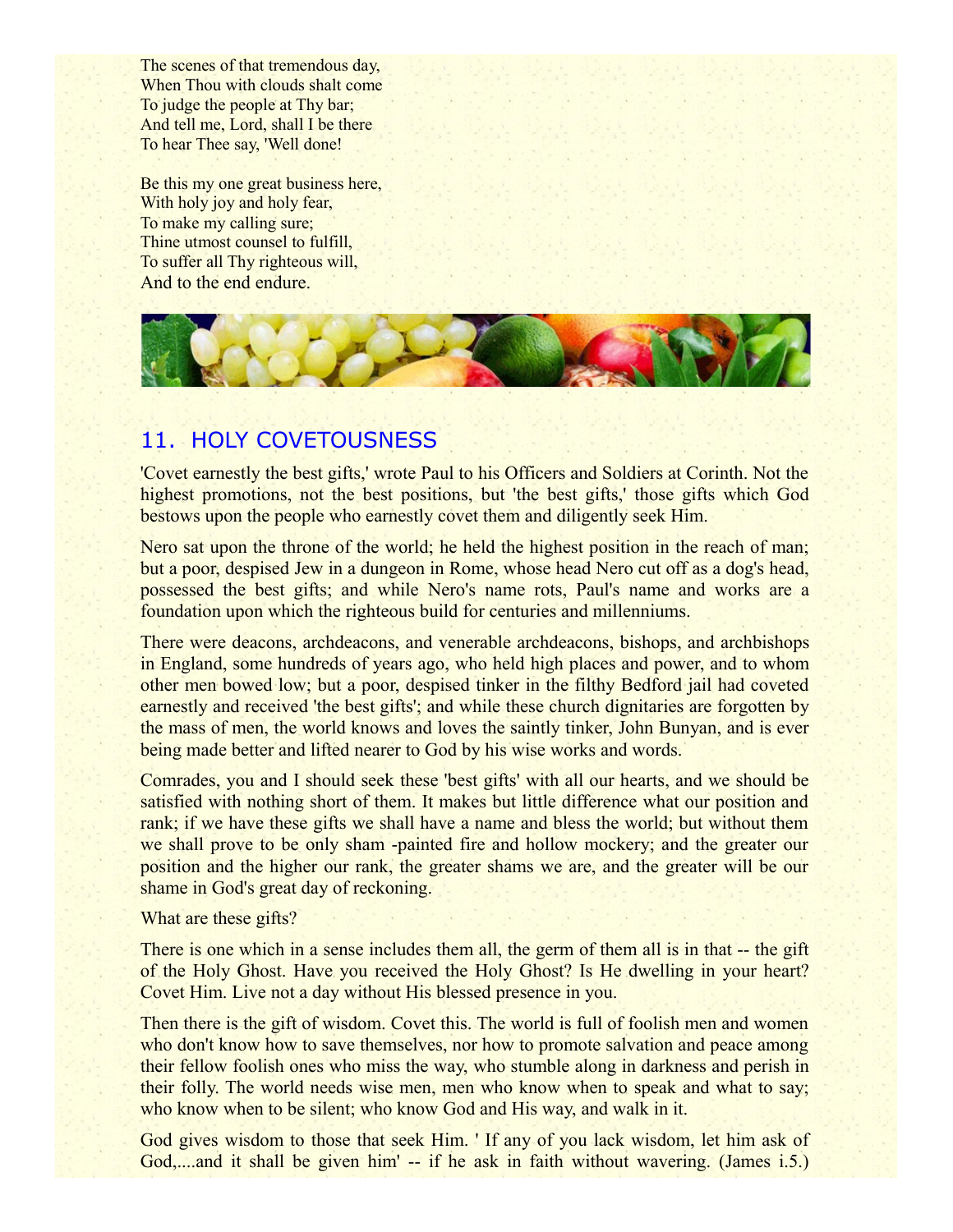Nothing will so distinguish a man and exalt him among his fellows as fullness of wisdom.

There are several marks by which to know this heavenly wisdom. James tells us what they are. He says (James 3:17): 'The wisdom that is from above is first --

'Pure.' The man who is truly wise will keep himself pure. He will flee from all impurity in thought, word, and act. Filthy habits of every kind are broken and put away by this heavenly wisdom.

'Then peaceable.' The man who has this gift and wisdom from God does not meddle with strife. He seeks peace and runs after it. (1 Peter 3:11.) He is essentially a peacemaker. He has learned the secret of the 'soft answer ' which turns away wrath. He is not quick to take offense.

'Gentle.' The man who lives in the Spirit of this world may be rough and boorish, but he who is wise from above is gentle and considerate; and this gentleness may exist in the same heart with lion-like strength and determination. Jesus was as 'a Lamb slain,' but He was also 'the Lion of the tribe of Judah.' He was gentle as a mother and at the same time immeasurably strong.

'Easy to be entreated.' Though he is sinned against seventy times seven in a day, yet this heavenly-wise man stands ready to forgive. (Matthew 18:21-35.) His heart is an exhaustless fountain of good will. While, if it be his lot to rule, he rules 'with diligence ' (Romans 12:8), and. if necessary, with vigor, yet he counts not his life dear unto himself, but is willing to lay it down for the good of his brethren. (Acts 20:24; I John 3:16.)

'Full of mercy and good fruits.' Like his Heavenly Father he is rich in mercy.' (Ephesians  $2:4.$ 

'Without partiality ' He is not a party man. He rises above party and class prejudice and is a lover of all men. He stands for 'the fair deal.'

'And without hypocrisy.' There is no guile in his heart, no white lies on his tongue, no double-dealing in his actions. He is square and open and above-board in all his ways and dealings. He lives in constant readiness for the Judgment Day. Blessed be God for such wisdom, which He waits to bestow upon all those who covet it and who ask for it in faith. Covet wisdom.

Then there is the gift of faith. Covet faith. In every man there is, in some measure, the power to believe, but added to this is a gift of faith which God bestows upon those who diligently seek Him. Covet this, O my comrades! Be steady, strong, intelligent believers. Cultivate faith. Stir it up in your hearts as you stir up the fire in your stove. Feed your faith on God's Word.

I once heard a mighty evangelist say that he used to pray and pray for faith, but one day he read: 'Faith cometh by hearing, and hearing by the Word of God.' (Romans 10:17.) Then he began to study God's Word and hide it in his heart, and his faith began to grow and grow until through faith his works girded the globe. Covet faith.

Again, there is the gift of the spirit of prayer. Anybody can pray, if he will, but how few have the spirit of prayer! How few make a business of prayer, and wrestle with God for blessing and power and wisdom! Real prayer is something more than a form of words, or a hasty address to God just after breakfast, before the Meeting, or before going to bed at night. It is an intense, intelligent, persistent council with the Lord, in which we wait on Him, and reason and argue and plead our cause, and listen for His reply, and will not let Him go till He blesses us. But how few pray in this way! Let us covet earnestly and cultivate diligently the spirit of prayer.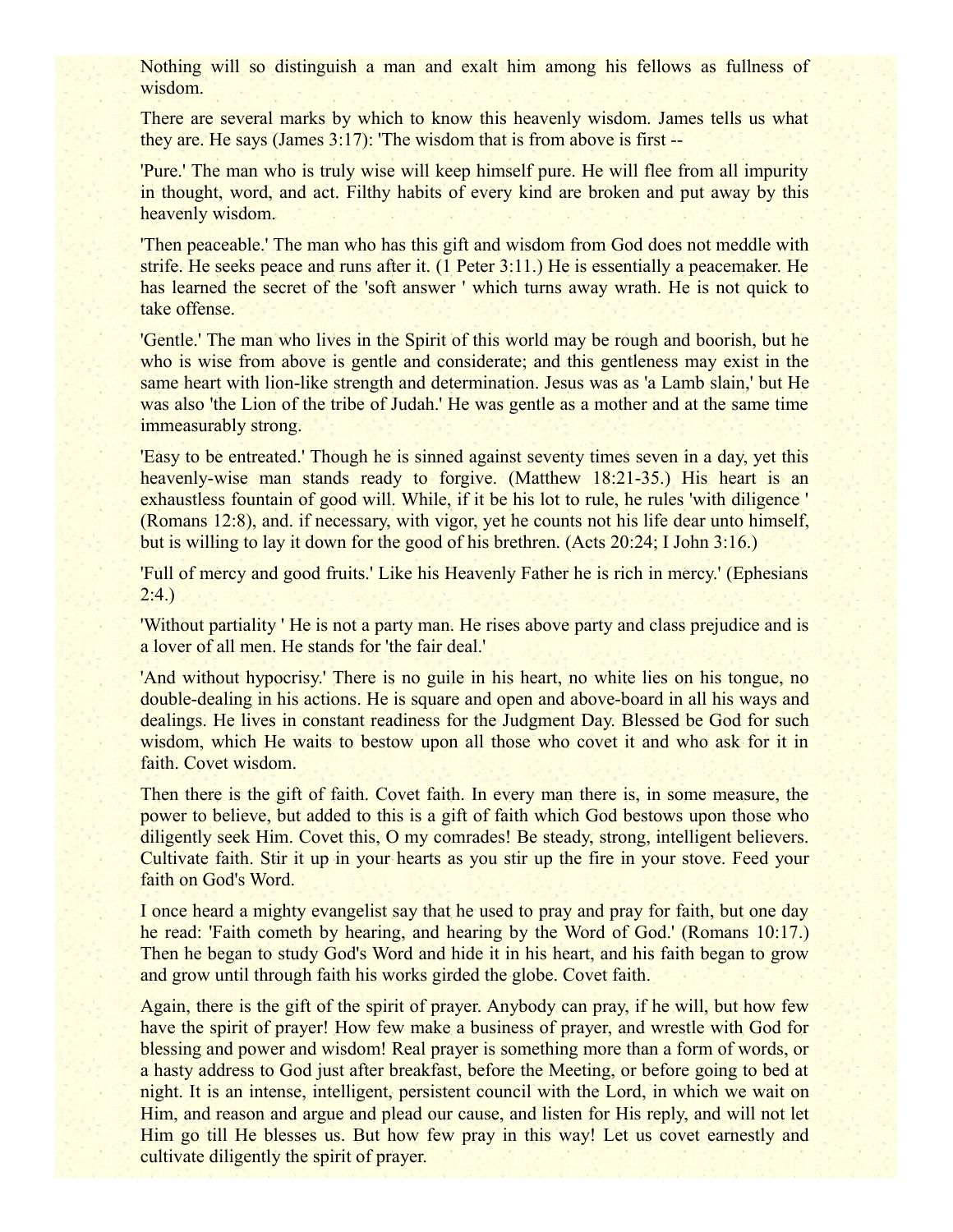We should also covet the spirit of prophecy that is, the ability to speak to the hearts and minds of men so that they shall see and feel that God is in us and in our words. (I Corinthians 14:1-3.) We may not be able to preach like the General, but there is probably not one of us but might preach and prophesy far more pungently, powerfully and persuasively than we do if we earnestly coveted this gift and sought it in fervent prayer, faithful study, and constant and deep meditation. God would help us; and how greatly it would add to our power and usefulness! Let us earnestly covet this gift, asking God to touch our lips with fire and with grace. The people wondered at the gracious words of Jesus; and why should we not be such mouthpieces for Him that they shall wonder at our gracious words too!

Solomon said, 'He that loveth pureness of heart, for the grace of his lips the king shall be his friend.' And Paul said, 'Let your speech be always with grace.'

But, above all, covet a heart full and flaming and overflowing with love. Pray for love. Stir up what love you have; exercise love. It is good to take the Bible and, with a concordance, hunt out the word 'love' until we know all the Bible says on the subject. And then with a heart full of love, pour it out on the children, the Soldiers, backsliders, and cranky folks, and poor loveless sinners, until that wondrous text has its fulfillment in us Let them that love Him be as the sun when he goeth forth in His might.' (Judges 5:31.) How the frost and snows melt, the frozen earth thaws, the trees burst into bud and leaf, the flowers blossom, the birds sing, and all nature wakes to a revelry of life and joy when the sun goeth forth in his might!

And we may be so full of love and faith and power and the Holy Ghost that we shall be like that. Hallelujah! Then indeed we shall be a blessing. Souls dead in trespasses and sin shall come to life under our loving ministry and message; the weak shall be made strong, the sorrowing shall receive Divine comfort, the ignorant shall be taught, and heavenly light shall illumine those that are in darkness. Let us then 'covet earnestly the best gifts.'



## 12. A COMMON YET SUBTLE SIN

There is a sin which a Catholic priest once declared that no one had ever confessed to him; a sin so deadly that the wrath of God comes upon men because of it; a sin so common that probably everybody has at some time been guilty of it; a sin so gross in the sight of God as to be classed with whoremongery, idolatry, murder, and such like; a sin so subtle that men most guilty of it seem to be most unconscious of it; a sin that has led to the ruin of homes, to the doom of cities, the downfall of kings, the overthrow of empires, the collapse of civilizations, the damnation of an apostle, of ministers of the Gospel, and of millions of less conspicuous men. Men in the highest and most sacred positions of trust, and enjoying the most unlimited confidence of their fellow-men, have, under the spell of this sin, wrecked their good names, and have brought shame to their families, and misfortune, want, and woe to their fellows.

When amid the thunderings and lightnings of Mount Sinai, God gave the Ten Commandments to Moses, one of the ten was against this sin. When Lot lost all he had in the doom of Sodom and Gomorrah, it was primarily because of this sin. When Nadab and Abihu were suddenly consumed by the fierce fires of God's wrath, at the bottom of their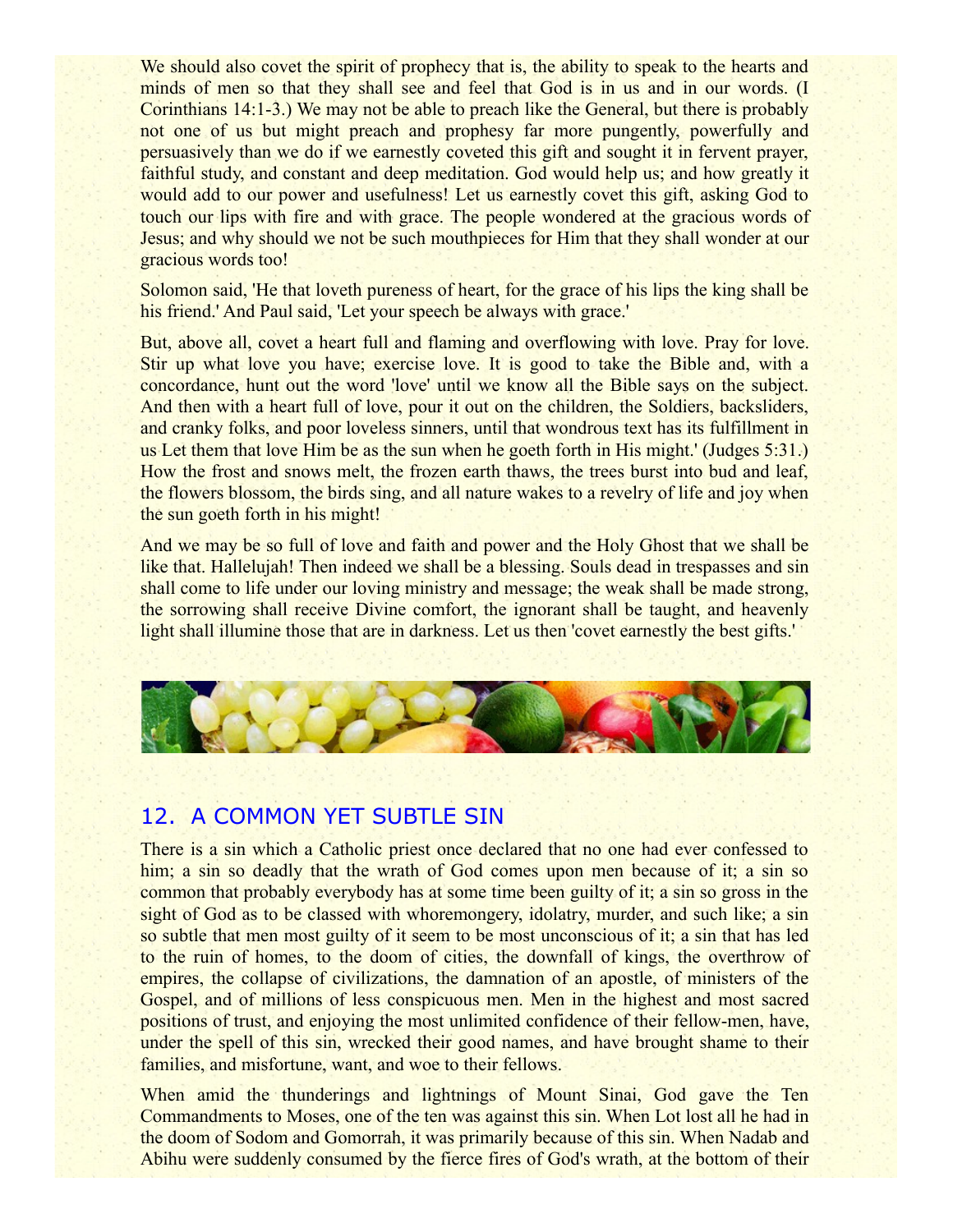transgression was this sin. When Achan and his household were stoned, it was because of this sin. When Eli and his sons lost the priesthood and died miserably, it was at root because of this sin. When Saul lost his kingdom, it was because this sin had subtly undermined his loyalty to God. When Ahab died and the dogs licked his blood, he was meeting the doom of this sin. When David fell from heights of God's tender favor and fellowship, and brought shame and confusion upon himself, and incurred God's hot displeasure and lifelong trouble, it was because of this sin.

When Elisha's servant, Gehazi, went out from the presence of the prophet smitten with leprosy white as snow, it was because of this sin. When Judas betrayed the Master with a kiss, thus making his name a synonym of everlasting discredit, and bringing upon himself the death of a dog and a fool, it was because of this sin. When Ananias and Sapphira dropped dead at Peter's feet, they suffered the dread penalty of this sin. When the great war burst forth in 1914, enveloping the earth in its wrathful flame, sweeping away the splendid young manhood of the world in storms of steel and rivers of blood, and engulfing the accumulated wealth of ages in a bottomless pit of destruction, the disaster could be traced to the unrestricted and deadly workings of this awful, secret, silent, pitiless sin.

But what is the sin that the Catholic priest never heard mentioned in his confessional - this sin that apostles and priests, and shepherds and servants have committed, and upon which the swift, fierce lightnings of God's wrath have fallen -- this sin of which every one at some time has probably been guilty, and yet which is so secret and subtle that those most enthralled by it are most unconscious of it?

When the herdsmen of Lot and Abraham fell into strife, Abraham, the uncle, to whom God had promised all the land, said to the young man, Lot, his nephew, 'Let there be no strife, I pray thee, between me and thee, we be brethren.' Then he bade Lot take any portion of the land which pleased him, and he would be content to take what was left. Lot looked down upon the fat plains of Jordan, and without a thought for his old uncle, to whom he owed all, he drove his herds into the lush pastures of the rich plain, near the markets of opulent Sodom and Gomorrah, while the rough and stony hill country was left to Abraham. But God became, more fully than ever, the Companion and Portion of Abraham; while Lot, through his covetousness, was soon so entangled in the life of Sodom that in the doom of the city he lost all he had, barely escaping with his life, and accompanied only by two weak and wilful daughters.

At the bottom of Nadab and Abihu's sacrilegious offering of strange fire before the Lord was their coveting of the priestly power and authority of Aaron, and it led to God's swift vindication of Aaron in their awful destruction. When the children of Israel entered the Land of Promise and the walls of Jericho fell before them, Achan saw gold and garments which he coveted and took to himself, regardless of God's commandment, thereby bringing defeat to Israel, death to his fellow-soldiers, and terrible doom of himself.

Old Eli's sons, unsatisfied with the rich provision made for the priesthood coveted that which God had reserved for sacrifice, and against protest took what was forbidden for themselves. Besides, despite God's command, they coveted the wives and maidens that came up to worship at God's altar. When soft-hearted old Eli heard about their sin, he only feebly reproved them; consequently, God's wrath swiftly followed, with its doom of death and the loss of the priesthood.

It was Saul's coveting the good will of the people, rather than the favor of God, that led to his disobedience and loss of the kingdom.

Among all Ahab's other reeking iniquities, it was his coveteousness -- leading him to destroy Naboth and steal his vineyard -- that brought down upon him God's unrelenting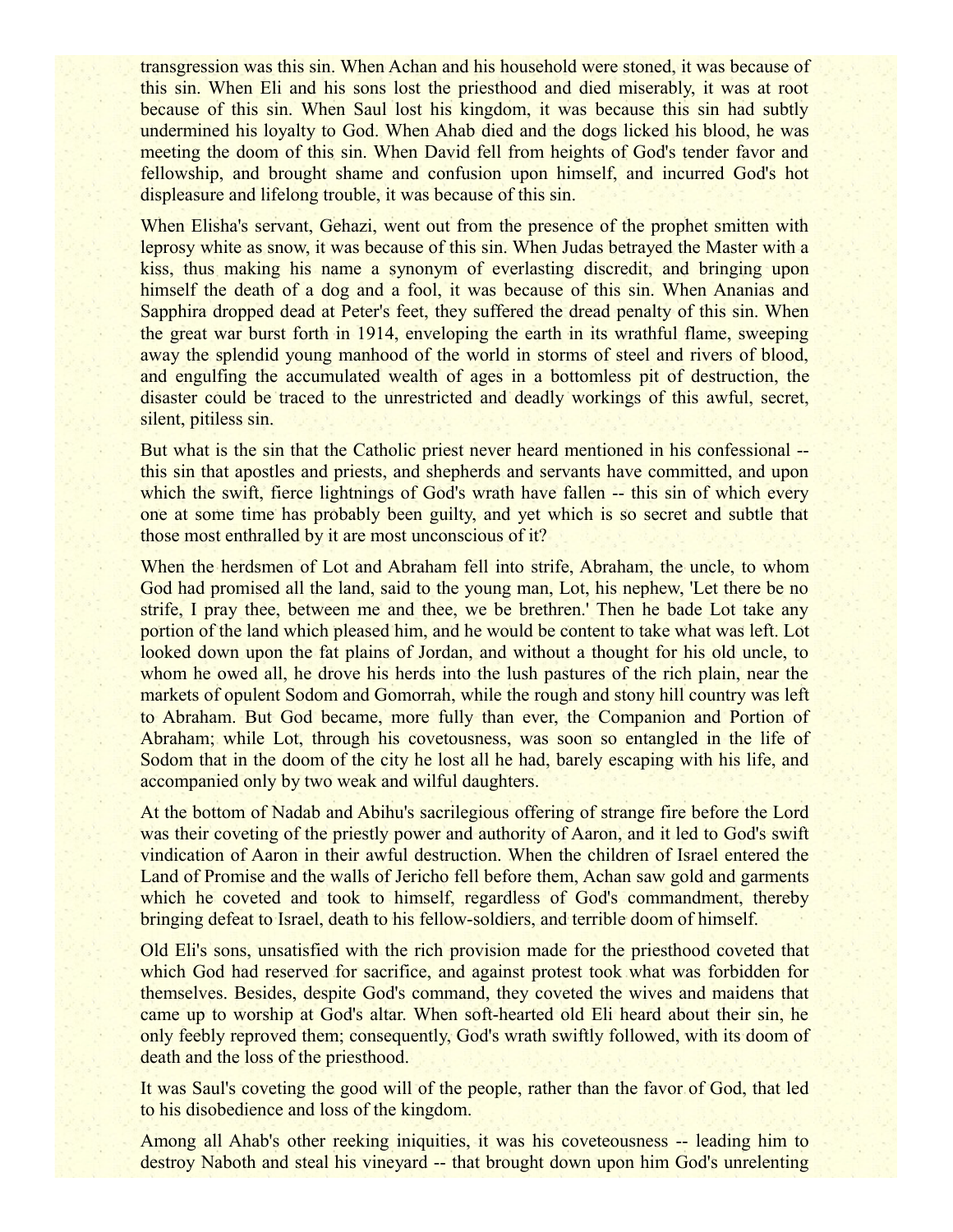judgment, till he died in battle and dogs licked up his blood.

David coveted Bathsheba the wife of another man, and to this day blasphemers sneer and God is reproached, while David only escaped the doom which falls upon those who are guilty of this sin by his humble confession, deep repentance, and brokenness of heart. But he could not escape endless shame, sorrow, and trouble.

Gehazi cast longing eyes upon the gold, silver, and rare changes of garments which Naaman pressed upon Elisha, the prophet, out of gratitude for his cleansing in Jordan, and which Elisha refused. But, blinded by the glitter of gold, and steeped in covetousness, Gehazi had no heart and no understanding for the austere self-denial of the fine old prophet, and he said to himself, 'As the Lord liveth, I will run after him and take somewhat of him! ' And run he did, and 'somewhat ' he received! Then, to hide his sin, he lied to Elisha; but the old seer's eyes were like seraph's eyes -- they saw -- and he said to the covetous, lying Gehazi, Went not my heart with thee when the man turned again from his chariot to meet thee? Is it a time to receive money, and to receive garments, and oliveyards, and vineyards, and sheep, and oxen, and men-servants, and maid-servants? The leprosy, therefore, of Naaman shall cleave unto thee and unto thy seed for ever! And he went out from his presence a leper as white as snow.'

Covetousness ruled the stony, ashen heart of Judas, and for thirty pieces of silver he betrayed the Master! Covetousness possessed the selfish hearts of Ananias and Sapphira; they wanted the praise and honor of utmost sacrifice and generosity while secretly holding on to their gold. And God smote them dead!

As we study the history and Biblical examples of this sin of covetousness, we see the deep meaning and truth of Paul's words to Timothy, 'They that will be rich fall into temptation and a snare, and into many foolish and hurtful lusts which drown men in destruction and perdition. For the love of money is the root of all evil.'

This sin led to ingratitude toward his uncle, and neighborly association with vile sinners in Lot; to envy and jealousy and sacrilege in Nadab and Abihu; to disobedience in Saul; to sacrilege and licentiousness in Eli's sons; to adultery and murder in David; to brazen robbery in Ahab; to greed and lying in Gehazi; to the betrayal of the innocent Christ with an impudent kiss in Judas; to bold lying to the Holy Ghost in Ananias and Sapphira. Truly, from its poisonous root has sprung up the deadly up a tree of all evil, and upon it in manifold ways has been outpoured the wrath of God, showing His holy hatred and abhorrence of it.

A close study of the awful ravages of this sin in its manifold workings would show that again and again it has undermined thrones and led to the downfall of empires; that it has rotted away the strong foundations of chastity and honesty and truth and good-will in whole peoples, ending in the collapse of civilizations.

Once its workings begin in a human heart there is no end to the ruin and woe it may bring about in that soul, and then in the lives of others. There is no height of honor and Holiness from which it may not pull men down. There is no depth of pitiless selfishness, lying evasion, brazen effrontery, and self-deception into which it may not plunge men. When proclaiming the Ten Commandments from the flaming mount, God reserved the last to hurl at this sin, not because it was least of all the sins forbidden, but rather because it was a pregnant mother of them all, an instigator and ally of all evil.

Covetousness is a sin that reaches out for men of every age. In some of its forms it makes its most successful assaults upon men well advanced in years. A man in ardent devotion to Christ may successfully resist it in his youth, and yet fall before it when his head is crowned with honors and white with the snows of many winters. The fear of want in old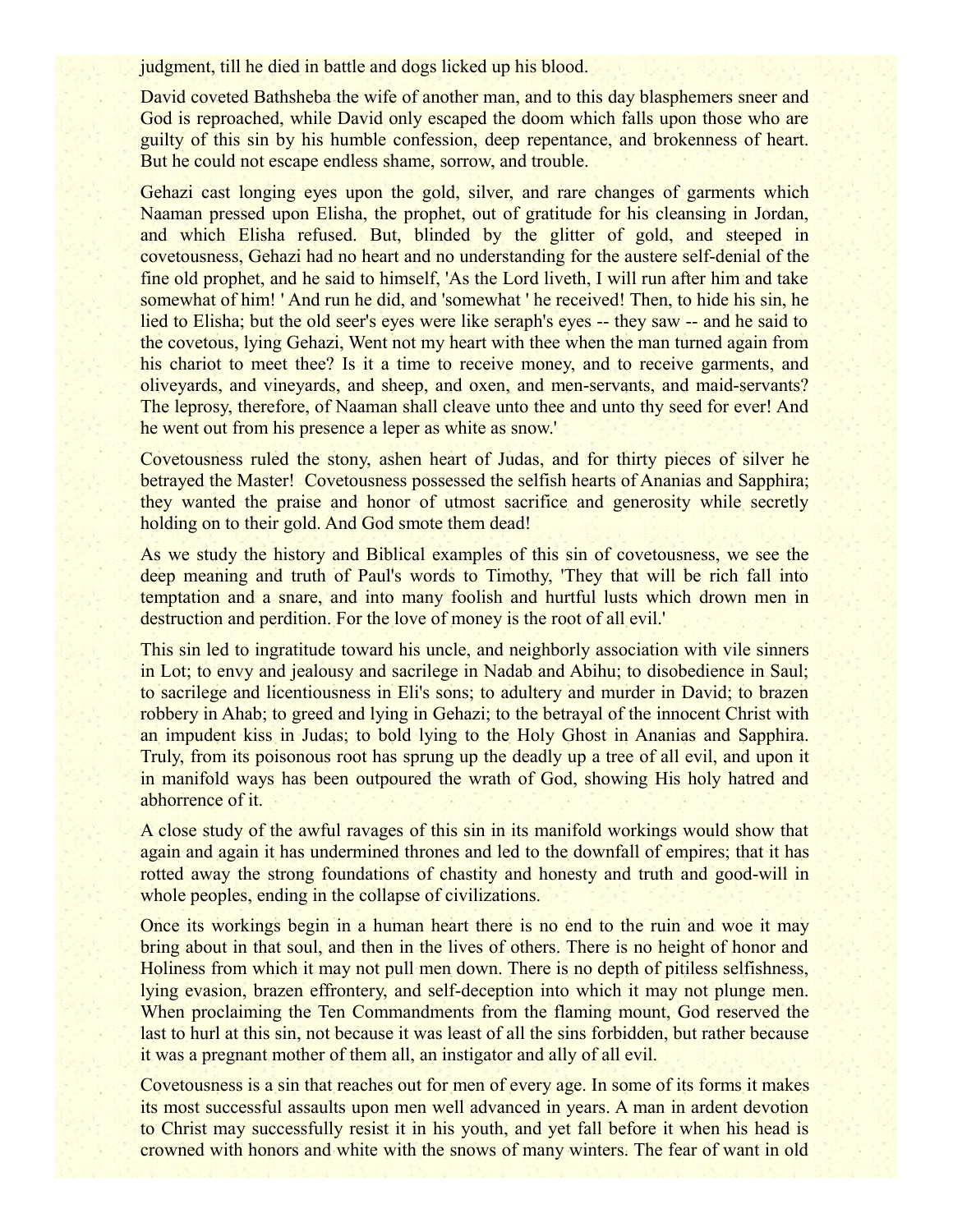age, the natural desire to provide for his children and loved ones, may silently, secretly lead him into the deadly embrace of this serpent -- like sin; may cause shipwreck of his honor, his faith, his 'first love,' his simplicity in Christ, his unselfish devotion to the interests of the Lord and the souls of his fellow-men, and thus may bring about his final rejection in that day when the secrets of men's hearts shall be revealed and their works made manifest by fire.

How may men avoid this deadly, secret, subtle sin? There is but one way; that is, by following Jesus in daily, resolute self-denial, by watchfulness and prayer, by 'walking in the light as He is in the light,' by openness of heart, by humility of mind, by utter surrender to the Holy Ghost, by counting all things loss for Christ, as did Paul; by learning and not forgetting that 'godliness, with contentment, is great gain,' by seeking first the Kingdom of God and His righteousness, by joyfully trusting and obeying those words of Peter, 'casting all your care upon Him, for He careth for you,' by keeping the heart clean.

'Blessed are the pure in heart, for they shall see God.' Said Jesus, 'Take heed and beware of covetousness.'



## 13. SINS AGAINST CHASTITY

The preceding chapter was originally published as an article in 'The War Cry,' and in various Army periodicals in other countries. One result was that I shortly after received a communication from across the sea, in which a man wrote: 'I observe that you make a statement concerning Eli with which I do not altogether agree.' The writer says he does not consider Eli's appeal to his sons to be weak, as was stated in the article. Then he compares the sins of the sons of Eli (recorded in I Samuel ii. 12-17 and 22-25) with the sins of Samuel's sons (recorded in I Samuel 8:1-3), and argues that the sins of Samuel's sons were more heinous than the sins of Eli's sons, 'one of which,' he writes, 'was a sin against morality, a natural following out of an instinct for the propagation of the race, and the other a violation of a ceremonial law. But the dealings of Samuel's sons constituted a violation of fundamental righteousness.

Then my correspondent questions why such terrible judgments fell upon Eli and his sons, while, so far as the record shows, Samuel and his sons escaped. Finally, he asks, 'Why this differentiation? Do you consider that it is a more heinous sin to go against forms and ceremonials in connection with religion than it is to deal unrighteously with your neighbor?'

This letter is private, but it raises the question of the comparative wickedness of sins against womanhood and chastity -- a question that is seldom discussed except in private or in scientific or semi-scientific books which are not generally read. If I may, I wish to reply to it publicly, as follows:--

1. First, I have no lawyer's brief for Samuel. He is one of the very few men in the Bible of whom no ill thing is written. He seems to have been acceptable to God from his youth up, and since God has recorded no charge against him I can bring none. 'To his own Master he standeth or falleth.' I can only rejoice with him, as a brother, in his victorious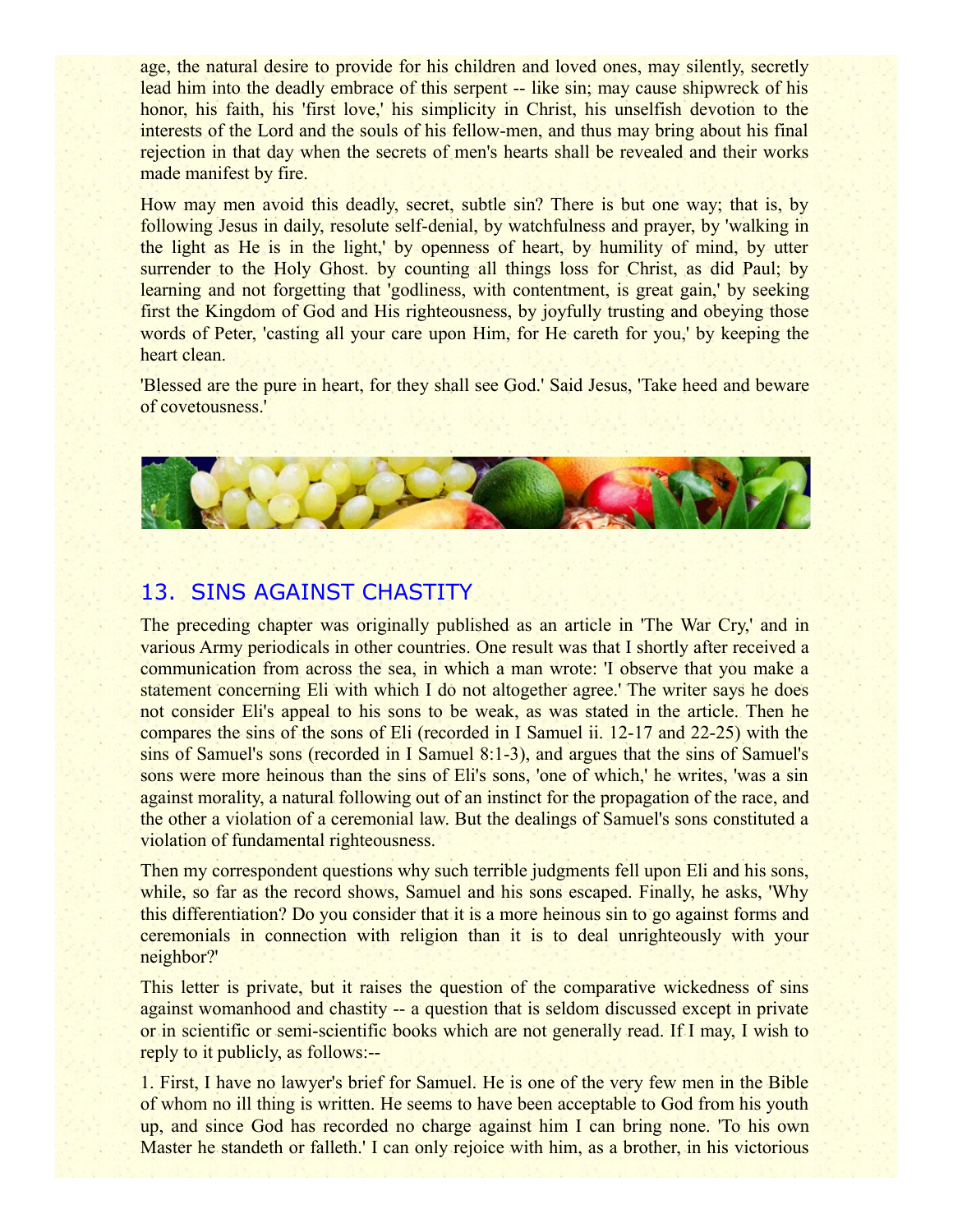life and walk with God. There is no record as to how Samuel dealt with his miscreant sons, but since he retained God's favor he must have acted in harmony with God's will. I have no doubt, however, that his sons were rewarded according to their works, if not in this world then in the next, even though no mention is made of it in the Bible. (Ezekiel 10:10-13.)

2. As regards Eli, he seems to have been a kindly old man, but weak in his abhorrence and condemnation of evil, at least in his own sons. In I Samuel 3:13, God tells us plainly His reasons for dealing as He did with the old man and his vicious son, 'because his sons made themselves vile (margin, 'accursed'), and he restrained them not' (margin frowned not upon them). He knew their evil; as judge and high priest he had the authority and power to put a stop to their evil doings, and, according to the law of the land, which was the law of God, it was his duty to do so, therefore he should so have acted. But all he did was to offer a feeble reproof. My correspondent objects to my describing it thus, and writes, 'To me it seems one of the most pathetic and moving appeals that an aged father could make to reprobate sons; he points out to them in moving language the difference between sinning against man and sinning against God.'

But Eli was not only a father -- he was a ruler, clothed with authority and power, he should therefore have done more than make 'a pathetic and moving appeal.' He should have exercised all the authority and power of his great office to put a stop to the vile practices of his reprobate sons. 'He that loveth son or daughter more than me is not worthy of Me,' said Jesus. 'Cursed be he that doeth the work of the Lord deceitfully (margin, negligently '), and cursed be he that keepeth back his sword from blood,' said the Lord to His ancient people. (Jeremiah 48:10.)

Eli might have saved himself, and possibly his boys, if he had acted, as he ought, promptly and vigorously, and as a righteous ruler abhorring evil and bent on protecting the sacred rights of society and the reverent worship of God. It is the duty of a ruler to rule diligently (Romans 12:8) and impartially, and of a priest to insist on reverence in the service of God. Here Eli failed, so the terrible and swift judgment of God cut him and his family down, and the priesthood and judgeship passed to others.

3. As to the comparative heinousness of the sins of the two sets of men, the sin of Eli's sons was far the worse. Let any right-minded man consider what it would mean to have the sacred shelter of his home invaded, and the purity of the wife or sister or daughter he loves assailed, and he must admit this. To rob a man of money is bad, but to rob a woman of her virtue is worse. To defraud a man in a court of justice and mete out to him injustice is vile, but to rob him of the sanctity of his home and the purity of his wife or mother or sister or daughter is far more vile. To debauch the future mothers of the race, and so to rob unborn children and generations yet to be, of the noblest of all rights -- the right of pure, sweet, holy, reverent motherhood -- seems to me to be like poisoning the wells and springs from which cities must drink or perish, and hence the supremest of all crimes.

All the moralities and sanctions of religion were despised and cast away, and all the sacred rights of men were trampled upon and imperiled by the apostate sons of Eli. They were set apart as the heralds and guardians of both religion and morality, yet their actions seem to have been the grossest insult to both God and man and the most flagrant neglect and violation possible of their high and sacred calling.

My correspondent writes that the offense of Eli's sons was 'a natural following out of the instinct for the propagation of the species, as though that were some palliation (lessen the severity without curing) of their crime. But among all nations, and even among savage races, there is a higher instinct that forbids men following the lower instinct, except lawfully, and among many tribes the punishment was death where this law was violated.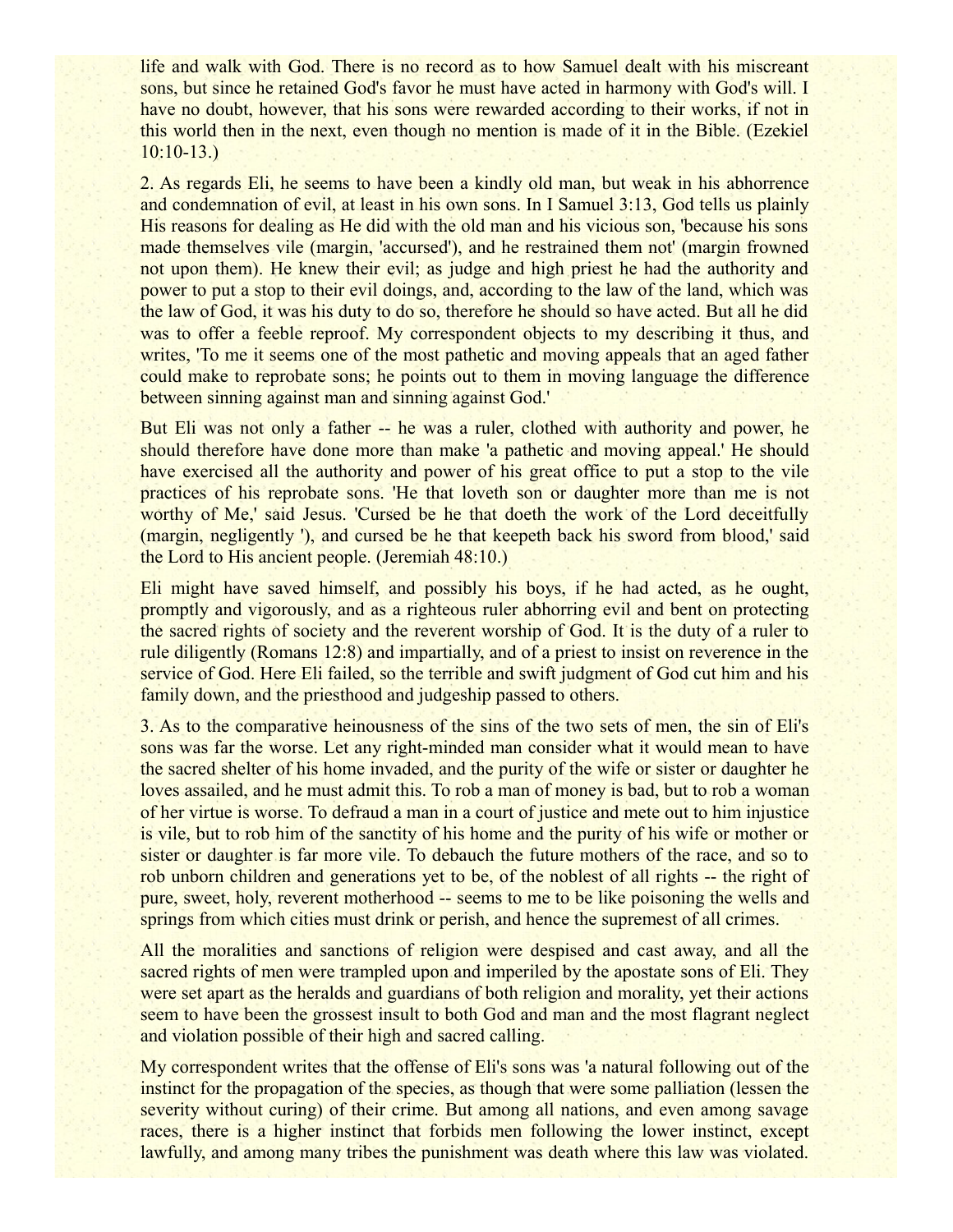Further, it was not the propagation of the species, but the gratification of lust, that moved these sons of Eli, as it is with all who break the law of chastity. The propagation of the species is the last thing such people desire, the one thing they wish to avoid.

The instinct and power of reproduction is the noblest physical gift God has bestowed upon man; it makes man a partner with God in the creation of the race, and therefore the prostitution of that noble instinct and power is the vilest and worst of all crimes, and has brought into the world more sorrow, shame, disease, ruin, and woe than probably all other crimes combined.

It is far more dangerous to the morals and ultimate well-being of society, to say nothing of the sin against God, for ministers of religion in exalted positions, such as were Eli's sons, to fall into open, flagrant, unblushing immorality and sacrilege than for a judge to cause justice to miscarry, wicked as that is. We will war against the unjust judge and condemn him, but what can they do when the sanctions of religion are destroyed, when the holy fear of God is lost, and when all the foundations of morality are rotted away -when their fathers are slaves of lust and full of corruption, and when the mothers of the race -who are our first and best teachers of righteousness and reverence -have no virtue? 'If the foundations be destroyed, what can the righteous do?' asks the Psalmist. The sins of the sons of Eli seem to me to be in the forefront of the worst sins and crimes mentioned in the Bible or committed among men.

'Do you consider that it is a more heinous sin to go against forms and ceremonies in connection with religion than it is to deal unrighteously with your neighbor? ' asks my correspondent. I answer, No! But the sons of Eli were doing far more than going 'against forms and ceremonies in connection with religion.' They were violating the most sacred rights of their neighbors, as well as robbing God of that reverent service which He claimed and which was His due, and so were bringing the service and worship of God into contempt and undermining all morality at one and the same time.

In all this I am not forgetting nor condoning the wickedness of Samuel's sons, nor do I suspect for an instant that they escaped the due judgments of God. Why there is no record of His dealing with them we do not know. We do know, however, that the Bible declares the principles of God's moral government, and we may rest assured that in every instance He acts in harmony with those principles, whether or not we have a record of it.



### 14. WHITENED HARVEST FIELDS

Before fields are ready to harvest, they must be plowed and sowed and tilled.

When Jesus said to His disciples, 'Lift up your eyes, and look on the fields, for they are white already to harvest, He looked upon a land plowed by God's faithful judgments and sowed deep with the toils and sacrifices of prophets and teachers from Moses to John the Baptist, and watered with the tears and blood of those who had sealed their testimony with their lives.

When young Adoniram Judson went, as the first American missionary, to Burmah, he found a land covered with age-long growths of superstition and ignorance. For years he plowed and sowed in hope. He struggled with difficulties of language and spiritual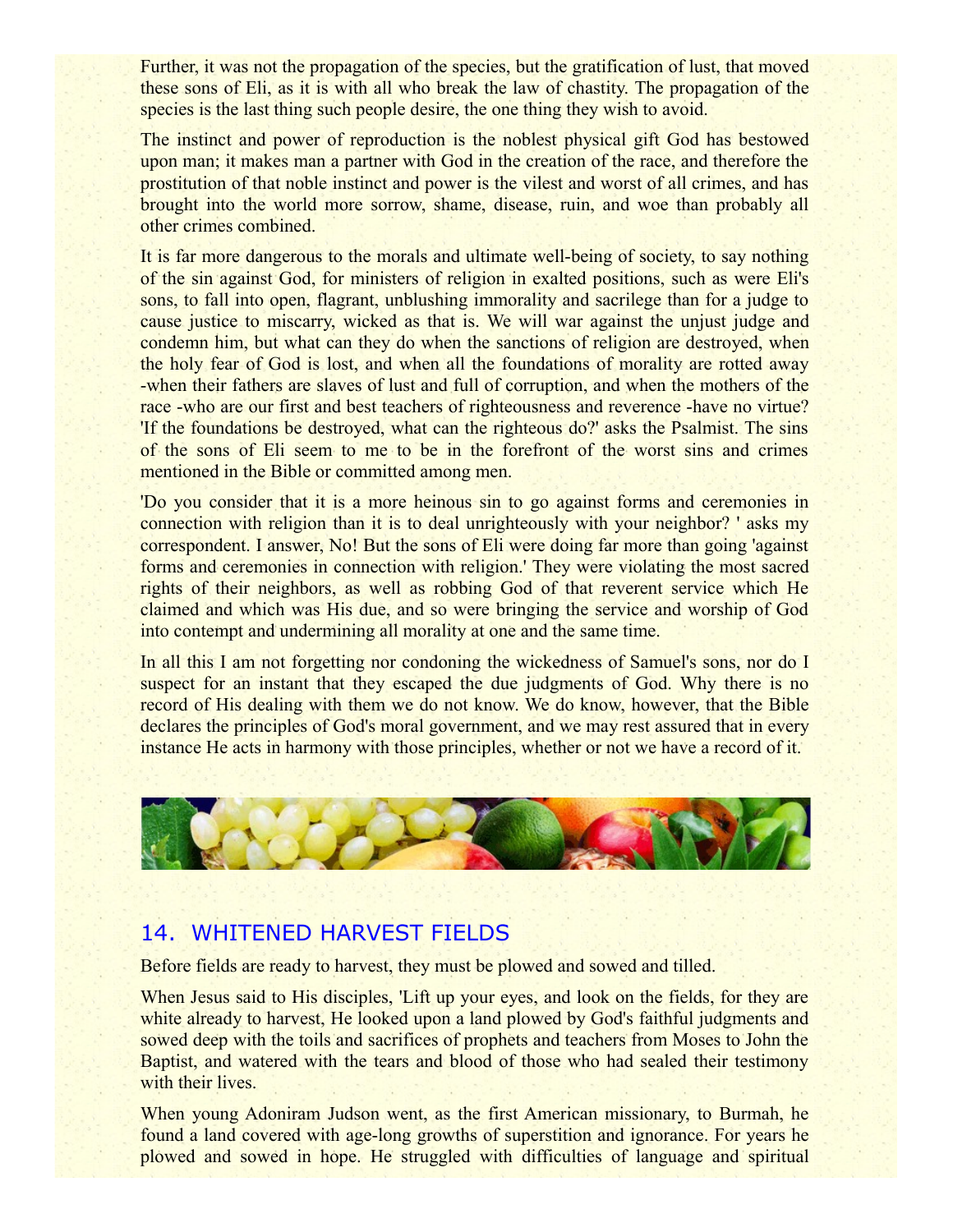#### darkness.

After seven years, with as yet no converts, a friend wrote and asked him what the prospects were. He replied, 'The prospects are as bright as the promises of God.' Already the fields had whitened unto harvest, and shortly after he had written to his friend he was reaping what he had sown -- thirty thousand souls were won to Jesus and organized for service.

It is not often that a man sows in tears and reaps in joy as Judson did. The plowers and sowers often toil in hope, and yet must wait for the reapers, who enter the fields and gather in the harvests upon which they themselves have bestowed no labor.

At the present time the world seems to be one vast ripened or ripening harvest field, waiting for earnest and skilled reapers. For many centuries it has been plowed and harrowed by wars and commotions, by famine and pestilence, by storm and earthquake, and where the plowshare has not reached, the spade of disappointment and sorrow, of bereavement and death, has left no sod unturned. Everywhere the soil has been and is being prepared.

For many years The Army has been in the fields sowing and reaping. Let us look back to the sowing of The Army.

Think of the tears shed for a lost world! Oh, the eyes of Officers and Soldiers of The Army that have wept fountains of tears as they have looked at men and women rejecting Jesus! These tears have fallen like rain. They are a part of the sowing. God remembers them all, He treasures them 'in His bottle.' (Psalm 56:8.) Has He not said, 'They that sow in tears shall reap in joy. He that goeth forth and weepeth, bearing precious seed, shall doubtless come again with rejoicing, bringing his sheaves with him? (Psalm 126:5-6.) These tears of faithful Army workers will not be forgotten of God, and we must not forget them, but reckon with them, for they enter into the preparation of the harvest fields of the world.

Think of the prayers of The Army! Prayers for the Salvation of the world; prayers for loved ones, for the children, the heathen, the drunkard and publican, the harlot and the gambler. Think of the prayers for enemies, prayers for the friends of God and all workers of righteousness; prayers in the secret closet, at the family altar, in the public hall, on the street, in the saloon, the kraal, the bungalow, the city, the desert, the wilderness, the jungle, on shipboard and trains, from lonely little quarters and from dying beds! These prayers ascend to God as incense, and they shall surely return in blessing. He does not forget them, and we must not. They have their part in the preparation of the harvest fields.

Think of the testimonies of The Army! Testimonies to the enslaving power of sin and the heartache and dissatisfaction surely following its wildest pleasures; testimonies to the arresting, quickening, convicting power of the Holy Spirit, and to the absolute certainty He produces of a life beyond the grave and of judgment to come.

Remember all the testimonies to forgiveness of sins, to the witness of the Spirit, and the comfort of the Holy Ghost; testimonies to the subtle, lurking, hateful presence and power of inbred sin, and of deliverance and cleansing from all its defilement; testimonies to the incoming of the Holy Spirit and to love made perfect.

Recall the continual witness to answered prayers, to Divine guidance in times of perplexity; to healing in sickness; to deliverance from temptation, to revelations in times of darkness and loneliness; to fresh infusions of strength and hope in seasons of weakness and distress, to secret girdings for the long march and fierce conflicts of life; to renewals of patience and faith in the midst of backslidings and desolations; to meat and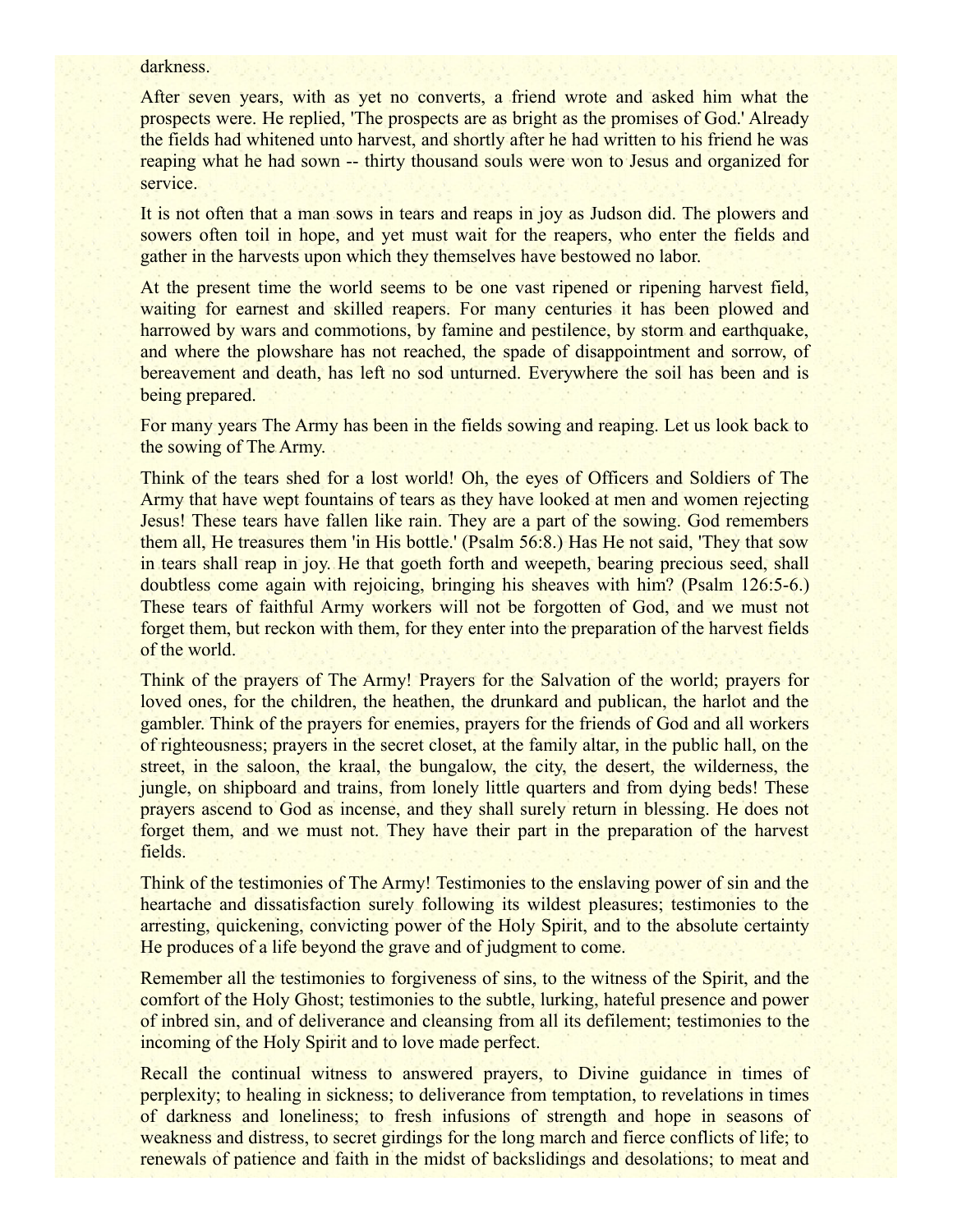drink that the world knows not of.

Do not let us forget the great host who have ever proclaimed the spiritual realities of a Blessed Presence going before as a pillar of cloud and fire to the end of the way; of bending skies; of opening heavens; of songs and shoutings; of harps and palms and the rush of angel-wings.

And last of all, testimonies in the Valley to Jesus, the Good Shepherd, folding His dear one in the eternal embrace of His infinite love, and to triumph for ever over death and Hell. Oh, the power of Army testimonies! They have their part in the preparation of the harvest fields.

Think of the songs of The Army! How they have captured and held the attention of the world! The careless sinner and the ripened saint alike are arrested by them. How they soften the heart, recall memories of innocent childhood and of mother's prayers! How they make one see the Infant Jesus in the manger, the wrestling Saviour in the Garden, the dying Son of God on the cross, the bursting tomb, and the Great White Throne! They interest, alarm, convict, convert, assure, comfort, correct, inspire, guide, instruct, illumine. They present the law in its most solemn and searching aspects; they declare the judgments of God; they proclaim the Gospel in its tenderest and fullest invitations, and embrace all the vital Bible truths. And think how they are sung from the cradle to the grave! Everywhere they are heard and known, and their sound has gone forth to the ends of the earth. They have reached the hearts of men. We must not forget the songs of The Army; they have their part -an immense part -in the preparation of the harvest fields.

But when we consider the seed-sowing of The Army in the fields of the world, we must add to its tears and prayers and testimonies and songs, its literature filled with burning messages of love, yearning appeals, faithful warnings, thrilling experiences, and patient instructions, sown broadcast over the nations. (These days we may look down on Salvation Army music, but its time was long before the wide distribution of professional music such as we see today. To their ears it was marvelous and joyful. Earnest Seeker)

And to all this must be added the immeasurable influence of saintly lives in shops and mills, and offices and stores, in mines and kitchens, on battlefields and shipboard; the sacrifices, devotion, faithful, patient service, and loving ministries which are unheralded among men, and yet which silently hasten the ripening of the harvest.

Truly, with such seed-sowing the harvest must be great, and already it is whitened and waiting for the reapers. Oh, that the Lord of the harvest may send forth reapers into the whitened fields!

When the harvest is ripe, it must be gathered in haste, or it will be lost for ever.

Our harvest is at hand. The children are waiting for us to gather them into the Saviour's fold. The great crowds of the unsaved in the homelands and the vast pagan and heathen populations of foreign countries need our faithful ministry speedily. How shall we reach them? Where shall we begin? What shall we do?

1. We must determine to reach them. There must be mighty ingatherings of the people. To this end there must be mighty outpourings of the Spirit, and for this we must give ourselves fully to God. 'He that reapeth receiveth wages,' said Jesus. Would you like God for your Paymaster?

2. Then we should give ourselves to Him and do His work. If we do this, and wait in faith upon Him, we shall see such Pentecosts and revivals as shall pale all those that have gone before.

3 If we cannot go ourselves, we may send generous help, that others may be sent.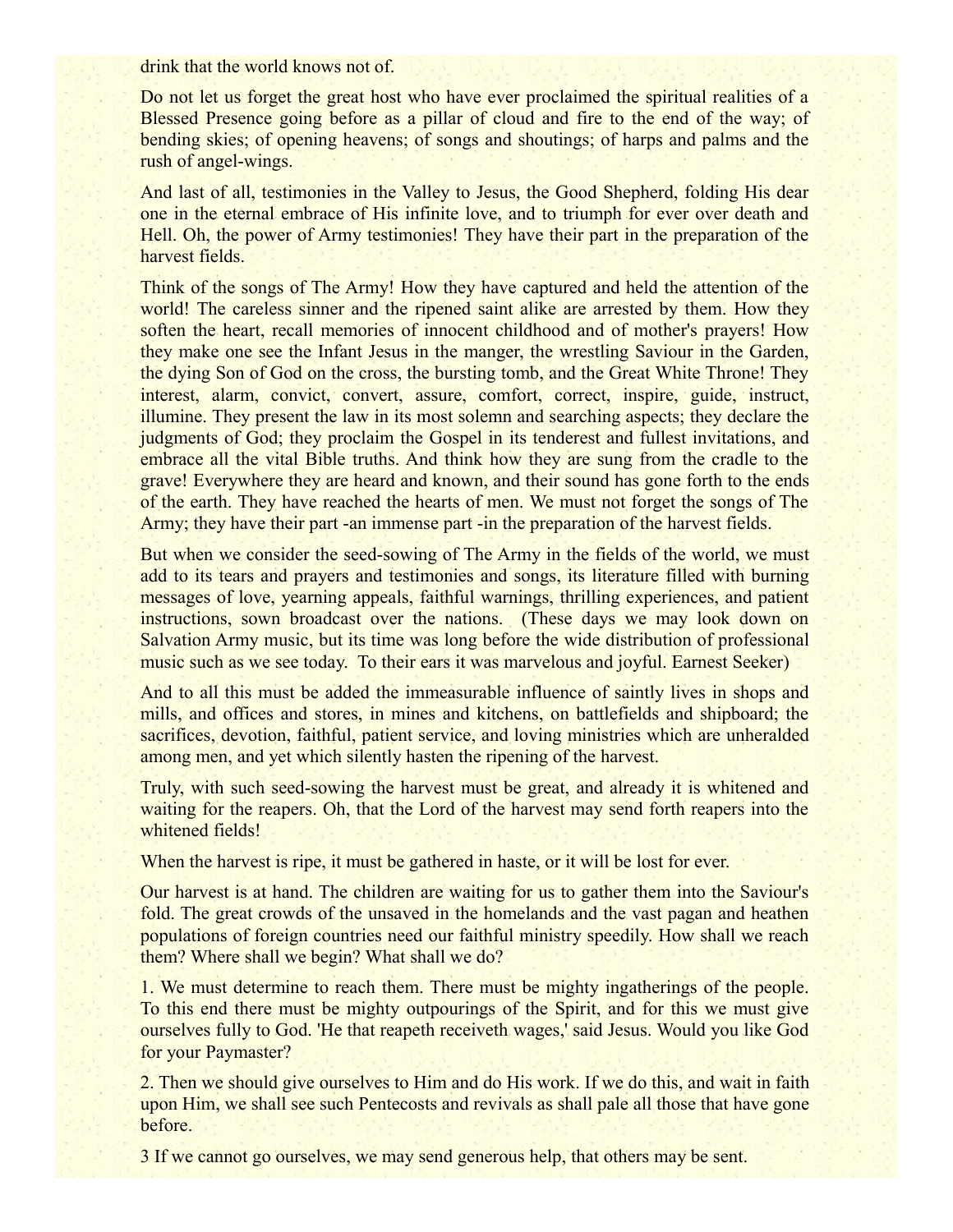Some time ago I met a plain, humble little woman at one of our Camp Meetings, who supported a missionary in a foreign field, was educating his boy, and at the same time was supporting a poor, friendless old man in her home city. She did it by baking and by selling her pies and cake and bread, and by putting the proceeds into God's work. God will surely see that she receives wages.

A comparatively poor man in California, of whom a friend of mine wrote, supports eight foreign missionaries. When asked how he did it, he replied that he lived largely on oatmeal, wore celluloid collars, and managed all his affairs on economical lines. In other words, he denied himself to help to save the world for whom Jesus died. God will see that he receives wages.

4. Then we can send books and letters out into the fields to reap for us.

A gentleman of whom I heard smoked four cigars a day. He learned that for the price of a cigar he could buy a New Testament, and then and there he resolved to quit smoking and with the money saved to buy and scatter Testaments, which he has since done at the rate of more than one thousand per year. Some time ago a gentleman living hundreds of miles away was passing through this man's native city; he got off the train and spent the day hunting him up to thank him for the Salvation he had received through the gift of one of those Testaments. He, too, shall surely receive wages.

A letter of cheer and sympathy sent to a distant, lonely reaper in some far-away field will often hearten the worker and hasten the ingathering of the harvest.

5. Finally, we can all aid in the reaping of the harvest by watchful diligence and expectant faith in prayer.

Did not Jesus command us to pray the Lord of the harvest to send forth laborers? And shall we not fulfill so simple and yet so urgent a command?

Multitudes cannot go to fields of active service; many have but little, if any, money to send; but all can pray and plead His promises till He rain righteousness upon the earth.

I know a man intimately who offered himself for foreign service, but was rejected; then he sought and obtained the fullness of the Spirit, and gave himself to prayer and such service as he could offer at home. God heard and answered his prayers and blessed his labors, and today he hears from the four corners of the earth of those who have been saved and sanctified and blessed through things he has said and done.

God will be well pleased with those who pray, and will bless them, and will visit with grace the ends of the earth in answer to their petitions, and they shall surely receive wages.

O Lord, pour out the spirit of prayer upon Thy people, and help us to win the world to Thee!



# 15. ENCOURAGING ONE ANOTHER

Over and over again when Moses was preparing to give up his command to Joshua, he encouraged Joshua and exhorted him to 'be strong and of a good courage.' And so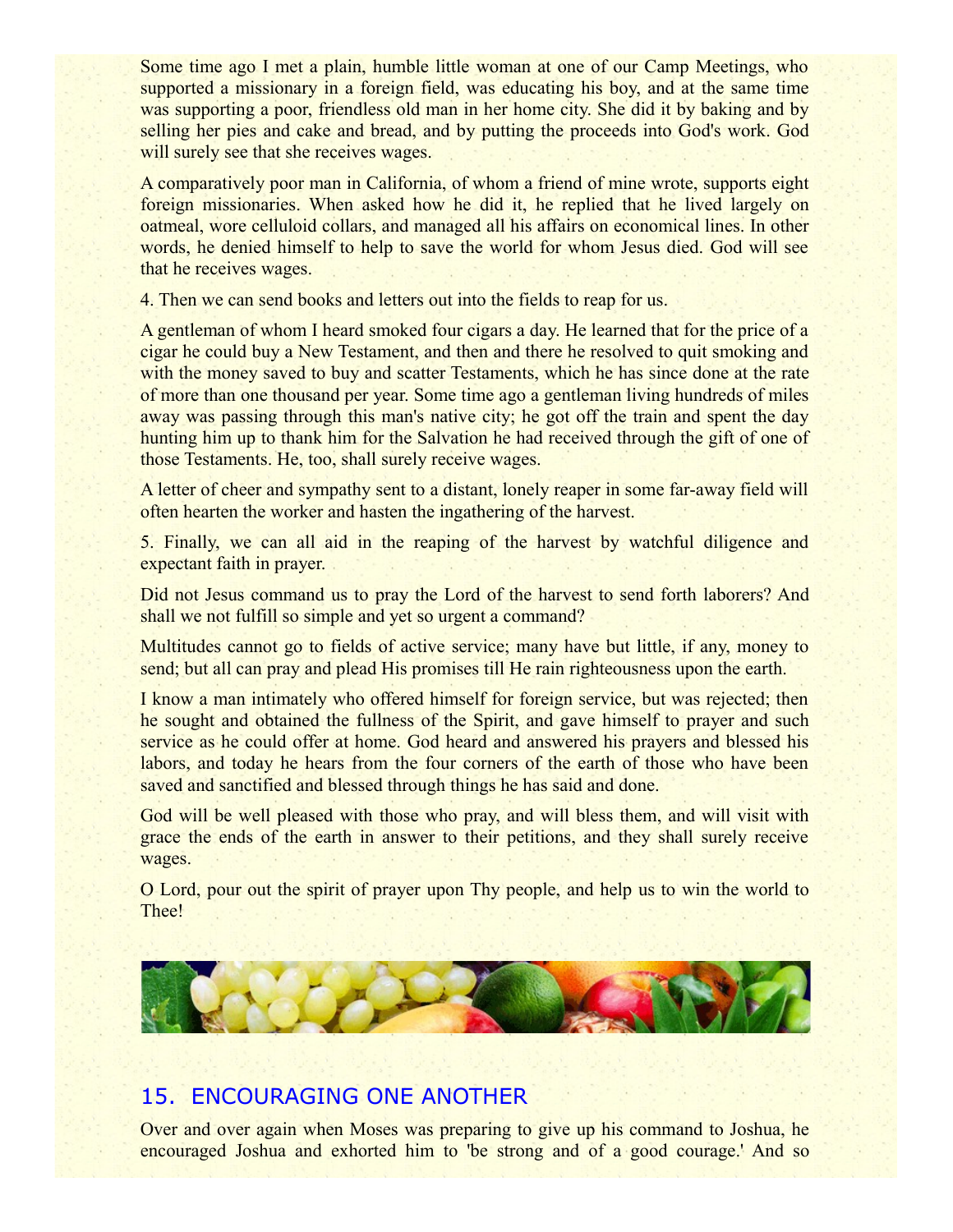important was this matter, that when Moses was dead, God Himself spoke to Joshua and said, 'Be strong and of a good courage'; and again, 'Only be thou strong and very courageous'; and a third time, 'Have I not commanded thee? Be strong and of a good courage; be not afraid, neither be thou dismayed, for the Lord thy God is with thee whithersoever thou goest.' (Joshua 1:6, 7, 9.)

Centuries after, we hear David chanting his glorious psalm and singing, 'Wait on the Lord; be of good courage, and He shall strengthen thine heart; wait, I say, on the Lord.' (Psalm 27:14.)

Hundreds of years later we hear Jesus saying to His little flock, confronted by a proud, fierce Jewish priesthood and a world weltering in sin and heathenism: 'Fear not, little flock,' 'Be of good cheer.

Later still we find Paul, a prisoner of the Lord, when waiting to face the monstrous Nero, writing to Timothy from Rome, and saying, 'My Son, be strong in the grace that is in Christ Jesus.' And to the Ephesians he wrote, 'Finally, my brethren, be strong in the Lord and in the power of His might.'

We get a most impressive lesson from the story of the twelve spies sent by Moses to spy out the land of Canaan. Caleb and Joshua returned with cheery hearts, full of courage, and exhorted the people to go up at once and take the land; but ten of the spies gave an evil report; and the people said, 'Our brethren have discouraged our heart,' and they, disheartened and afraid, turned back into the wilderness, and wandered to and fro for forty years, till all of them perished there, except Joshua and Caleb and the children who were not responsible for the unbelief and disobedience of the multitude.

Thus we learn from the example of our Lord, of Moses, David, Paul, and from the bad effect of the spies' gloomy report, the importance of encouraging rather than discouraging one another. How shall we do this?

1. By keeping in such close touch and communion with God that our faces shine with inward peace, and that the joy in our hearts bubbles out in hearty, happy, helpful testimony, not only in Meetings, but wherever we meet a comrade.

2. By talking more about our victories than our defeats; by thinking and meditating more upon our triumphs than our trials; by counting our blessings, naming them one by one, and praising God for what He has done and what He has promised to do.

We should not ignore the dark side of things, but we should not magnify it and refuse to see the silver lining to the cloud that is so dark. God is not dead nor dying, and He does not forget His people who cry to Him night and day, who wait upon Him and do His will. He can open the Red Sea for His people and drown their enemies in its floods. He can make Jericho's walls tumble down before His people who go faithfully about their work and who shout when the time comes. He can make the valley of dry bones teem with an army of living men. (Ezekiel 37:1-14.) Oh, He is a wonderful God, and He is our God! There is nothing too hard for Him. (Jeremiah 32:17.) Therefore, we should trust Him, and encourage our comrades to trust Him and to make their prayer unto Him in faith and without ceasing.

3. By dwelling more upon the good than the bad in other people. If we would encourage each other, we should talk more about Sister Brown, who is always in full uniform, who sells 'War Crys,' asks for an increase in her Self-Denial target, and teaches a Company every Sunday, than about Sister Bangs who won't do anything she ought to do, wears feathers in her hat, and goes to moving picture shows.

We should think and talk more about Captain Smith, who by much prayer to God and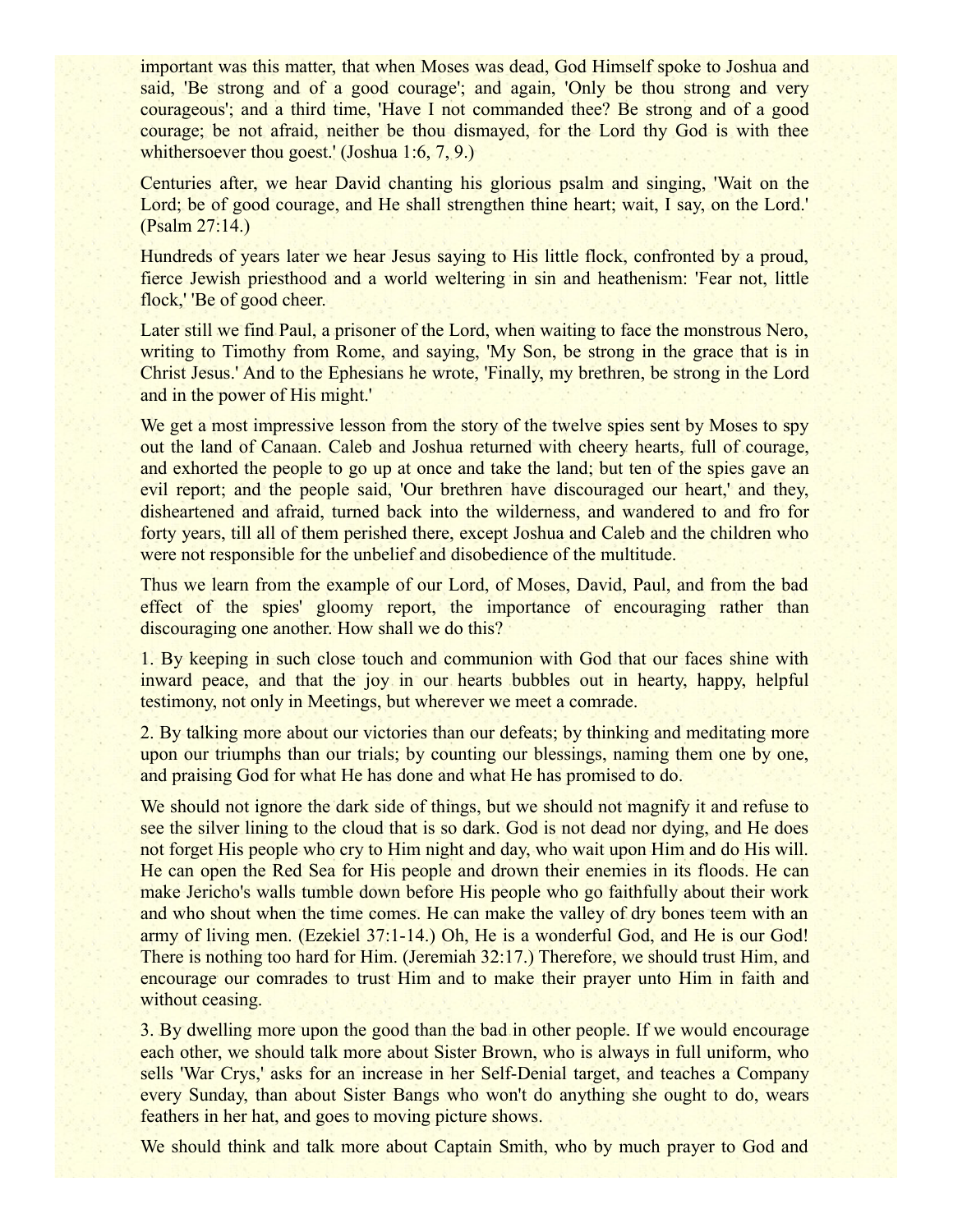visitation of the people and faithful dealing, is having souls saved at his Corps, than about Jones who has become embittered in his heart and has left the Work.

4. By trying to comprehend something of the vast responsibilities and burdens which press upon our leaders. What a multitude of perplexities harass their minds and try their patience! Therefore we should not be too quick to criticize, but be more ready to pray for them and give them credit for being sincere and doing the best they can under the circumstances -probably as well or better than we ourselves would do if we were in their place. They are helped by encouragement even as we are.

I know an Officer who received his target for a special effort and, without praying over it or looking to the Lord at all, immediately sat down and wrote to his Divisional Officer a sharp letter of protest and complaint which discouraged him and made it much harder for him to go happily about his work. I know another old Officer in that same Division who got his target, which seemed fairly large. He saw his Divisional Officer, and said, Major, 'I think you ought to do me a favor.' The poor Major's heart began to get heavy, but at last he asked, 'Well, what is it?' To his amazement and joy, the dear Officer replied, 'Major, I love The Army and its work, and I think you ought to increase my Target.' He encouraged his burdened brother, the Major. He is an old Officer, who goes from one average Corps to another, but through all the years and amid all the changes and trials and difficulties, he has kept cheery and trustful and sweet in his soul, and God makes him a blessing.

'They helped every one his neighbor and every one said to his brother, Be of good courage.' (Isaiah 41:6.) Shall you and I not take that text for a motto, my comrades? We shall save ourselves as well as our brother from discouragement if we do.

The influence of one gloomy soul can throw a shadow over a whole family. One Soldier in a Corps who persistently represents the difficulties of every undertaking can slow down the pace of all. At best they go forward burdened with his weight, rather than quickened by his example. The glorious work of encouraging others is within the capacity of all. The weakest of us can at least say with loving zeal, and earnest testimony:

'Oh, magnify the Lord with me, and let us exalt His name together. I sought the Lord, and He heard me, and delivered me from all my fears. Oh, taste and see that the Lord is good; blessed is the man that trusteth in Him.' (Psalm 34.) Hallelujah!

Always he was the dullard, always he Failed of the quick grasp and the flaming word That still he longed for. Always other men Outran him for the prize, till in him stirred Black presage of defeat, and blacker doubts Of love and wisdom regnant; and he styled Himself disciple of the obvious, Predestined failure, blundering foot, and smiled.

But with the smile went heartbreak. Then one day A little lad crept wailing to his knee Clasping a broken toy. 'I slipped and fell And broke it. Make another one for me.' Whereat the answer: 'I am but a fool, I can make nothing.' 'You can mend it then.' 'At least I'll try.' And patiently and slow He wrought until the toy was whole again.

And so he learned his lesson. In the world, The bustling world that has no time to spare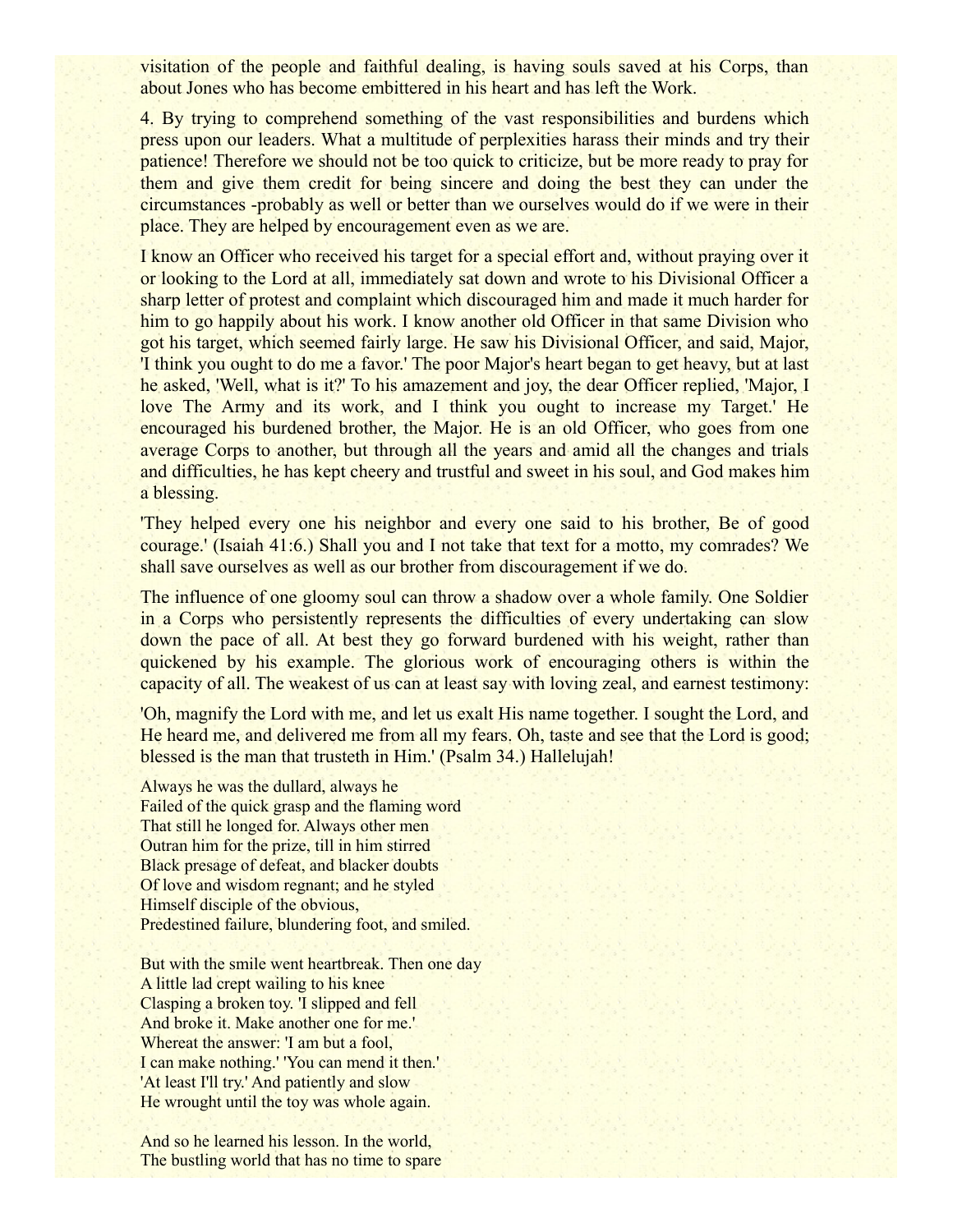For its hurt children, all compassionate He sought, and seeking found them everywhere. And here he wove again a shattered dream, And there bound up a bruised and broken soul; And, comrade to the fallen and the faint, He steadied wavering feet to reach their goal.

Forgotten were his dreams of self and fame; For ever gone the bitterness of loss; Nor counted he his futile struggles vain, Since they had taught him how to share the cross Of weaker brother wisely; and henceforth He knew no word but 'service.' In it lay Ambition, work, and guerdon, and he poured His whole soul in the striving of the day.

And when at last he rested, as Love led, So now it crowned him. And they came with tears Those sorrowing hearts that he had comforted Bearing the garnered triumphs of their years. 'Not ours, but His, the glory. Dreams come true. Temptations conquered, lives made clean again, All these and we ourselves are work of him Whom God had set the task of mending man.'



## 16. HOW A NOBODY BECAME A SOMEBODY

It is one of the shortest, simplest stories ever heard, and yet one of the sweetest and most wonderful, as told by Luke.

Jesus had been across the little sea and had cast a legion of devils out of a poor fellow. The devils, by His permission, went into a big herd of swine, and the swine rushed off down a precipice and drowned themselves in the sea. They preferred death to devils. Wise pigs!

The men who fed the pigs fled to the city and told what had been done. Then the people came out to Jesus, and found the man out of whom the devils had been cast, 'sitting at the feet of Jesus, clothed, and in his right mind'; but, and this seems passing strange, 'they were afraid.' Then the people poured in from all the country round about, and 'besought Him to depart from them; for they were taken with great fear.'

Jesus did not insist on His right to stay among them, but gently and quietly withdrew, leaving the new convert to evangelize all that country.

When Jesus returned to His own side of the sea, He found the people all waiting for Him, and they 'gladly received Him.'

In the crowd was the ruler of the synagogue, Jairus, who 'fell down at Jesus' feet, and besought Him that He would come into his house: for he had one only daughter, about twelve years of age, and she lay dying.' Jesus went, but 'as He went the people thronged Him.' It was a crowd bursting with curiosity, wondering what He would do next, and determined not to miss the sight. Jairus was an important person, and that added to the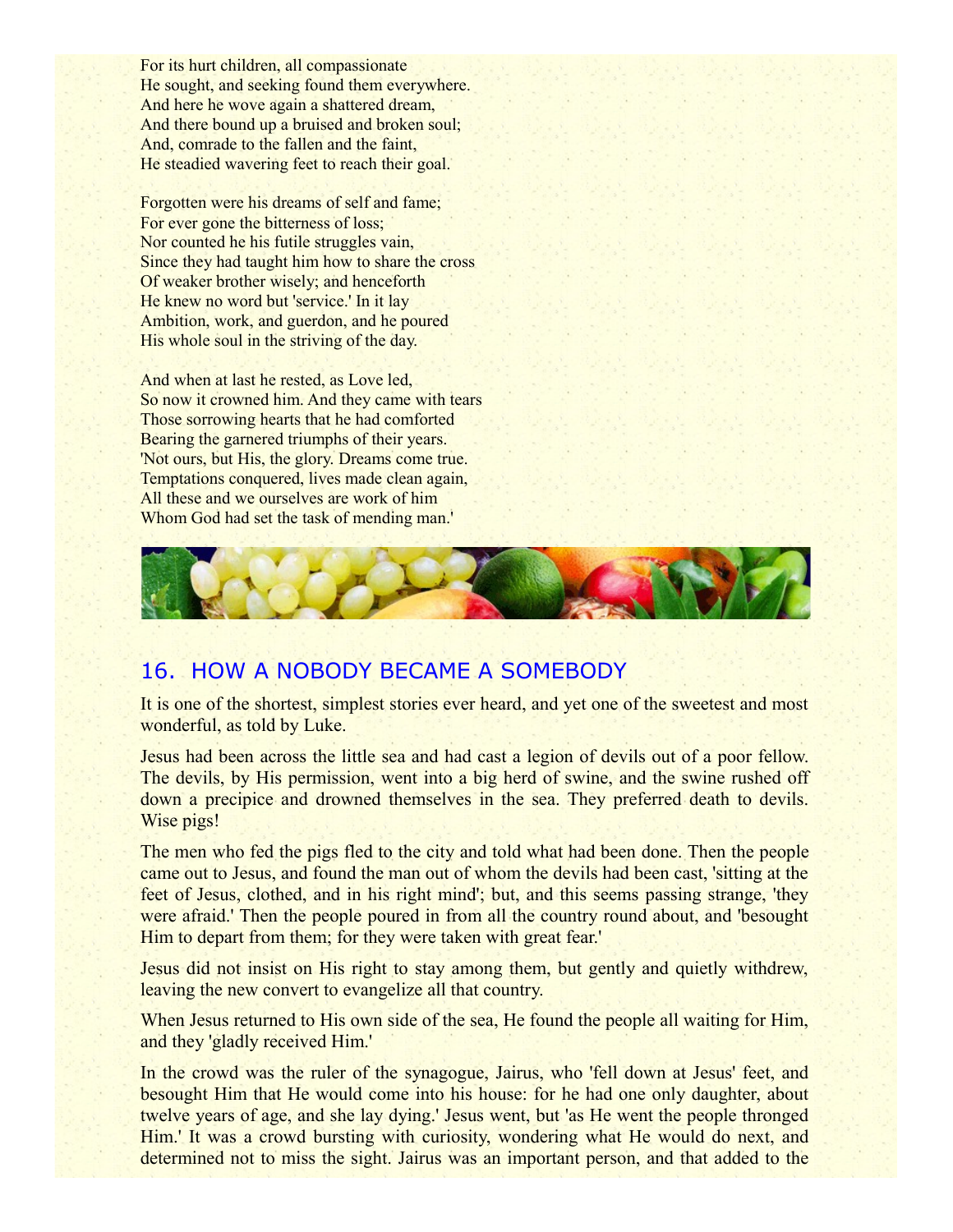#### interest.

But in the town was a poor, pale-faced, hollow-cheeked, ill-clad woman, who had been sick with an issue of blood for twelve years. The people, no doubt, had grown very tired of seeing her shambling along week after week to see the doctors, upon whom she had spent all her living in a vain twelve years' search and struggle for health. She was just a 'nobody ' -everybody was tired of the sight of her, and here into the throng she came with her bloodless face and tired eyes and shuffling feet and threadbare, faded clothes. The crowd jostled her, crushed her, trampled upon her slow, heavy feet, blocked her way; but she had a purpose. She was inspired by a new hope. If she could only reach Jesus, and touch but the hem of His garment, she was sure her long struggle for health would be ended. And so, dodging, ducking under arms, edging her way through the jam of the great, moving crowd, she at last got close to Him, and. stretching forth a wasted, bony hand, she touched his travel-stained, rough, workman's robe, and -Oh, something happened! Instantly a thrill of health shot through her, and she was well!

And something had happened to Jesus! The crowd had been pressing upon and jostling Him, but that touch of His garment had thrilled through His rough robe, and He said, 'Who touched Me? ' They all denied, and then Peter spoke up: 'Master, the multitude throng Thee and press Thee, and sayest Thou, Who touched Me? The multitude had touched Him, but one timid touch was different from all the rest. Jesus said: 'Somebody hath touched Me; for I perceive that virtue is gone out of Me.'

Ah! The nobody had suddenly become 'somebody.' And somebody she was in very truth from that day forth. 'And when the woman saw that she was not hid, she came trembling, and falling down before Him she declared unto Him before all the people for what cause she had touched Him, and how she was healed immediately.'

All eyes were turned upon her now. Jairus, the important ruler, was just one of the crowd. Other people were all 'nobodies.' No one in all that throng had eyes for anybody else than just that shrinking, trembling woman, and Jesus.

And then the sweetest words she ever heard dropped from His dear lips: 'Daughter, be of good comfort: thy faith hath made thee whole: go in peace.' And in peace she went.

I venture to think that from that hour she was by far the most interesting woman in all that town. The people would talk about her they would seek her out, and when she walked the street the children would stop their playing, the women their knitting and gossip, and the men their traffic, to look at her and watch her as far as their eyes could follow her.

Oh, she was now 'somebody ' eclipsing everybody else in that old town. No, not everybody! There was a twelve-year-old girl who was most interesting and much talked about, too -- Jairus' daughter. Jesus was on the way to heal her when this woman stopped the procession, and during the delay the little girl died.

Some one came and told Jairus, saying: 'Thy daughter is dead; trouble not the Master.' But when Jesus heard it, He answered: 'Fear not: believe only, and she shall be made whole.' And He went and raised her from the dead.

Now I am sure that while that woman was the most talked about and most interesting woman in the town, that girl was the most interesting child. Those were the two 'somebodies ' of that whole country round about, and the secret was that they had come into touch with Jesus. Real faith in Jesus, vital union with Him, will always make an interesting somebody out of a dull nobody.

The child couldn't go to Jesus; she was dead; so He went to her. But the woman had to go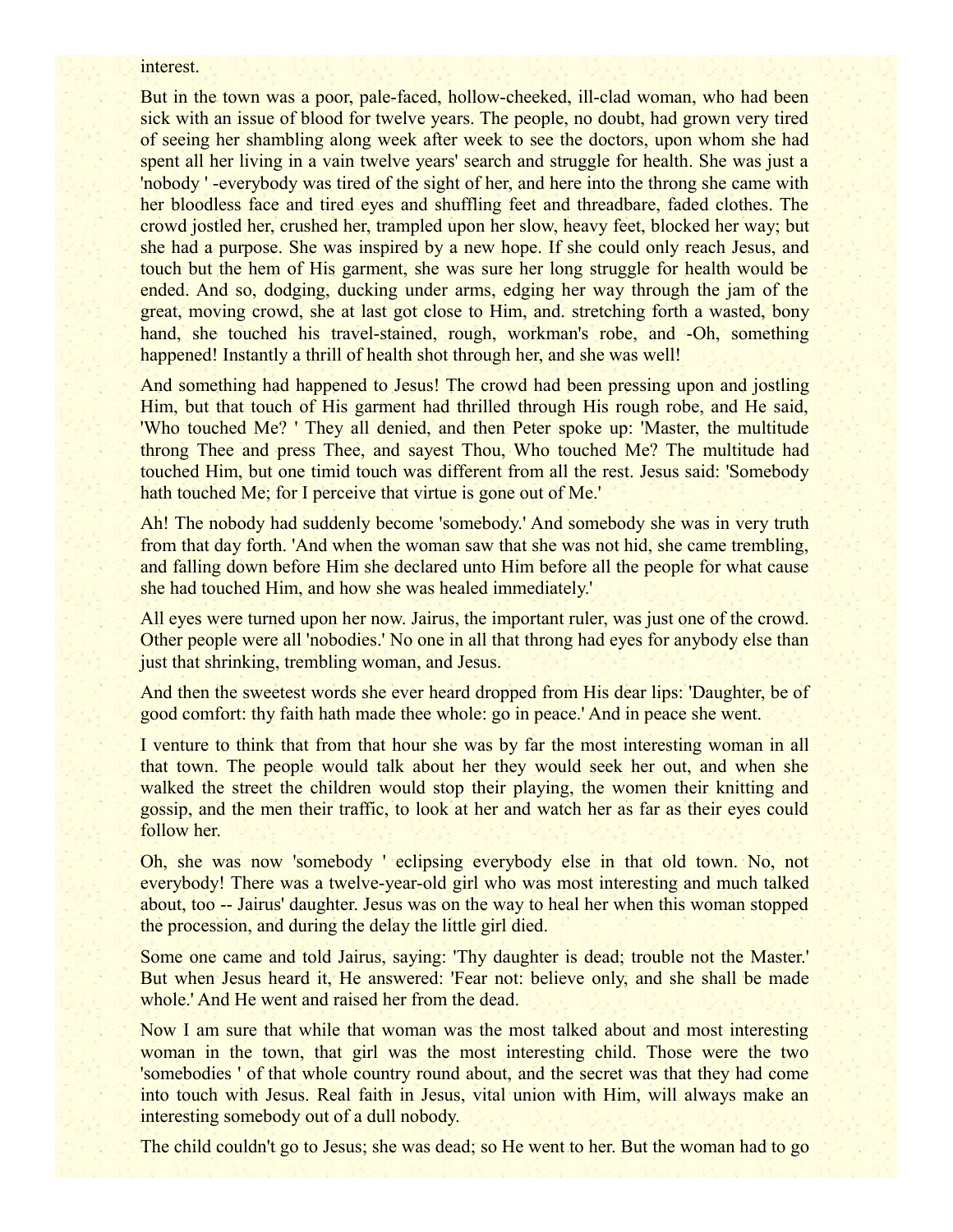to Jesus, and this was not easy. The crowd was in the way, and possibly some of them purposely blocked her way. Others may have sneered at her; and asked her what was her haste, and what she meant by edging in front of folks who had as much right on the street as she. But she shut her ears, or heard as one who was deaf; she kept her own secrets and pressed on as best she could till she touched Him,and that touch gave her all her heart's desire and rewarded all her effort.

So, today, people who go to Jesus do not always find it easy. Other people get in the way. Sometimes they stoutly oppose; sometimes they sneer and ridicule. Cares and fears and doubts throng and press around the seeker; darkness of mind and soul obscures the way. But there is nothing else to do except to press on, right on and on; and the one who presses on and on will find Him, reach Him, touch Him, and will get all his heart's desire and be rewarded above all he asks or thinks.

It is true! I know it is, for I myself so sought and found Him, and was satisfied, and He satisfies me still. He is a wonderful Saviour! Hallelujah for ever and ever! Amen



## 17. YOU

Don't underestimate the power of God in you, nor yet what you, by working quietly and steadily with Him, may accomplish. Paul tells not to think too highly of ourselves. (Romans 12:3.) But he said of himself, 'I can do all things through Christ which strengtheneth me.' (Philippians 4:13.) He thought of himself linked to the illimitable strength of Christ, and therefore omnipotent for any work Christ set him to do.

The future before you is big with opportunities and possibilities. Open doors on every hand invite you to enter and do service for the Master and for your fellow-men, and the strength that worked in Paul works in you, if you do not hinder it by selfishness and unbelief.

The future success of The Army depends upon its religion -- its relation to God in Christ -- And no one can tell, my dear reader, how far that may depend on you. 'Behold how great a matter a little fire kindleth!' Keep the fire of love and faith and sweet hopefulness burning in your heart, and you may start a blaze that will some day sweep the country or the world. I mean you, reader, whoever you are, whether the highest-placed Officer or the latest Convert; 'thou art the man' -- the woman, upon whom the glory of the Lord may so shine that through you a great quickening may come to The Army, which will make its future so bright that the past will pale before it.

Would you like to be that man or woman? Then seek the Lord, seek Him daily, constantly, with your whole heart. Seek Him through His Word, seek Him in secret prayer in the night watches and in the noonday. Seek Him in glad obedience, seek Him in childlike faith. Seek nothing for yourself. 'Seekest thou great things for thyself? Seek them not,' is the word of the Lord to you if you want Him to work in you mightily.

If honor comes, thank God and lay it at the torn feet of Jesus, and forget it, lest it ruin you. 'Love is not puffed up.' If honor comes not -- if men seem to forget you in the distributions of rewards and honors and promotions, still thank God and go on. Still seek the honor which comes from God only, the honor of walking in the footsteps of Jesus, of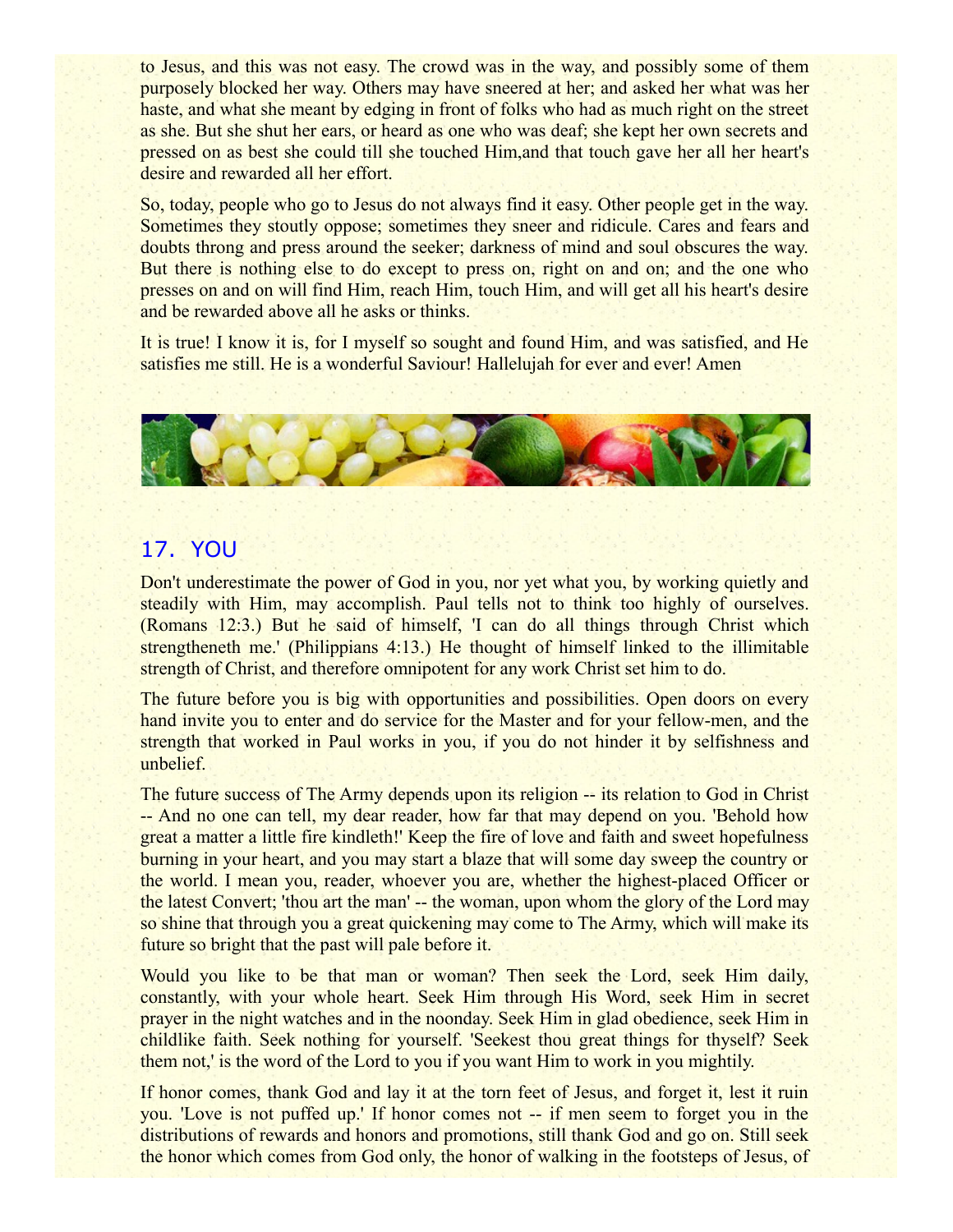loving, of serving, of sacrificing, of suffering for others, and you shall have your reward. You surely shall, and it will be great, exceeding abundantly above all you 'ask or think.' The crowning joy is yet to come. The final and all-sufficient and unfading rewards will be given by the Master's own hand. Fret not, if you fail of some lesser reward, lest through your fretting you fail of the honor which cometh from God only, and miss the crown Christ keeps in store for you. Oh, beware of fretting over rewards and promotions and honors which man can give! It is a snare set for you by the enemy of your soul. Take your eyes off other people and see Jesus only. If others are good and spiritual and devoted to the Lord, emulate them, follow them as they follow Christ; but if they are faulty, fret not your soul because of them (Psalm 37:1-5), but pray for them, and remember the word of Jesus to Peter: 'What is that to thee? follow thou Me.'

Be filled with the spirit of Jonathan and his armor-bearer. They went up alone and routed the Philistines. They were jealous for the glory of God and the overthrow of His impudent and insolent foes, and were willing to jeopardize their lives to defeat God's enemies.

Be filled with the spirit of Paul, who wrote: 'What things were gain to me, those I counted loss for Christ,' and 'Neither count I my life dear unto myself '; also 'I will very gladly spend and be spent, for you: though the more abundantly I love you, the less I be loved.'

Bless God, this spirit of Paul abounds in The Army, but may it abound yet more and more, and may it abound in you! This is Holiness; this is Heaven begun; this is the spirit of Jesus still abiding in men.

Don't forget that 'you hath He quickened (made alive) who were dead in trespasses and sins.' (Ephesians 2:1.) And don't forget 'your calling. brethren, how that not many wise men after the flesh, not many mighty, not many noble, are called: but God hath chosen ' -note well -'God hath chosen the foolish things of the world to confound the wise; and God hath chosen the weak things of the world to confound the things which are mighty; and base things of the world, and things which are despised, hath God chosen' (What a chooser is God!); 'yea, and things which are not, to bring to naught things that are; that no flesh should glory in His presence. But of Him are ye in Christ Jesus.' (I Corinthians  $1: 26-30.$ 



#### 18. MY TESTIMONY

#### $(1860 - 59 - 1919)$

Today (June 1, 1919) I am fifty-nine years old, and there is not a cloud in my spiritual heaven. My mouth is full of laughter and my heart is full of joy. I feel so sorry for folks who don't like to grow old, and who are trying all the time to hide the fact that they are growing old, and who are ashamed to tell how old they are. I revel in my years. They enrich me. If God should say to me, 'I will let you begin over again, and you may have your youth back once more,' I should say, 'O dear Lord, if Thou dost not mind, I prefer to go on growing old!'

I would not exchange the peace of mind, the abiding rest of soul, the measure of wisdom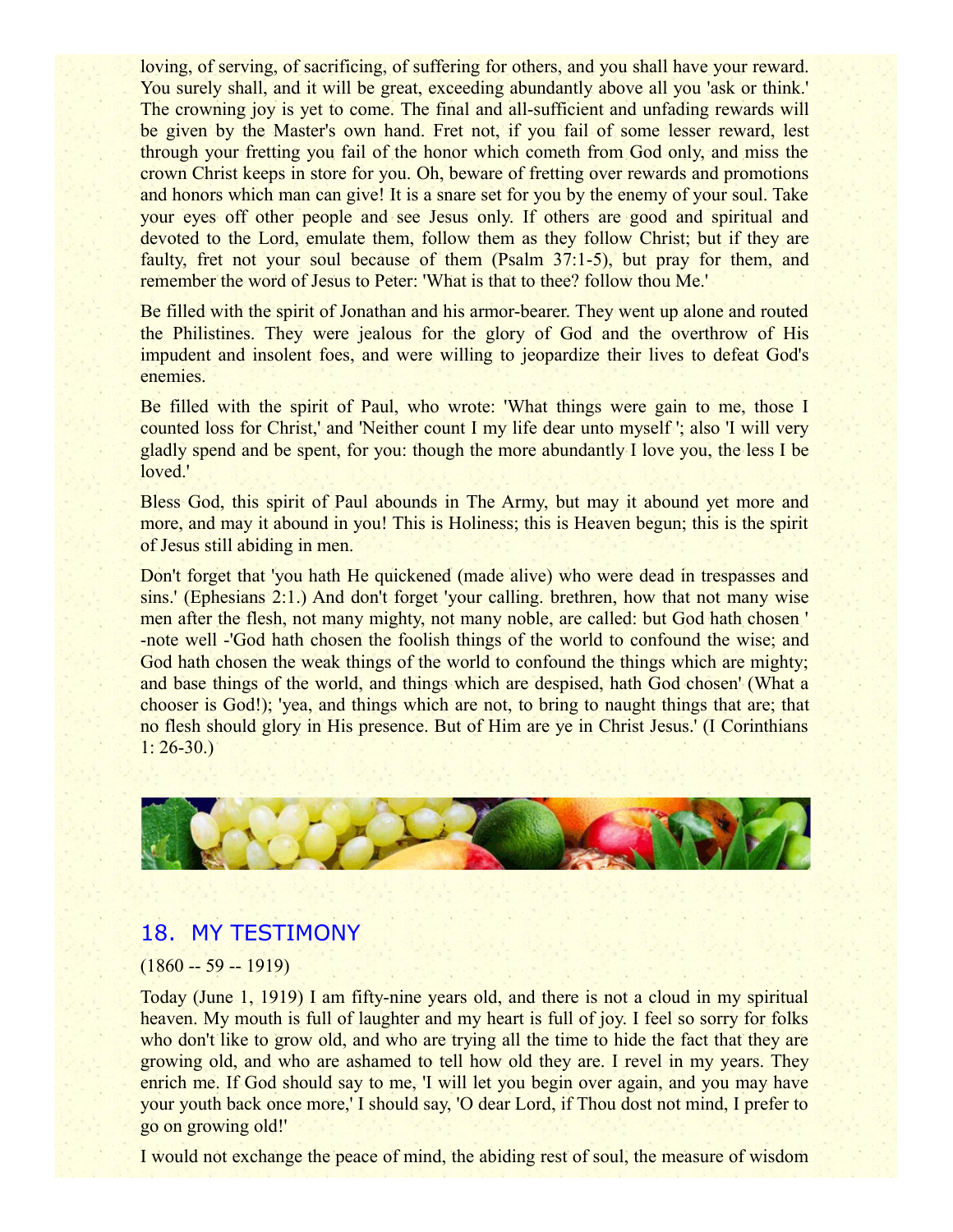I have gained from the sweet and bitter and perplexing experiences of life, the confirmed faith I now have in the moral order of the universe, and in the unfailing mercies and love of God, for all the bright but uncertain hopes and tumultuous joys of youth. Indeed, I would not!

These are the best years of my life -- the sweetest, the freest from anxious care and fear. The way grows brighter, the birds sing sweeter, the winds blow softer, the sun shines more radiantly than ever before. I suppose my outward man is perishing, but my inward man is being joyously renewed day by day.

Victor Hugo said (I quote from memory): 'For fifty years I have been expressing myself in sonnet and song, in history, biography, essays, philosophy, drama, tragedy, and fiction, but I have not expressed a thousandth part of what is within me.' And then he added, 'The frosts of seventy winters are upon my head, but the springtime of eternal youth is in my heart.' Truly, that is the way I feel these days

One of the prayers of my heart, as I grow older, is that of David: 'Now, also, when I am old and grey-headed, O God, forsake me not until I have showed Thy strength unto this generation and Thy power to every one that is to come!' David was jealous for the glory of God and for the highest well-being of his own generation and every generation that was to follow, and he prayed no selfish prayer, but poured out his heart to God that he might so live and speak and write that God's glory and goodness and power might be made known to the men of his own time and to all that should come after him. And how wonderfully God heard and answered his prayer! Oh, that God would grant me a like grace!

If the eye of any friend falls upon this testimony, let me beseech you to unite with me and for me in this prayer of David, which I make my own.

This past year has been wonderful. Since the first of January considerably over three thousand souls have knelt at the penitent-form in my Meetings, seeking pardon and purity. Seldom have I seen such manifestations of God's presence and power as during these months. I rejoice in God my Saviour, and my soul doth magnify the Lord.

I wish I knew more of it and could better tell to others the secret of growing old gladly. But some lessons that I have learned, or partially learned, I here pass on:

1. Have faith in God -- In His providence, In His superintending care, in His unfailing love.

2. Accept the bitter with the sweet and rejoice in both. The bitter may be better for us than the sweet. Don't grow impatient and fretful. If you fall into divers temptations, count it all joy, knowing that the trial of your faith worketh patience; and let patience have her perfect work, that you may be perfect and entire, wanting nothing.

What a high state of grace that is -- to be 'perfect and entire, wanting nothing! 'And yet it is to be attained through the joyful acceptance of annoying trials and petty vexations, as a part of God's discipline. (James 1:2-7.)

3. Keep a heart full of love toward everybody. Learn to be patient with folks who try your patience. If you can't love them with complacency, then love them with compassion and pity; but love them, pray for them, and don't carry around hard thoughts and feelings -- toward them.

Here is a tender little poem by Whittier, our Quaker poet:

My heart was heavy, for its trust had been Abused, its kindness answered with foul wrong; So, turning gloomily from my fellow-men,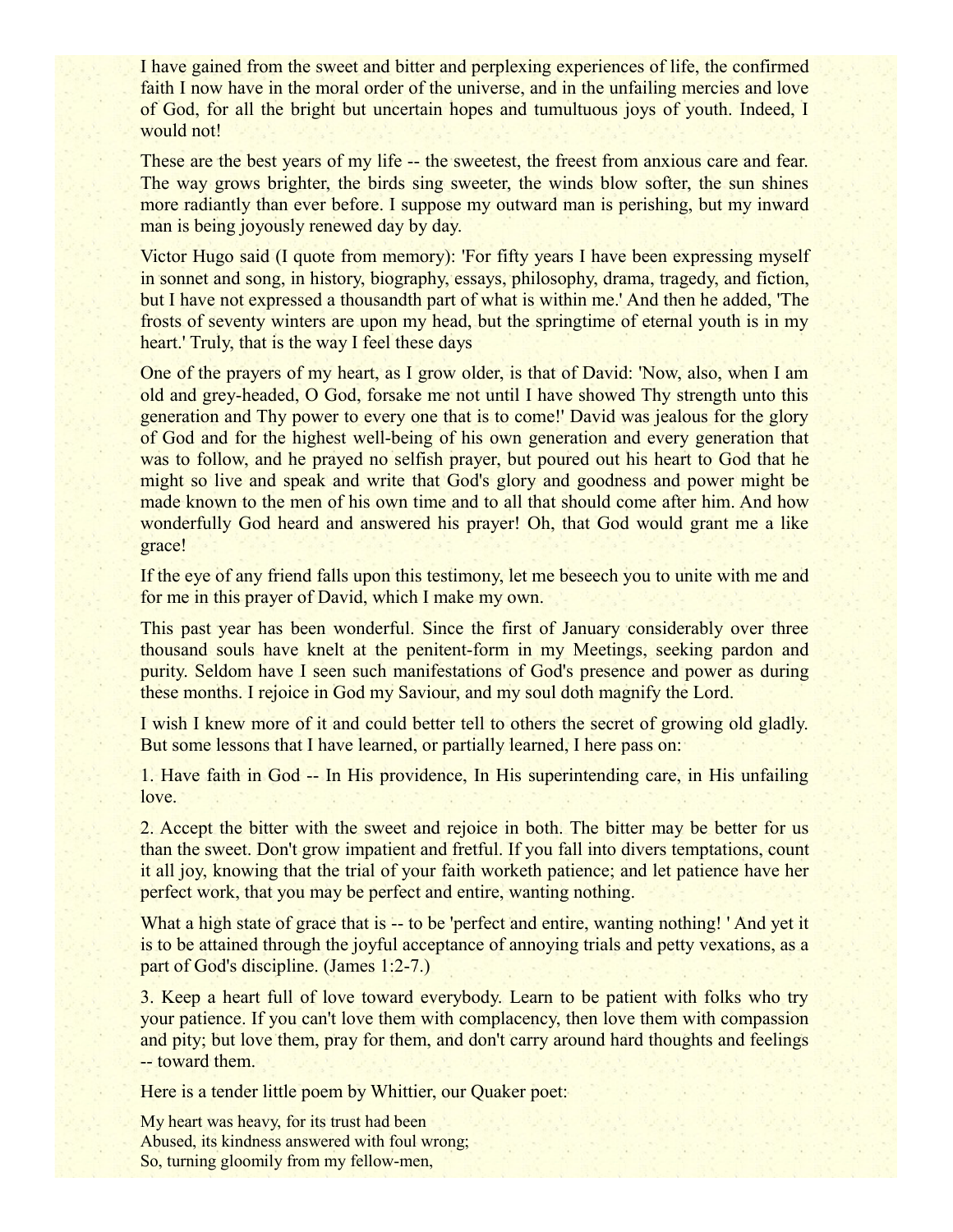One summer Sabbath Day I strolled among The green mounds of the village burial-place, Where, pondering how all human love and hate Find one sad level; and how, soon or late, Wronged and wrong-doer, each with meekened face, And cold hands folded over a still heart, Pass the green threshold of our common grave, Whither all footsteps tend, whence none depart, Awed for myself and pitying my race, Our common sorrow, like a mighty wave, Swept all my pride away, and, trembling, I forgave

4. Don't waste time and fritter away faith by living in the past, by mourning over the failures of yesterday and the long ago. Commit them to God and look upward and onward. 'Forgetting those things which are behind,' said Paul, 'and reaching forth unto those things which are before, I press toward the mark for the prize of the high calling of God in Christ Jesus.'

Some one has said that there are two things we should never worry over and two days about which we should never be anxious. First, we should not worry over the things that we can help, but set to work manfully to help them; second, we should not worry, over the things that we cannot help, but commit them to God and go on with the duties close at hand. Again, we should not be anxious about yesterday. Our anxieties will not mend its failures nor restore its losses. Second, we should not be anxious about tomorrow. We cannot borrow its grace. Why, then, should we borrow its care?

5. Give good heed to failing bodily strength. The Founder once said that the body and soul, being very near neighbors, have a great influence upon each other. We must remember that our bodies are to be treated like our beast, and Solomon says that 'a righteous man regardeth the life of his beast.' When young we could stay up all night, eat ice-cream, nuts, and cake at midnight, and go about our work next day, not much the worse, so far as we could judge, for the shameful mistreatment of our bodies; but woe unto the man or woman, growing old, who thinks he can treat his body so!

We must remember that our bodies are the temple of the Holy Ghost; hence, while they need sufficient nourishing food and restful sleep, they must in no sense be pampered, and all nervous excesses must be strictly avoided, or the body will react upon the mind and the spirit, and weakness and impatience and gloom will cloud the soul. And then, instead of ripening into mellow sweetness with age, the soul will turn bitter and sour; and what can be more pitiful than an embittered and soured old soul?

Oh, the joy of living a life of sobriety, of faith, of quietness and confidence, of meekness, of service, of love, of 'growing up unto Him in all things, which is the Head -- Even Christ! ' Such a life is never old, but eternally renewing itself, eternally youthful, like a springing, sparkling fountain that is fed by unfailing waters that flow down from the heights of the everlasting hills. Hallelujah!

In Thee, O Lord, do I put my trust! Oh, how great is Thy goodness, which Thou hast laid up for them that fear Thee; which Thou hast wrought for them that trust in Thee before the sons of men! (Psalm 31:1-19.)

Grow old along with me! The best is yet to be, The last of life, for which the first was made: Our times are in His hand Who saith, 'A whole I planned,